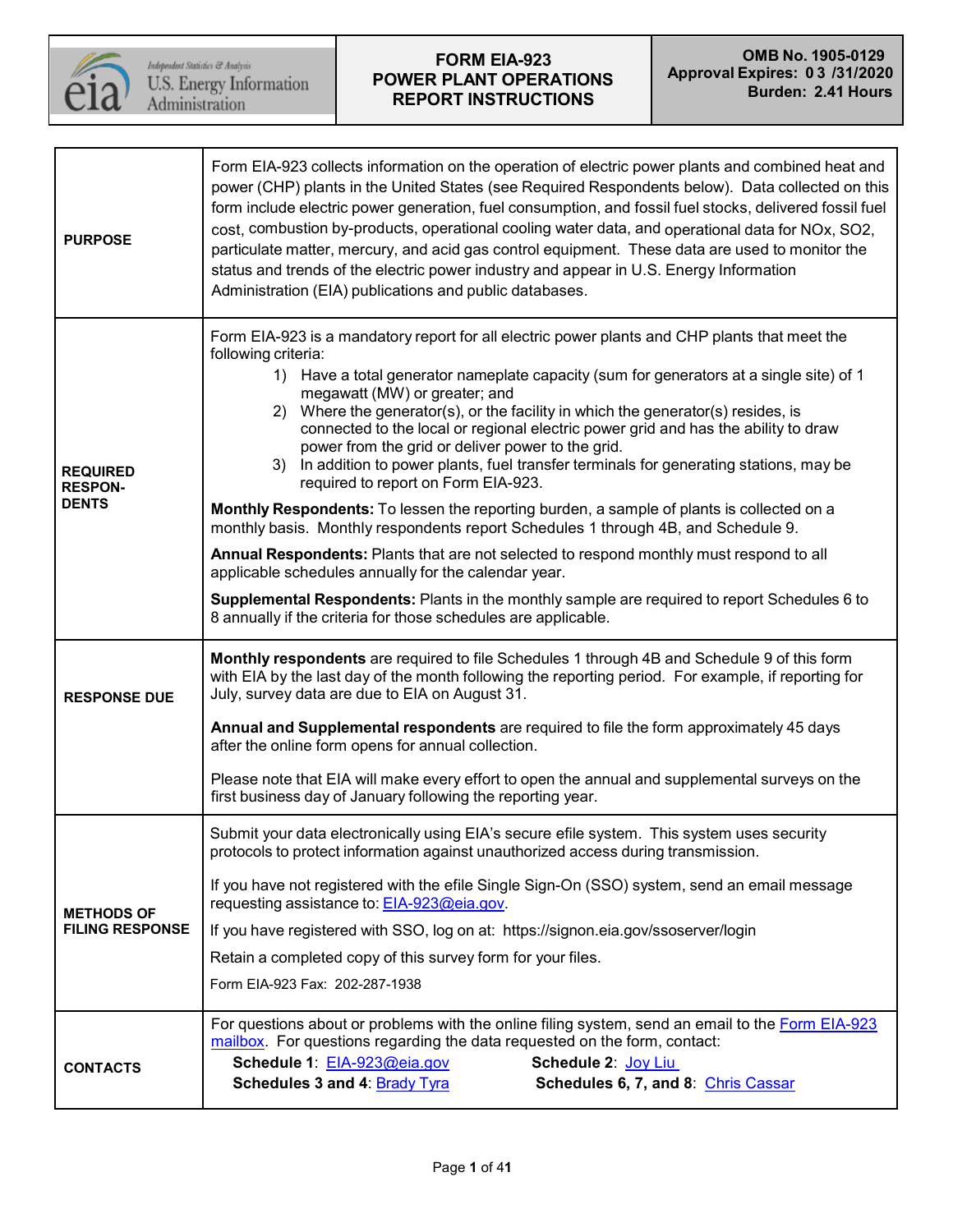

## **GENERAL INSTRUCTIONS**

#### **Revisions to Data Previously Reported through the efile System**

Submit revisions to data previously reported as soon as possible after the error or omission is discovered. Do not wait to revise data until the next reporting month's form is due. Revisions or adjustments to data should be made only to the survey month(s) to which they pertain (i.e., do not adjust the current month to reflect a revision or adjustment to a prior month submission).

- Log on to the efile system, re-key revised data, indicate in Schedule 9 the nature and date of the revision, and resubmit the data. If the efile form is locked, [contact](mailto:EIA-923@eia.gov) EIA to request the form be opened for revision.
- Remember to save and RESUBMIT (click on the SUBMIT button). Resubmitting will allow the validation edits to re-validate the revised data element(s).
- Send an email message to [EIA-923@eia.gov](mailto:eia-923@eia.gov) indicating the following:
	- (1) the reporting month and year for which data are being revised,
	- (2) the data that has been revised, and
	- (3) the date of the revision.

Alternatively, if the efile system has been closed for the reporting period, please send an email message containing your changes to [EIA-923@eia.gov,](mailto:eia-923@eia.gov) and indicate 'Revision' in subject line. Be sure to include your Plant ID, the specific revision, and the month and year that is being revised.

#### **Revisions to Data Previously Reported by Facsimile or Email Message**

If you report via facsimile or email, you may send a corrected copy of the form, but be sure to indicate the four items, discussed above, in Schedule 9.

#### **Correcting Prepopulated Information**

For efile users, much of the information on the form is prepopulated by EIA. Verify the administrative information on Schedule 1, and if changes are needed, send revisions via email to [EIA-923@eia.gov.](mailto:EIA-923@eia.gov)

#### **Validation Edits**

For efile users, data that fail the interactive validation edits will be amassed into an edit log. Upon hitting the "Submit" button, the system will notify you if there are edits in the log. You will be directed to the log and given the opportunity to either revise the data in question or override the edit flag (thus leaving the response values that triggered the error as is). When an edit is overridden, the system will ask for a comment/explanation. Please leave a comment that explains the anomaly, rather than simply stating the data are correct. Each comment is reviewed by EIA and, if the comment does not sufficiently explain the anomaly, EIA will contact you for clarification.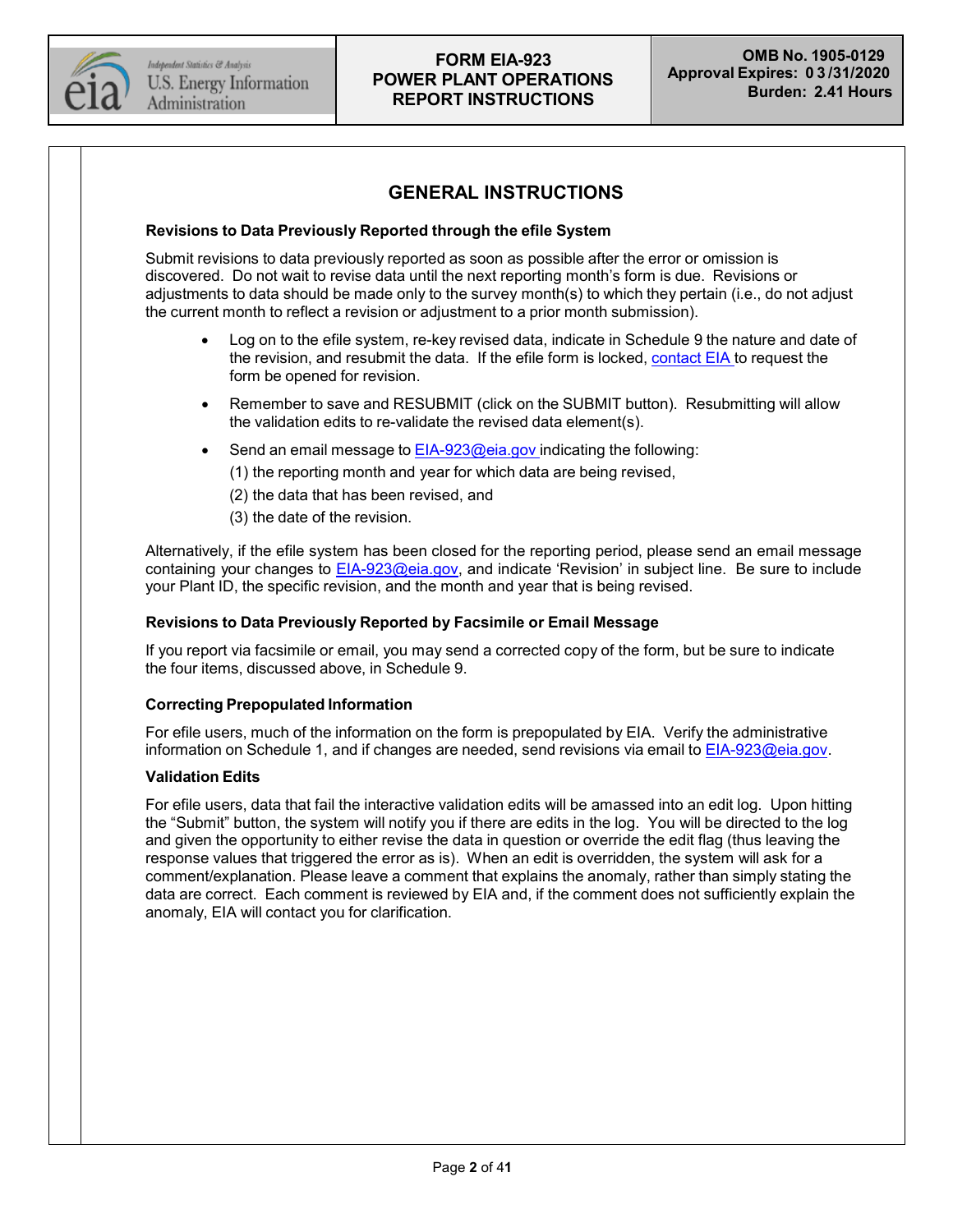

## **SCHEDULE 1. IDENTIFICATION**

Verify preprinted information. Provide revisions to EIA via email at [EIA-923@eia.gov.](mailto:EIA-923@eia.gov)

- 1. **Plant Name, Plant ID, and State:** These data are established on the Form EIA-860. Revisions should be coordinated with the Form [EIA-860](mailto:EIA-860@eia.gov) staff.
- 2. **Survey Contact:** Enter the person primarily responsible for completing the form.
- 3. **Supervisor of Contact Person for Survey:** Enter the supervisor of the primary contact as an alternative person in the event the primary contact becomes unavailable. The Survey Contact and Supervisor cannot be the same person.
- 4. **Report for (Company and Plant):** Enter the name of the operating company and plant. The plant identification number is assigned by EIA. Enter the plant state and county, and month or year for which data are being reported. State codes are two-character U.S. Postal Service abbreviations.
- 5. **Regulatory Status:** Indicate if the plant should be considered either a utility-operated regulated plant (plants where costs are recovered through rate regulation) or unregulated plant (independent power producers and commercial and industrial sector plants).
- 6. **CHP Checkbox:** Indicate whether or not this facility is a combined heat and power plant (CHP). A CHP plant produces both electric power and another form of useful thermal output, such as heat and/or steam for industrial processes, district heating/cooling, steam for purchase or hot water) from a common source.
- 7. **CHP Plant Efficiency:** If the CHP checkbox is "YES", enter the efficiency of the combined heat and power plant. Report the annual average total CHP plant efficiency.

To calculate the total plant efficiency, apply the following formula by dividing the sum of the energy outputs in Btu, including gross generation and useful thermal output, by the sum of the energy inputs (total fuels consumed converted to Btu).

 $CHP$  Efficiency  $=$ **Gross Generation (MWh)**\*3.412 (*MMBtu* + Useful Thermal Output (MMBtu)

## **Total Fuel Consumption (MMBtu)**

If gross generation is not available, use net generation as an approximation. Total Fuel Consumption (MMBtu) is found using Schedule 3 fuel quantities multiplied by their average heat content.

### **SCHEDULE 2. COST AND QUALITY OF FUEL PURCHASES**

#### **General Instructions**

#### **Required Respondents:**

- 1. Plants with one or more generating units primarily fueled by coal, natural gas, petroleum coke, distillate fuel oil, or residual fuel oil. Primary Fuel for each generator is reported on the Form EIA-860.
- 2. Plants where the total generator nameplate capacity with a Primary Fuel of coal is 50 megawatts or greater; or the total generator nameplate capacity with a Primary Fuel of any combination of natural gas, petroleum coke, distillate fuel oil, or residual fuel oil is 200 megawatts or greater.
- 3. Fuel transfer terminals and storage facilities serving generating plants, if the fuel purchases cannot be reported at the plant level.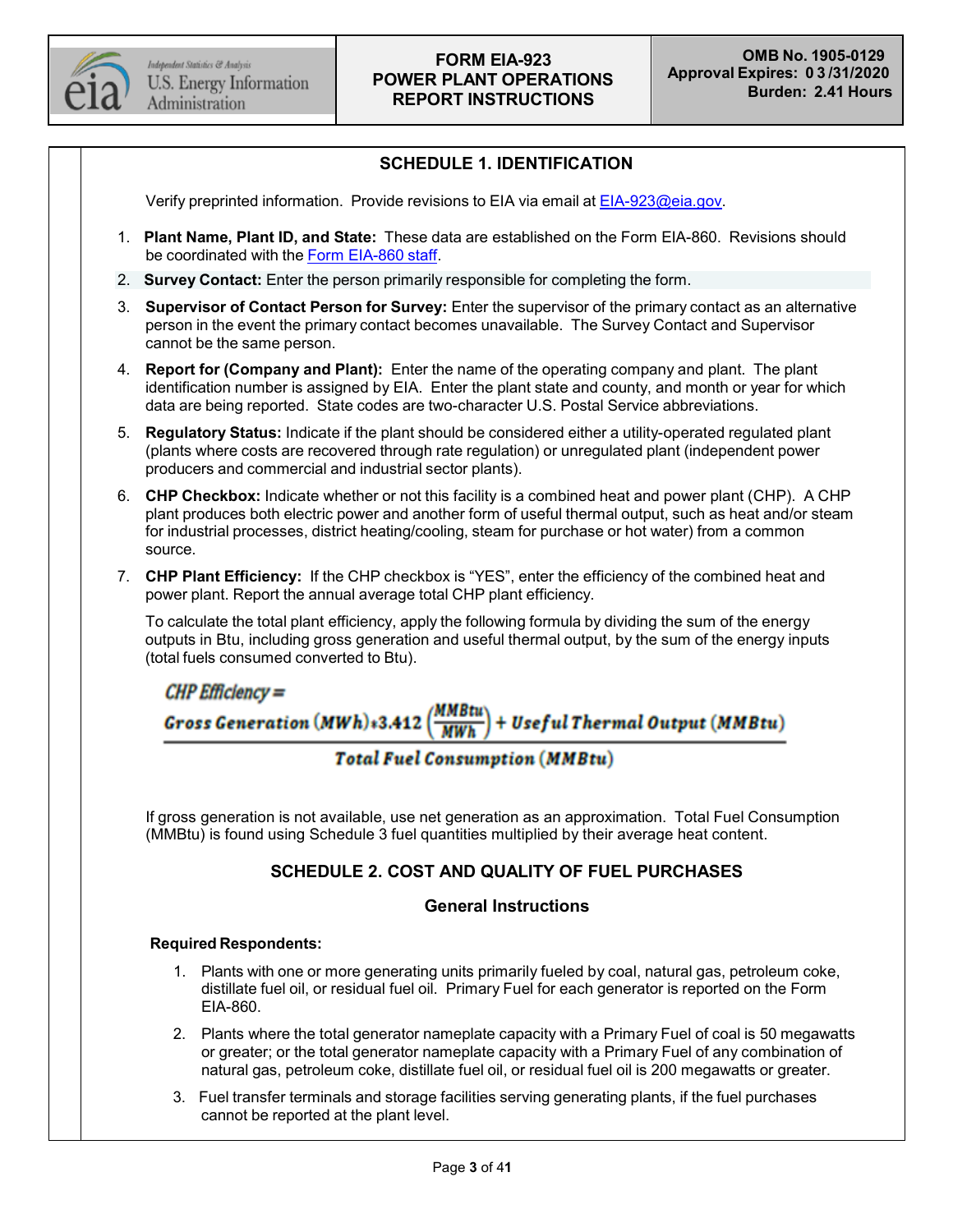

**Fuel transfer terminals and storage facilities guidelines:** Report fuel purchases where quantity, cost, and quality data CANNOT be reported by the individual plants served by the fuel terminal. Report purchases either on the fuel terminal report OR the plant report, not both. Fuel terminals must list the plants served on Schedule 4B. Report transfers out as negative adjustments to stocks on Schedule 4A.

**Report for each fuel purchase:** Report for purchases of all coal types, petroleum coke, distillate and residual fuel oils and natural gas by type of fuel, supplier, purchase type, contract expiration date, average cost per MMBtu, fuel quality, and for coal mine origin. Do not aggregate purchases. Report contract and spot market purchases separately, unless specifically instructed below.

**Annual Respondents** may aggregate some purchases for the entire year provided the contract type and other identifying information, such as mine origin, are identical. For aggregated data, report weighted average costs and quality data.

**Coal Purchases:** Report data by supplier and mine source. The mine information is reported on Schedule 2, Part C.

**Coal or petroleum coke which will be converted to synthesis gas at an Integrated Gasification Combined-Cycle (IGCC) plant:** Report the fuel as it is received (i.e., as coal or petroleum coke).

**Petroleum Product Purchases:** Report data by fuel type, supplier or broker, or refinery and, if applicable, port of entry. Report purchases of residual fuel oil, distillate fuel oil, and petroleum coke.

**Do Not Report the Following:** Waste oil, kerosene, jet fuel, propane, or other petroleum products.

**Natural Gas Purchases:** Report natural gas purchases by supplier. Report each contract purchase (not spot purchases) as separate line items -- never aggregate the contracted purchases. Spot market natural gas purchases from various suppliers may be aggregated where it is impractical to list each individually such as when numerous suppliers are used for many relatively small transactions. However, it is preferable to list each supplier separately. If you aggregate your data, report the weighted average cost and quality.

**Do Not Report the Following**: Other gases such as manufactured gas (coke oven, refinery, or blast furnace gas), propane, landfill gas, or other miscellaneous gaseous fuels, or natural gas injected into storage. Report stored gas when it is received at the plant as an Adjustment on Schedule 4A. Do not report costs associated with storage.

## **SCHEDULE 2. PART A. CONTRACT INFORMATION, PURCHASES, AND COSTS**

- 1. **Fuel Supplier Name:** Supplier names and fuel codes are preprinted from the previous month's report. Delete unneeded rows. Add supplier/fuel types from the drop-down lists. If the supplier is not on the list, [contact](mailto:EIA-923@eia.gov) EIA to have a new supplier added. If you choose "Name Pending" while waiting for a new supplier to be added, you MUST report the full supplier name in an override comment in response to the edit flag before the data can be submitted.
- 2. **Purchase Type or Tolling Agreement:** Use the following codes:

**C – Contract Purchase –** Fuel received under a purchase order or contract with a term of one year or longer. Contracts with a shorter term are considered spot purchases (See below.)

**NC – New Contract or Renegotiated Contract Purchase –** Fuel received under a purchase order or contract with a duration of one year or longer, under which deliveries were first made during the reporting month

**S – Spot-Market Purchase –** Fuel received under a purchase order or contract with a duration of less than one year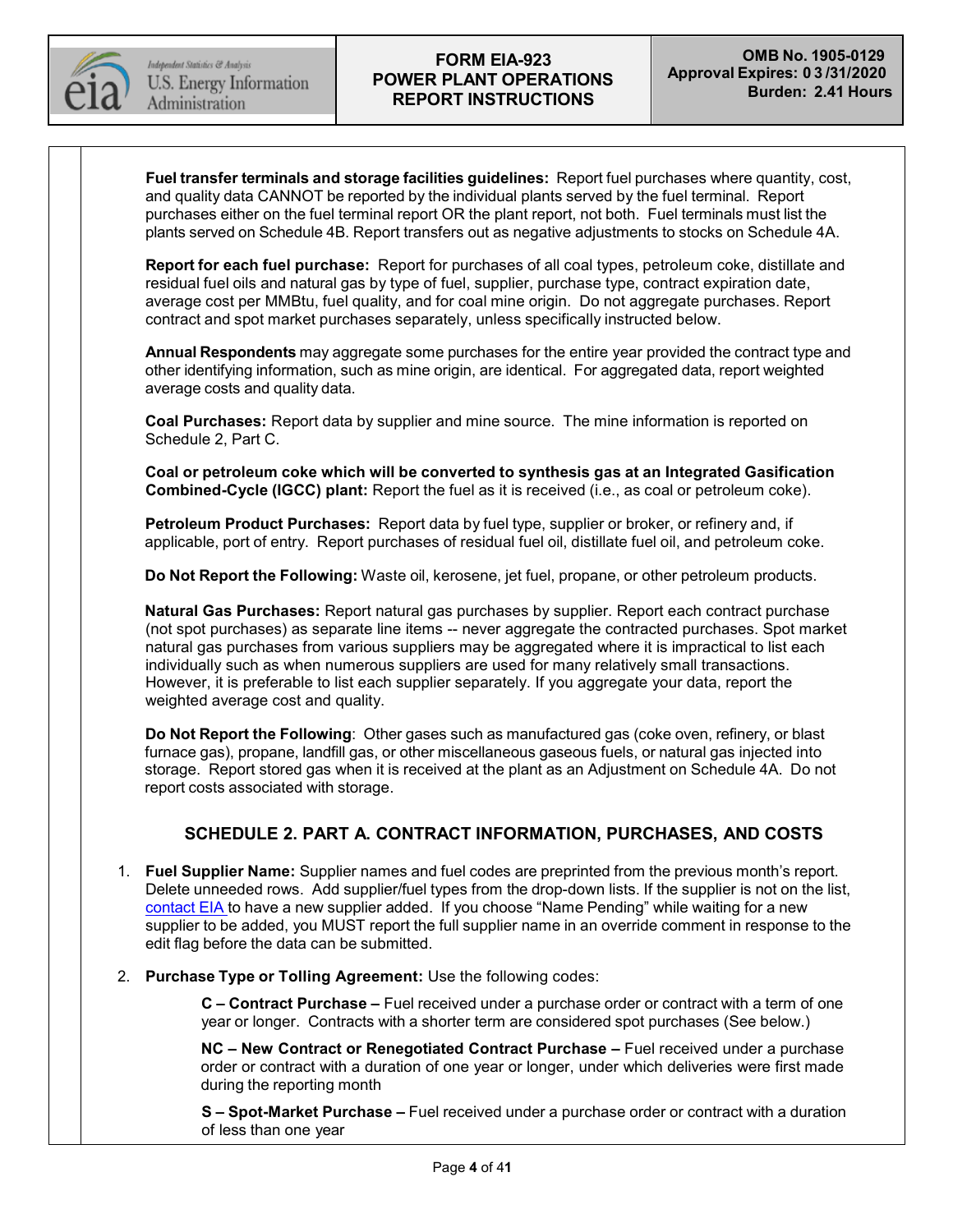

**T** – **Tolling Agreement** – Fuel received under a tolling agreement (bartering arrangement of fuel for generation)

- 3. **Contract Expiration Date (MMYY):** Report for **Purchase Types C and NC** the month and the year the purchase order or contract expires. For example, report "1119" for a November "2019" expiration date. This column should be left blank for **Purchase Types S and T.**
- 4. **Energy Source:** Identify fuels using the energy source codes listed in Table 1 for coal, petroleum coke, natural gas, distillate fuel oil, and residual fuel oil. A complete detailed list of energy sources is included in [Table](#page-31-0) 8.

#### 5. **Units of Measure:**

Coal and petroleum coke receipts: short tons on an as-received dry basis (if wet, indicate in a comment on Schedule 9)

Petroleum products' receipts: barrels

Natural gas: thousands of cubic feet (Mcf)

6. **Quantity Purchased:** Report the quantity of the fuel purchases for fuel that will ultimately be used for the generation of electricity and, at combined heat and power plants, for useful thermal output (process steam, district heating/cooling, space heating, or steam delivered to other end users).

As far as possible, do not include fuel that will be used in boilers with no connection to an electric power generator or for use in other equipment. If fuel purchases cannot be separated, provide a comment on Schedule 9, Comments.

Report start-up and flame-stabilization fuels.

When fuel is purchased by and received at the plant and a portion is resold, report the quantity minus the amount resold, but report the original average costs and quality of the purchase.

7. **Total Delivered Cost (for coal, petroleum products, petroleum coke, and natural gas):** Enter the delivered cost of the fuel in cents per million Btu (MMBtu) to the nearest 0.1 cent. Include all costs incurred in the purchase and delivery of the fuel to the plant. Do not include adjustments associated with prior months' fuel costs.

Include any penalties/premiums paid or expected to be paid on the fuel delivered during the month in the delivered price for fuel shipped under contract. Make subsequent adjustments only by revising the cost in the month it was reported. Report only the current month fuel costs associated with the current month fuel deliveries. If a portion of a fuel purchase is resold, report the average cents per MMBtu paid for the original purchase. Do not discount the costs by the revenue received for the sale of the fuel.

For coal, include maintenance and depreciation costs of coal delivered in railcars owned by the plant. Do not include unloading costs.

For natural gas, include the following pipeline charges: fuel losses, transportation reservation charges, balancing costs, and distribution system costs outside of the plant. Because these types of fees can skew the cost of the fuel per MMBtu, provide an explanation in an edit log override comment when the price falls outside the range of expected cost, (e.g., "This price includes a reservation fee of x dollars.").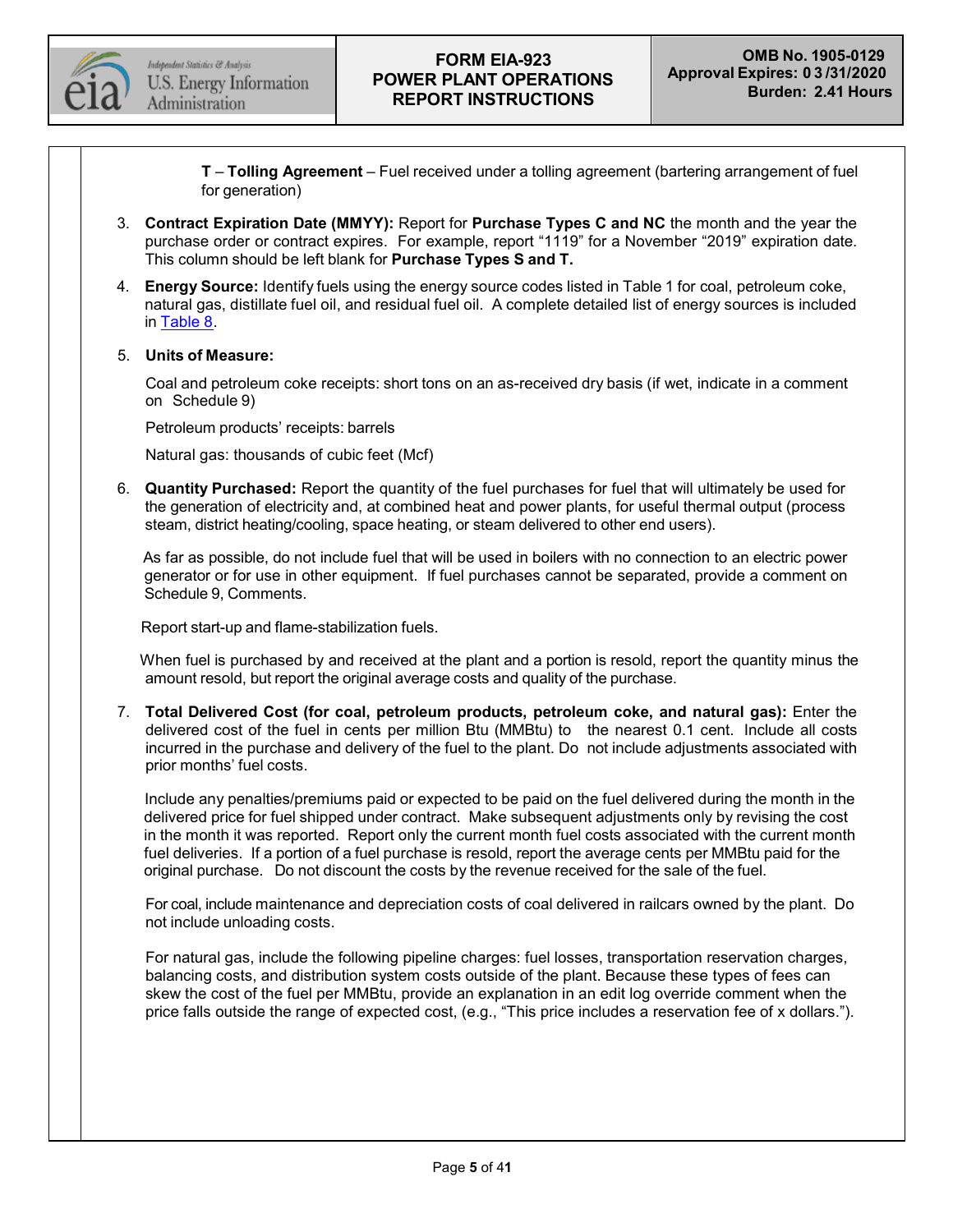

8. **Commodity Cost (for coal, petroleum products, petroleum coke, and natural gas):** Report the cost (in cents per million Btu rounded to the nearest 0.1 cent) at the point of first loading (free on board mine or transportation pipeline (FOB)), including taxes and quality-related charges or credits. Do not include loading and unloading charges, dust proofing, freeze conditioning, switching charges, diesel fuel surcharges, pipeline charges, transportation charges, or any other charges relating to the movement of the fuel to the point of use.

In the case of natural gas, the commodity cost is typically the price of the gas FOB the transmission pipeline. In the case of coal, the commodity cost is FOB mine.

For purchases associated with a hedging contract, report the actual fuel supply contract, not the hedge contract. Report the cost net of gains/losses as a result of the contract.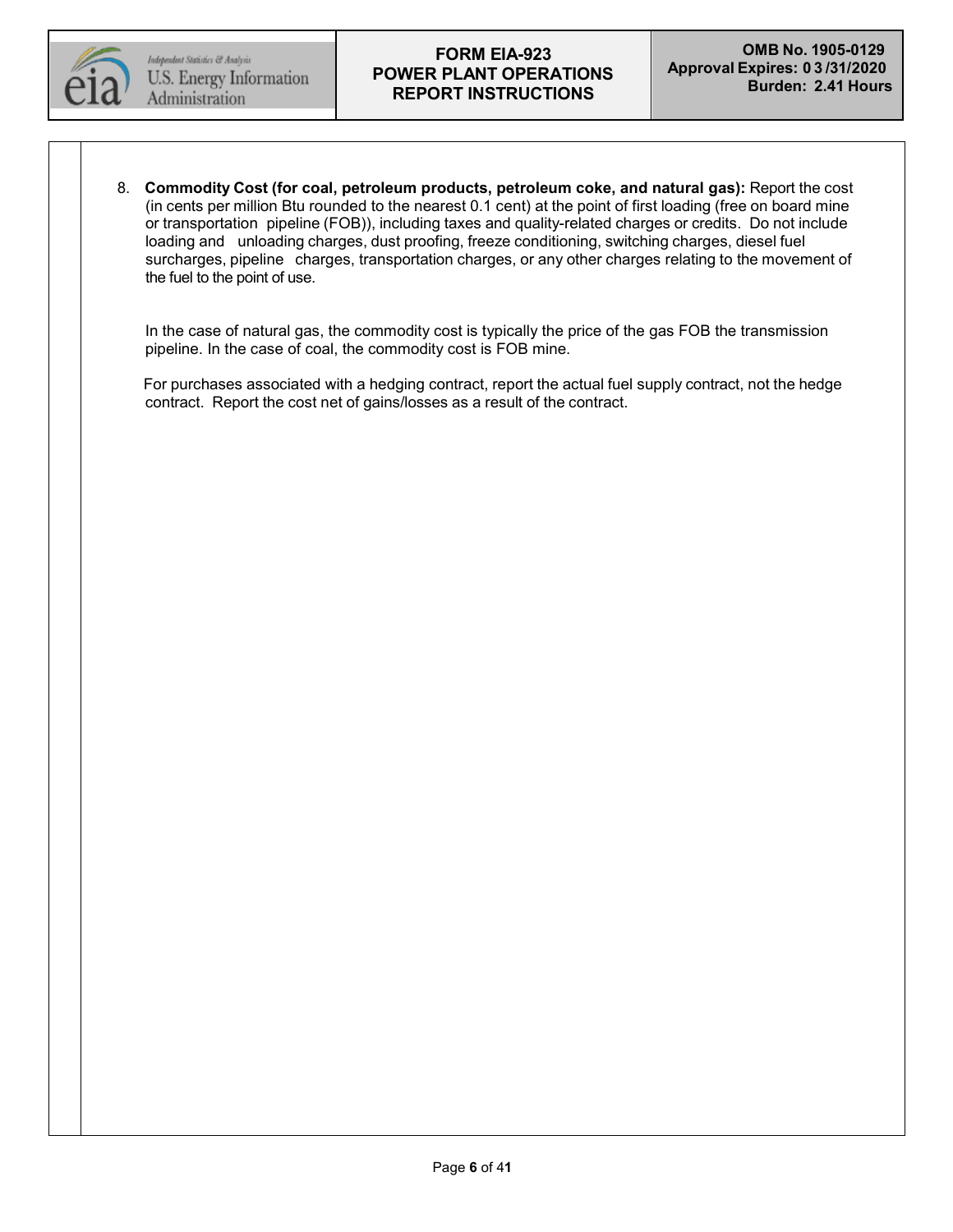

I

## **SCHEDULE 2. PART B. QUALITY AND TRANSPORTATION OF COAL, PETROLEUM PRODUCTS, AND PETROLEUM COKE**

- 1. **Fuel Supplier Name, Purchase Type, Quantity Purchased, and Energy Source**: Data are prepopulated for efile users based on the data entered on Schedule 2. Part A.
- 2. **Heat Content:** For all fuels, report the actual (not contractual) average Btu content for each fuel purchase in million (MMBtu) per ton, barrel, or thousand cubic feet. Present data values to the nearest 0.001 MMBtu. Refer to Table 1, below, for approximate heat content ranges.
- 3. **Sulfur Content:** For coal, petroleum coke, and residual fuel oil, reports the sulfur content of the fuel in terms of sulfur percentage by weight. Present data values to the nearest 0.01 percent. Refer to Table 1 for approximate sulfur content ranges.
- 4. **Ash Content:** For coal and petroleum coke, enter the ash content of the fuel in terms of ash percentage by weight. Present data values to the nearest 0.01 percent. Refer to Table 1 for approximate ash content ranges.
- 5. **Moisture Content:** For coal only, enter the moisture content of the fuel in terms of moisture percentage by weight. Present data values to the nearest 0.01 percent. Refer to Table 1 for approximate moisture content ranges.
- 6. **Mercury Content:** For coal only, enter the mercury content in parts per million (ppm). Present data values to the nearest 0.001 ppm. If lab tests of the coal receipts do not include the mercury content, enter the amount specified in the contract with the supplier. Refer to Table 1 for approximate mercury content ranges. If the mercury content is not known, mark the checkbox provided for unavailable mercury content.
- 7. **Chlorine Content:** For coal only, enter the chlorine content in parts per million (ppm). Present data values to the nearest 0.001 ppm. If lab tests of the coal do not include the chlorine content, enter the amount specified in the contract with the supplier. Refer to Table 1 for approximate chlorine content ranges. If the chlorine content is not known, mark the checkbox provided for unavailable chlorine content.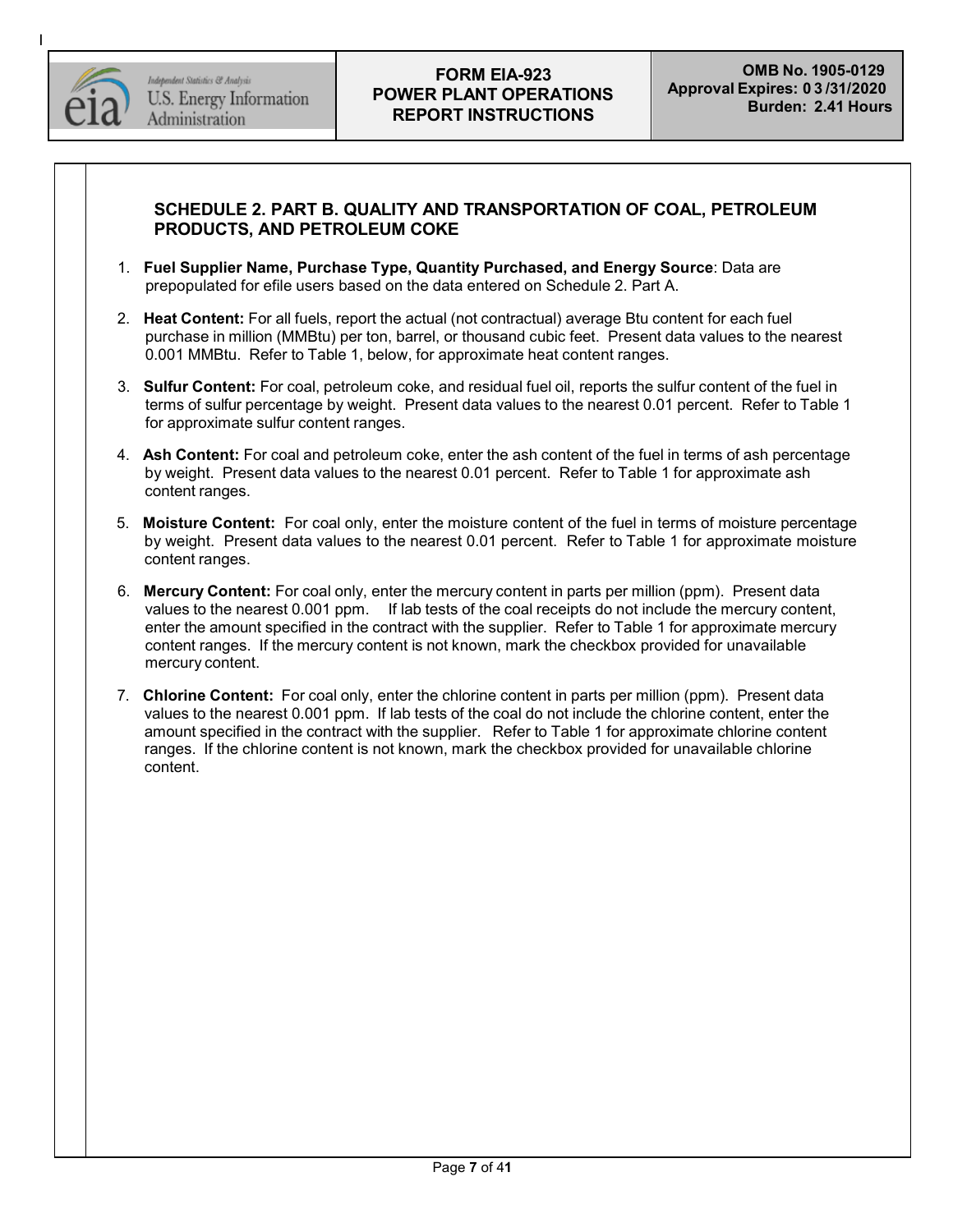

| <b>Fuel</b><br>Code | <b>Fuel Name</b>         | Heat<br><b>Content</b><br>(per unit) | <b>Sulfur</b><br><b>Content</b><br>$(\%)$ | <b>Ash</b><br><b>Content</b><br>$(\%)$ | <b>Moisture</b><br><b>Content</b><br>$(\% )$ | <b>Mercury</b><br><b>Content</b><br>(ppm) | <b>Chlorine</b><br><b>Content</b><br>(ppm) |
|---------------------|--------------------------|--------------------------------------|-------------------------------------------|----------------------------------------|----------------------------------------------|-------------------------------------------|--------------------------------------------|
| <b>BIT</b>          | <b>Bituminous Coal</b>   | 19 - 29                              | $0.4 - 6.0$                               | $4.0 - 30.0$                           | $2.0 - 16.0$                                 | $0.020 - 0.500$                           | $30 - 3000$                                |
| <b>LIG</b>          | Lignite Coal             | $10 - 15$                            | $0.4 - 3.0$                               | $5.0 - 35.0$                           | $30.0 - 60.0$                                | $0.020 - 0.500$                           | $120 - 300$                                |
| <b>SUB</b>          | Subbituminous Coal       | 15 - 20                              | $0.2 - 1.5$                               | $3.0 - 15.0$                           | $10.0 - 45.0$                                | $0.020 - 0.200$                           | $40 - 1200$                                |
| <b>ANT</b>          | Anthracite Coal          | $22 - 29$                            | $0.4 - 6.0$                               | $4.0 - 30.0$                           | $2.0 - 17.0$                                 | $0.020 - 0.500$                           | $30 - 3000$                                |
| <b>RC</b>           | <b>Refined Coal</b>      | $20 - 29$                            | $0.2 - 6.0$                               | $3.0 - 30.0$                           | $2.0 - 30.0$                                 | $0.020 - 0.500$                           | $30 - 3000$                                |
| <b>WC</b>           | Waste Coal               | $6.5 - 16$                           | $0.3 - 6.0$                               | $5.0 - 50.0$                           | $2.0 - 60.0$                                 | $0.020 - 1.200$                           | $30 - 3000$                                |
| <b>PC</b>           | Petroleum Coke           | $24 - 30$                            | $1.0 - 7.0$                               | $0.1 - 1.2$                            |                                              |                                           |                                            |
| <b>RFO</b>          | <b>Residual Fuel Oil</b> | $5.7 - 6.8$                          | $0.2 - 4.5$                               |                                        |                                              |                                           |                                            |
| <b>DFO</b>          | Distillate Fuel Oil      | $5.3 - 6.3$                          |                                           |                                        |                                              |                                           |                                            |
| NG.                 | <b>Natural Gas</b>       | $0.8 - 1.2$                          |                                           |                                        |                                              |                                           |                                            |

**Table 1. Quality of Fuel**

- 8. **Fuel Transportation, Primary Mode:** Report the method used to transport the fuel over the longest distance from point of origin to the consumer (the point of origin is the mine for coal deliveries). If the fuel was purchased from a broker or a fuel terminal, and the original mode of transportation is unknown to the purchaser, provide a reasonable assumption for the longest distance from the coal mine (e.g., coal moved from western to eastern states is most likely transported primarily by rail). If the shipment involves only one mode of transportation, that mode is considered the primary mode. If the shipment involves more than one mode of transportation, see the description of secondary mode below.
- 9. **Secondary Mode:** If you used more than one mode of transportation in a single shipment, the secondary mode of transportation is the second longest distance used to transport the fuel to the consumer. If you used more than two transportation modes in a single shipment, report only the primary and secondary modes.

**Do Not Report the Following:** The transportation modes used entirely within a mine, terminal, or power plant or exclusively on private roads between a mine and rail load-out or barge terminal (e.g., trucks used to move coal from a mine pit to the mine load-out; conveyors at a power plant used to move coal from the plant storage pile to the plant).

**Mine-Mouth Coal Plants:** Report "Conveyor" as the primary mode, if the conveyor feeding coal to the plant site originates at the mine. Otherwise, report the primary mode (typically truck or rail) used to move the coal to the plant site.

### **Transportation Mode Codes:**

**RR – Rail**: Shipments of fuel moved to consumers by rail (private or public/commercial). Included is coal hauled to or away from a railroad siding by truck, if the truck did not use public roads.

**RV – River:** Shipments of fuel moved to consumers via river by barge. Not included are shipments to Great Lakes coal loading docks, tidewater piers, or coastal ports.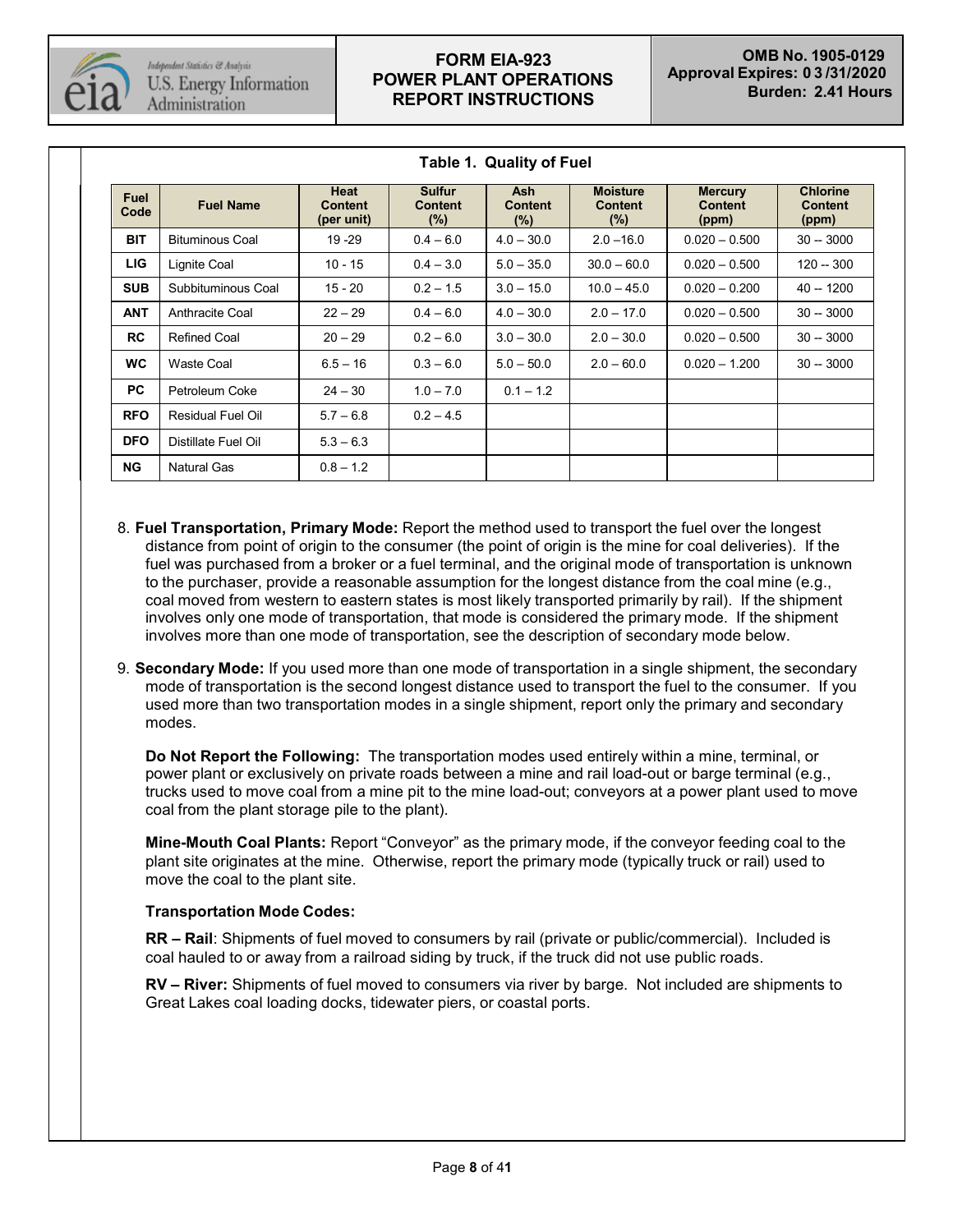

**GL – Great Lakes:** Shipments of coal moved to consumers via the Great Lakes. These shipments are moved via the Great Lakes coal loading docks, which are identified by name and location, as follows: Conneaut Coal Storage & Transfer, Conneaut, Ohio NS Coal Dock (Ashtabula Coal Dock), Ashtabula, Ohio Sandusky Coal Pier, Sandusky, Ohio Toledo Docks, Toledo, Ohio KCBX Terminals Inc., Chicago, Illinois Superior Midwest Energy Terminal, Superior, Wisconsin **TP – Tidewater Piers and Coastal Ports:** Shipments of coal moved to Tidewater Piers and Coastal Ports for further shipments to consumers, via coastal water or ocean. The Tidewater Piers and Coastal Ports are identified by name and location, as follows: Dominion Terminal Associates, Newport News, Virginia McDuffie Coal Terminal, Mobile, Alabama IC Railmarine Terminal, Convent, Louisiana International Marine Terminals, Myrtle Grove, Louisiana Cooper/T. Smith Stevedoring Co. Inc., Darrow, Louisiana Seward Terminal Inc., Seward, Alaska Los Angeles Export Terminal, Inc., Los Angeles, California Levin-Richmond Terminal Corp., Richmond, California Baltimore Terminal, Baltimore, Maryland Norfolk Southern Lamberts Point P-6, Norfolk, Virginia Chesapeake Bay Piers, Baltimore, Maryland Pier IX Terminal Company, Newport News, Virginia Electro-Coal Transport Corp., Davant, Louisiana **WT – Water:** Shipments of fuel moved to consumers by other waterways. **TR – Truck:** Shipments of fuel moved to consumers by truck. Not included is fuel hauled to or away from a railroad siding by truck, on non-public roads. **TC – Tramway/Conveyor:** Shipments of fuel moved to consumers by tramway or conveyor. **SP – Slurry Pipeline:** Shipments of coal moved to consumers by slurry pipeline. **PL – Pipeline:** Shipments of fuel moved to consumers by pipeline. **OP – On-Site Production:** Fuel is produced on site, making fuel shipment unnecessary. 10. **Natural Gas Contract Information – Supply and Delivery Service Contract Type Codes: F – Firm** – Gas transportation service or supply contract provided on a firm basis (i.e., the contract with the gas transportation company anticipates no interruption of gas transportation or supply service). Firm transportation service takes priority over interruptible service. **I – Interruptible –** Gas transportation service or supply provided under schedules, or contracts, which anticipate and permit interruption on short notice, such as in peak-load seasons, by reason of the claim of firm service customers and higher priority users.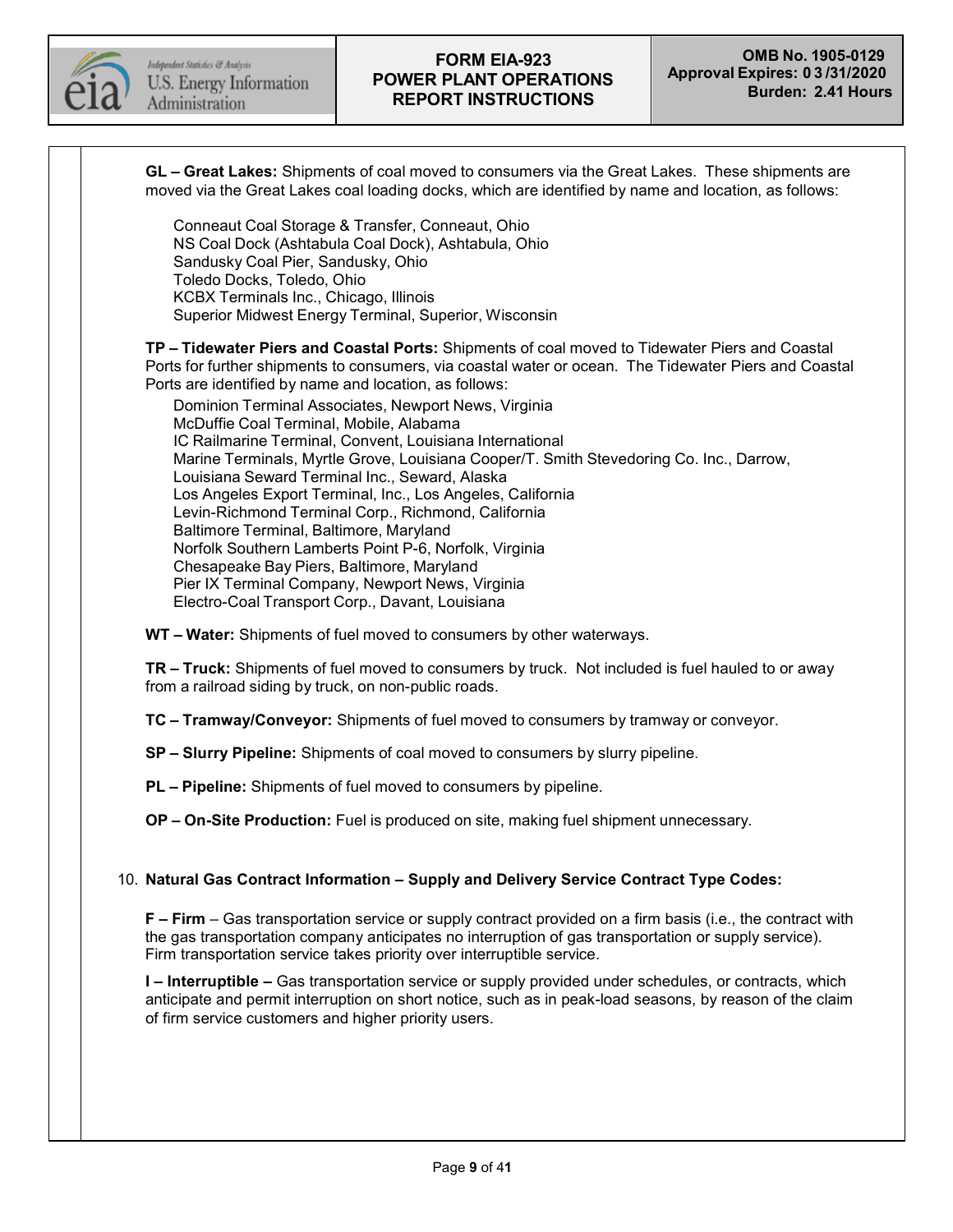

### **SCHEDULE 2. PART C. COAL MINE INFORMATION**

- 1. **Fuel Supplier Name, Purchase Type, Quantity Purchased, and Energy Source:** Data are prepopulated for efile users based on the data entered on Schedule 2. Part A.
- 2. **State or Country of Origin**: Choose the two-letter U.S. Postal Service abbreviation or country code from the drop-down list of coal producing states. For imported coal, choose the two-letter country code, shown below:

**AS** – Australia; **CN** – Canada; **CL** – Colombia; **IS** – Indonesia; **PL** – Poland;

**RS** – Russia; **VZ** – Venezuela; **OT** – Other (specify the country in Schedule 9).

The state of origin is mandatory. If purchases originate from a broker, barge site or other third party, you must contact the broker, barge site, or other party and find out the state(s) where the coal originated.

If coal purchased under a purchase order or contract originates in more than one state, determine from the supplier the most dominant or probable state(s) of origin for the coal. If the amount of coal from each state/mine is known, allocate the purchase among the states accordingly. If the amount of coal from each state is not known, report the state from which the majority of the coal originated.

3. **Mine Information:** Choose the mine from the drop-down list. The list will display only those mines located in the chosen state/country of origin. The displayed information includes the mine operating company, for informational purposes, to aid in identifying the mine of origin. Upon choosing a mine, the MSHA ID, Mine Name, Mine Type and Mine County will automatically be populated. Mine types include U (underground), S (surface), U/S (both an underground and surface mine with most coal extracted underground), S/U (both an underground and surface mine with most coal extracted from the surface), and P (preparation plant – coal is purchased from a preparation plant where it is mechanically cleaned to remove soil and rock, crushed, and then screened/sorted into sizes appropriate for different uses.

If the mine is not on the list, [contact](mailto:EIA-923@eia.gov) EIA if the mine is not on the list, if the mine is unknown, or if the coal came from multiple mines.

## **SCHEDULE 3. PART A. BOILER AND GENERATOR INFORMATION FOR STEAM-ELECTRIC COMBUSTIBLE-FUELED PLANTS**

### **General Instructions**

**Required Respondents:** Plants with steam turbines (**ST**) driven by steam from a boiler fueled by combustible fuels must report the fuel consumed in each boiler and the electric power output of each generator.

Do not report for steam turbines where the exclusive energy source is nuclear, geothermal, solar, purchased steam, or waste heat.

Report a value for EACH MONTH. However, plants with less than 10 MW steam-electric nameplate capacity may report annual values for the calendar year.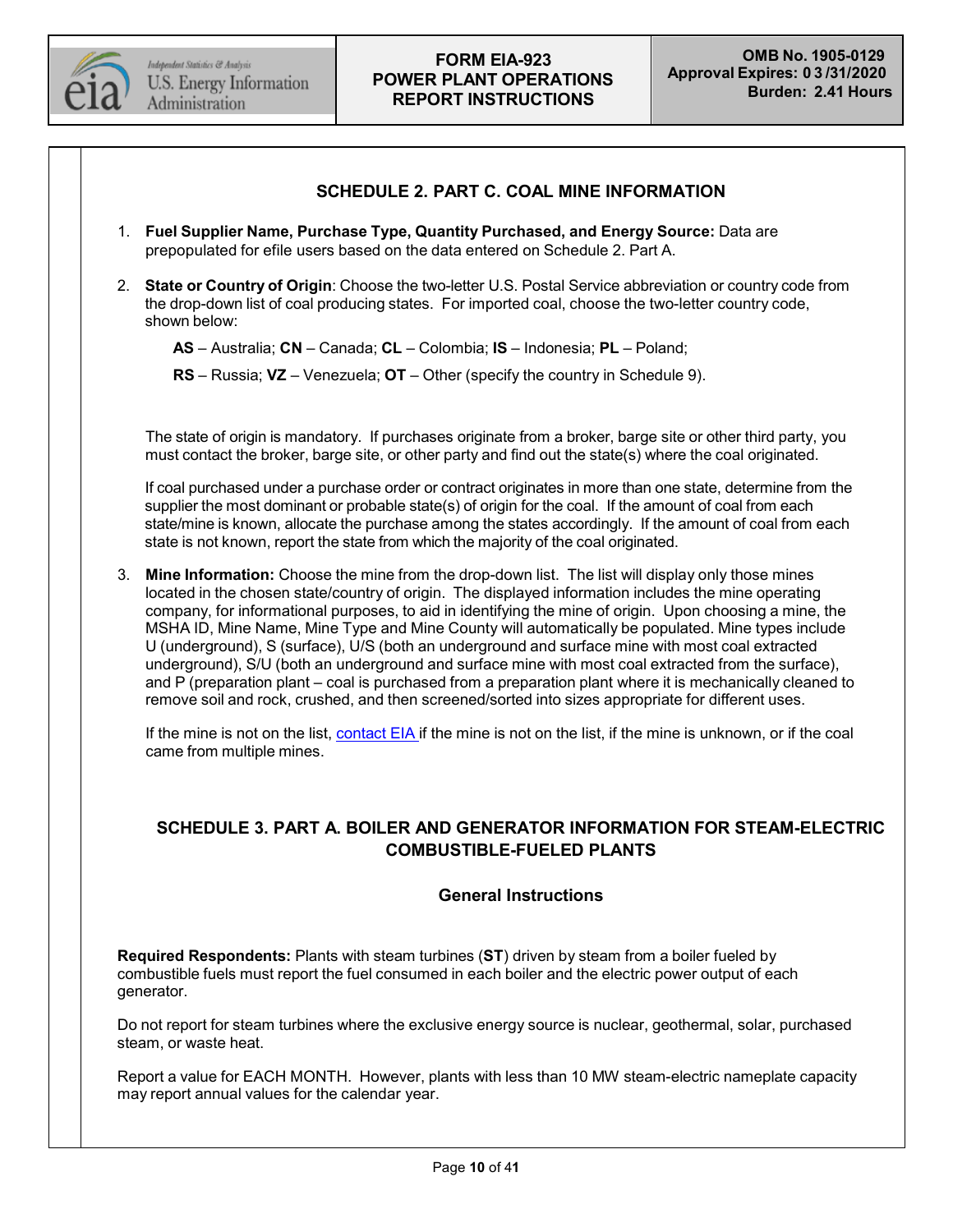

Do not leave fuel quantity and net /gross generation blank. Report zeros when no fuel is consumed or electric power generated**.**

- 1. **Prime Mover Code:** The prime mover code is prepopulated. The only valid code on Schedule 3A is ST. For a complete list of prime mover codes, refer to [Table](#page-30-0) 7.
- 2. **Boiler ID:** Boiler IDs are prepopulated from the latest reported Form EIA-860, Annual Electric Generator Report. If a Boiler ID needs to be added to Schedule 3A, either choose the ID from the drop-down list or [contact](mailto:EIA-923@eia.gov) EIA to have it added to the list. Boiler IDs must match those reported on the Form EIA-860.
- **3. Boiler Status:** Report the status of the boiler during the current reporting period. Enter one of the codes listed in Table 2 below:

| Code      | <b>Boiler Status</b>                                                                                             |  |
|-----------|------------------------------------------------------------------------------------------------------------------|--|
| <b>OP</b> | Operating (in commercial service or out of service less than 365 days)                                           |  |
| <b>OS</b> | Out of service (365 days or longer)                                                                              |  |
| <b>OA</b> | Temporarily out of service (less than 365 days)                                                                  |  |
| <b>RE</b> | Retired (no longer in service and not expected to be returned to service)                                        |  |
| <b>SB</b> | Standby (or inactive reserve); i.e., not normally used, but available for service                                |  |
| <b>TS</b> | Construction complete and receiving revenue from the sale of electricity, but not<br>yet in commercial operation |  |

#### **Table 2. Boiler Status Codes**

- 4. **Energy Source:** Energy source codes used in the previous reporting period are prepopulated for the current reporting period. Additional codes are listed in [Table](#page-31-0) 8 and can be chosen via the drop-down list. For blended coal products, report an estimated allocation for each coal rank, if this allocation can be determined. For energy source codes OTH, OBS, OBG, OBL and OG, specify the fuel in the text box at the bottom of the data table.
- 5. **Quantity:** For each month, report the amount of fuel consumed in each boiler for electric power generation and, at combined heat and power stations, for useful thermal output. Do not leave blank. Report zero if the fuel was not used in the current reporting period.
- 6. **Type of Units:** Report physical units of fuel consumption as follows: solids in tons; liquids in barrels (one barrel equals 42 U.S. gallons); and gases in thousands of cubic feet (Mcf).
- 7. **Average Heat Content:** Report for all fuels, the average heat content as burned to the nearest 0.001 million Btu (MMBtu) per physical unit. Report the value in the following units: solids in million Btu (MMBtu) per ton; liquids in MMBtu per barrel; and gases in MMBtu per thousand cubic feet (Mcf). Refer to [Table](#page-31-0) 8 for approximate ranges of heat content of specific energy sources.

Report the heat content of the fuel as the gross or "higher heating value" (rather than the net or lower heating value). The higher heating value exceeds the lower heating value by the latent heat of vaporization of the water.

The heating value of fuels that is generally used and reported in a fuel analysis, unless otherwise specified, is the higher heating value. If the fuel heat content cannot be reported "as burned," obtain data from the fuel supplier on an "as received" basis.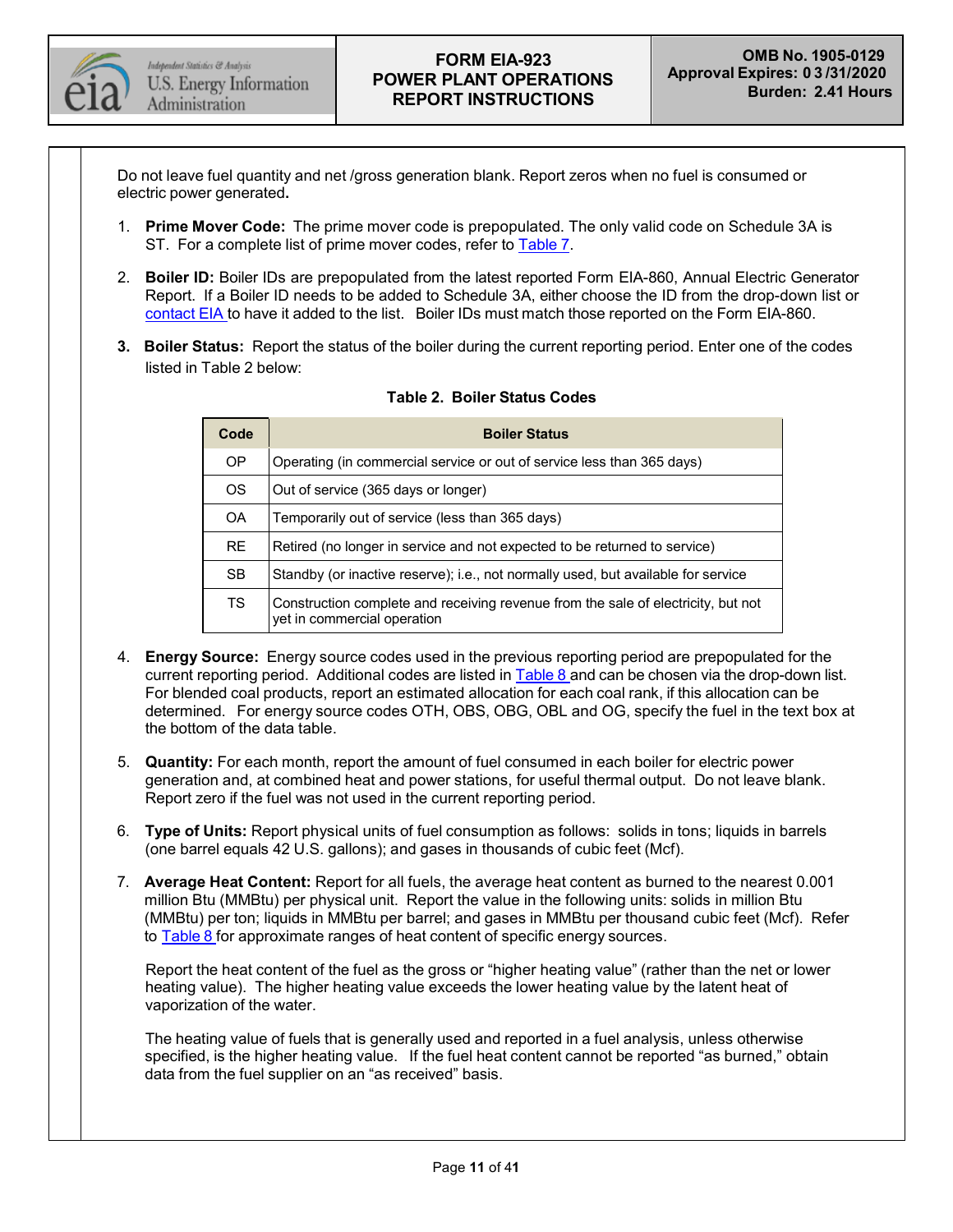

- 8. **Sulfur Content (petroleum, petroleum coke, and coal):** For each month, enter sulfur content to nearest 0.01 percent by weight. Report sulfur content for the following energy source codes: ANT, BIT, LIG, RC, SUB, WC, PC, RFO, and WO. Refer to Table 1 for approximate sulfur content ranges.
- 9. **Ash Content (coal and petroleum coke):** Report ash content to the nearest 0.1 percent by weight. Report ash content for the following fuel codes: ANT, BIT, LIG, SUB, WC, RC, and PC. Refer to Table 1 for approximate ash content ranges.
- 10. **Generator ID:** Generator IDs are prepopulated on the efile system form. For a Generator ID that is not prepopulated, choose the ID from the drop-down list of Generator IDs which were reported for your plant on the Form EIA-860. If the Generator ID is not on the selection list, [contact](mailto:EIA-923@eia.gov) EIA to have the ID added to your form. Generator IDs must match those reported on the Form EIA-860.
- 11. **Generator Status:** Enter one of the codes listed in Table 3 below.

| <b>Status</b><br>Code | <b>Status Code Description</b>                                                                                                                                         |  |
|-----------------------|------------------------------------------------------------------------------------------------------------------------------------------------------------------------|--|
| OP.                   | Operating - in service (commercial operation) and producing some electricity. Includes<br>peaking units that are run on an as-needed (intermittent or seasonal) basis. |  |
| OA.                   | Temporarily out of service – for less than 365 days                                                                                                                    |  |
| <b>OS</b>             | Out of service – was not used for some or all of the reporting period and is NOT expected to<br>be returned to service in the next 365 days                            |  |
| <b>SB</b>             | Standby/Backup - available for service but not normally used (has little or no generation<br>during the year) for this reporting period                                |  |
| <b>TS</b>             | Construction complete and receiving revenue from the sale of electricity, but not yet in<br>commercial operation                                                       |  |
| <b>RE</b>             | Retired - no longer in service and not expected to be returned to service                                                                                              |  |

### **Table 3. Generator Status Codes**

- 12. **Gross Generation:** Report the total amount of electric energy produced by generating units and measured at the generating terminal in megawatthours, rounded to the nearest whole number (no decimals).
- 13. **Net Generation:** Enter the net generation (gross generation minus the parasitic station load, i.e., station use) in megawatthours. If the monthly station service load exceeded the monthly gross electrical generation, report negative net generation with a minus sign, not with parentheses.

If your plant is a combined heat and power plant in the Industrial or Commercial Sector, you may choose to leave net generation blank in cases where net generation cannot be determined. Please note that net generation is not defined as electric power sold to the grid (net of direct use), but as gross generation minus station use. If station use is not separable from direct use at combined heat and power plants, report only gross generation, and leave net generation blank. Enter a comment on Schedule 9 if net generation is not reported.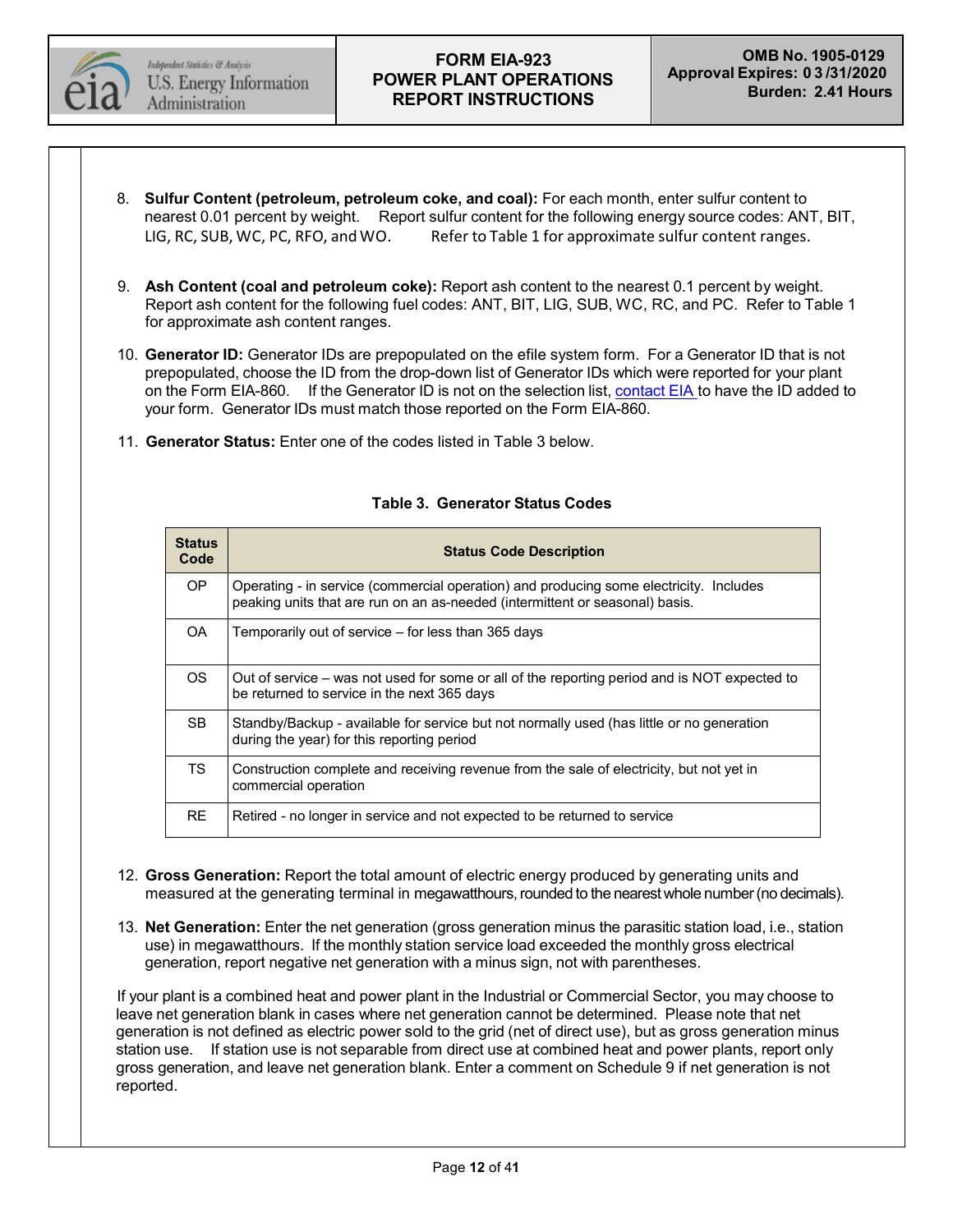

## **SCHEDULE 3. PART B. FUEL AND GENERATOR INFORMATION FOR SINGLE-CYCLE GAS TURBINES, INTERNAL COMBUSTION ENGINES, HYDROELECTRIC PUMPED STORAGE, COMPRESSED AIR STORAGE AND OTHER ENEGY STORAGE TECHNOLOGIES THAT DELIVER ELECTRIC POWER**

**Required Respondents:** Plants with single-cycle gas turbines (**GT**), internal combustion engines (**IC**), fuel cells (**FC**), pumped-storage hydroelectric plants (**PS**), compressed air units (**CE**), other energy storage technologies that deliver electric power such as batteries (**BA**) and flywheel (**FW**) electric storage units, or other miscellaneous prime mover types (**OT**) must report the fuel consumed in the turbines and engines, the electrical energy consumed for storage technologies, and the electric power output for each technology type.

Group all generators of one type together. Do not report for each individual generator. For example, report natural gas consumed and megawatthours produced for all single-cycle gas turbines at the plant as a single value.

Do not report for conventional hydroelectric generators, combined-cycle generators or generators driven by wind, solar, geothermal, and nuclear. These are collected on Schedules 3C and 3D.

Do not leave fuel quantity and net /gross generation blank. Report zeros when no fuel is consumed or electric power generated.

For batteries or energy storage technologies, you must report electricity pulled from the grid and/or electricity pulled from a generating unit also located at this plant that is used to energize the battery or storage technology as Consumption. Report total MWh discharged from the energy storage unit during the reporting period as Gross Generation and report Net Generation as the difference between Gross Generation and Consumption.

[Net Generation (MWh) = Gross Generation (MWh) – Energy Consumed for storage (MWh)]

- 1. **Prime Mover Code:** The prime mover codes are prepopulated on the form. If a code needs to be added, choose from the drop-down list. Prime mover descriptions and codes are listed in Table 7.
- 2. **Energy Source:** Energy source codes used in the previous reporting period are prepopulated for the current reporting period. Additional codes are listed in [Table](#page-31-0) 8 and can be chosen via the drop-down list. For energy source codes OTH, OBS, OBG, OBL, and OG, specify the fuel in the text box at the bottom of the data table.
- 3. **Quantity Consumed:** For each prime mover type, report the amount of fuel consumed for electric power generation and, at combined heat and power stations, for useful thermal output. Report the energy consumed for pumping water, compressing air, or other energy storage technologies in megawatthours.
- 4. **Type of Physical Units:** Report fuel consumption in the following units:
	- a. Solids Tons
	- b. Liquids Barrels (one barrel equals 42 U.S. gallons)
	- c. Gases Thousands of cubic feet (Mcf)
	- d. Energy Storage Megawatthours (MWh)
- 5. **Average Heat Content:** Report for all combustible fuels, the average heat content as burned to the nearest 0.001 million Btu (MMBtu) per physical unit. Report the value in the following units: solids in million Btu (MMBtu) per ton; liquids in MMBtu per barrel; and gases in MMBtu per thousand cubic feet (Mcf). Refer to [Table](#page-31-0) 8 for approximate ranges of heat content of specific energy sources. Leave heat content blank if fuel consumed is zero and for pumped storage, compressed air or other energy storage technologies.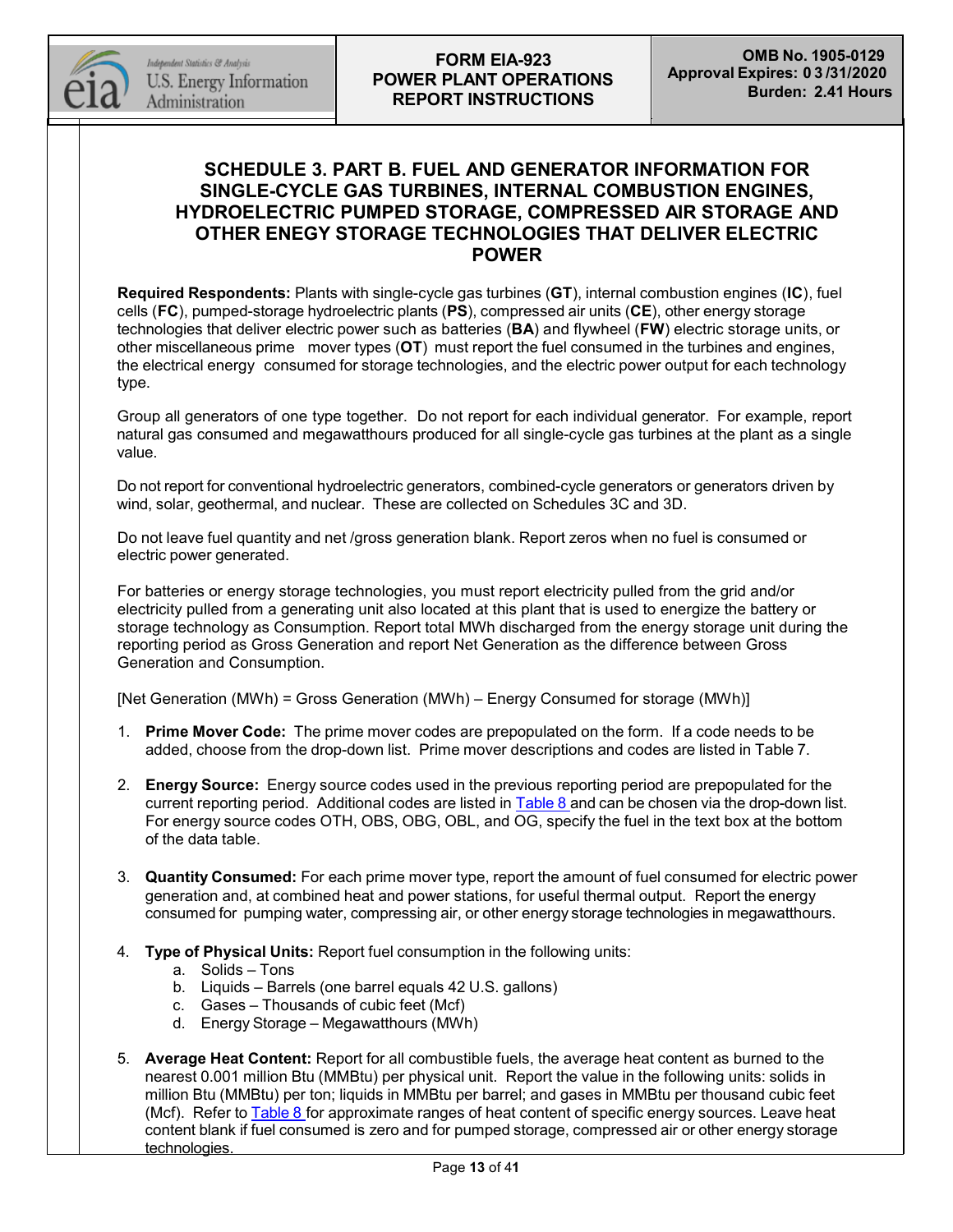

Independent Statistics & Analysis U.S. Energy Information Administration

## **FORM EIA-923 POWER PLANT OPERATIONS REPORT INSTRUCTIONS**

Report the heat content of the fuel as the gross or "higher heating value" (rather than the net or lower heating value). The higher heating value exceeds the lower heating value by the latent heat of vaporization of the water. The heating value of fuels that is generally used and reported in a fuel analysis, unless otherwise specified, is the higher heating value. If the fuel heat content cannot be reported "as burned," obtain data from the fuel supplier on an "as received" basis.

- **6. Peaking Unit (Yes/No):** Report "Yes" or "No" to indicate if a unit is operated as a peaking unit. Peaking units typically run only during hours of high demand (or peak demand) as opposed to base load units that run continuously except for maintenance or other outages.
- 7. **Gross Generation:** Report the total amount of electric energy produced by generating units for each technology (prime mover) type and measured at the generating terminal in megawatthours roundedto the nearest whole number
- 8. Net **Generation:** Report the total amount of net electric energy produced by generating units for each technology (prime mover) type. Net generation is gross generation minus the parasitic station load (i.e., station use). If the monthly station service load exceeded the monthly gross electrical generation, report negative net generation with a minus sign (do not use parentheses).

Combined heat and power plants in the Industrial or Commercial Sector, may leave net generation blank in cases where net generation cannot be determined. Please note that net generation is not defined as electric power sold to the grid (net of direct use), but as gross generation minus station use. If station use is not separable from direct use at combined heat and power plants, report only gross generation, and leave net generation blank.

# **SCHEDULE 3. PART C. FUEL AND GENERATION INFORMATION FOR COMBINED-CYCLE UNITS**

**Required Respondents:** Plants with combined-cycle units must report the fuel consumed in each combustion turbine and fuel consumed for supplementary firing of the heat recovery steam generator and the electric power output of each generator. Report for single-shaft combustion turbines (**CS**) combined-cycle combustion turbines (**CT**), heat recovery steam generators (HRSGs), and steam turbines (**CA**). Integrated Gasification Combined-Cycle (IGCC) plants also are required to report fuel consumed by the gasifier.

Report a value for EACH MONTH. However, plants with less than 10 MW steam-electric nameplate capacity may report annual values for the calendar year.

Do not leave fuel quantity and net /gross generation blank. Report zeros when no fuel is consumed or electric power generated.

- 1. **Prime Mover Code:** For combustion turbines, the code is CT; for the steam turbine and the HRSG, use CA. For single shaft use CS. The prime mover codes are prepopulated. If the prepopulated code is incorrect, choose the correct code from the drop-down list. For a complete list of prime mover codes, refer to Table 7.
- 2. **Boiler ID:** Boiler IDs are prepopulated on the form. If a Boiler ID needs to be added choose the ID from the drop-down list. If the Boiler ID is not on the list, [contact](mailto:EIA-923@eia.gov) EIA to have it added. Boiler IDs must match those reported on the Form EIA-860.
- 3. **Boiler Status:** Enter one of the codes listed in Table 3 above.
- 4. **Energy Source:** Energy source codes used in the previous reporting period are prepopulated for the current reporting period. Additional codes are listed in [Table](#page-31-0) 8 and can be chosen via the drop-down list. For energy source codes OTH, OBS, OBG, OBL and OG, specify the fuel in the text box at the bottom of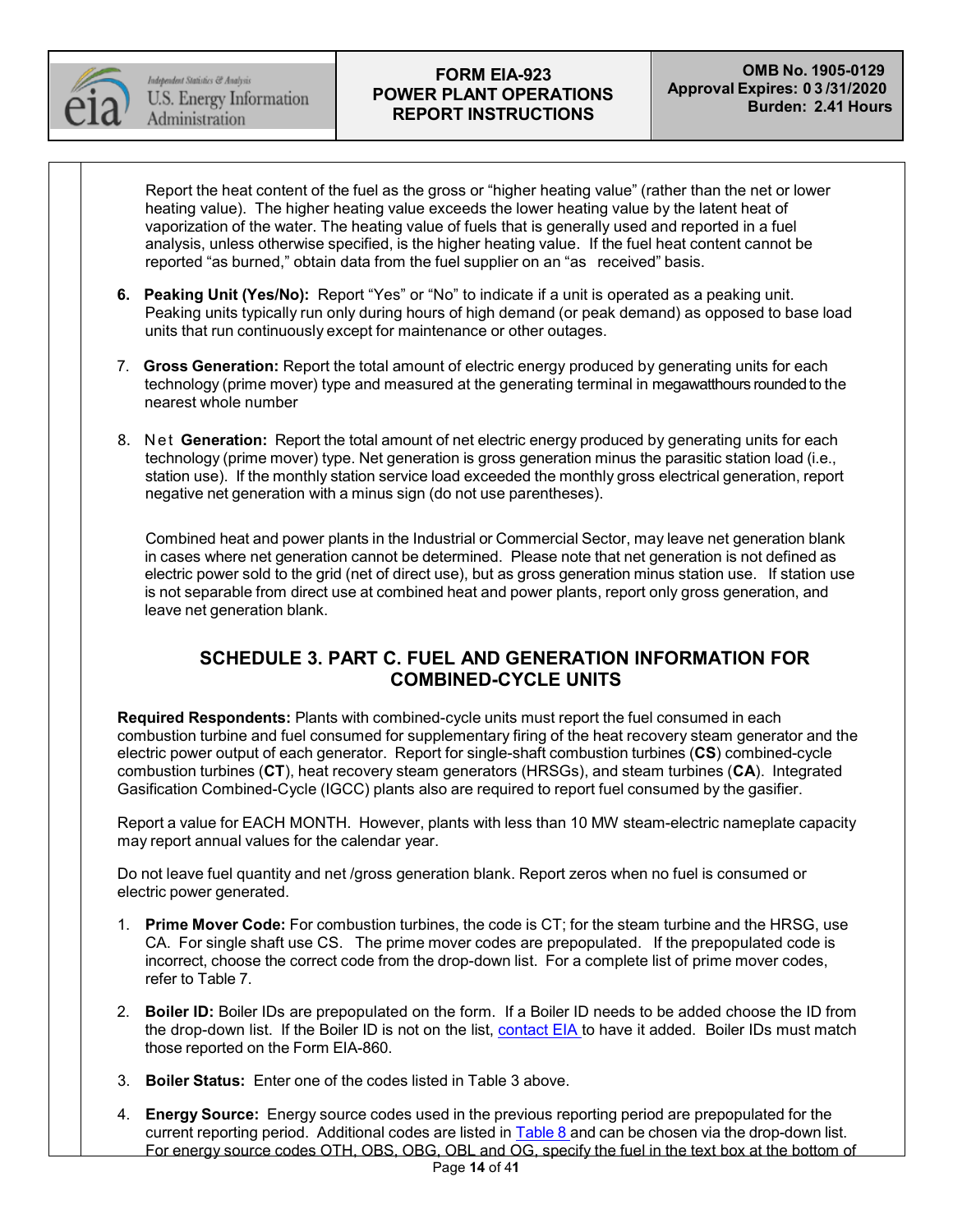

the data table. Non-supplementary fired steam turbines (CA) should report Waste Heat (WH) as the energy source.

- 5. **Quantity Consumed:** Report the quantity of fuel consumed in each combustion turbine (CT). Report supplementary fuel consumed for the steam turbine (duct firing). IGCC units should report the synthesis gas consumed. Non-supplementary fired steam turbines (CA) should leave the quantity blank. IGCC units should report the fuel consumed in the gasifier in the auxiliary table below.
- 6. **Type of Physical Units:** Fuel consumption must be reported in the following units:
	- a. Solids Tons
	- b. Liquids Barrels (one barrel equals 42 U.S. gallons)
	- c. Gases Thousands of cubic feet (Mcf)
- 7. **Average Heat Content:** Report the average heat content as burned to the nearest 0.001 million Btu (MMBtu) per physical unit. Report the value in the following units: solids in million Btu (MMBtu) per ton; liquids in MMBtu per barrel; and gases in MMBtu per thousand cubic feet (Mcf). Refer to [Table](#page-31-0) 8 for approximate ranges of heat content of specific energy sources. Leave heat content blank if fuel consumed is zero.

Report the heat content of the fuel as the gross or "higher heating value" (rather than the net or lower heating value). The higher heating value exceeds the lower heating value by the latent heat of vaporization of the water. The heating value of fuels that is generally used and reported in a fuel analysis, unless otherwise specified, is the higher heating value.

If the fuel heat content cannot be reported "as burned," obtain data from the fuel supplier on an "as received" basis.

- 8. **Generator ID:** Generator IDs are prepopulated on the form. For a Generator ID that is not prepopulated, choose the ID from the drop-down selection list of Generator IDs that were reported for your plant on the Form EIA-860. If the generator ID is not on the selection list, [contact](mailto:EIA-923@eia.gov) EIA to have the ID added to your form. Generator IDs must match those reported on the Form EIA-860.
- 9. **Generator Status:** Enter one of the codes listed in Table 3 above.
- 10. **Gross Generation:** Report the total amount of electric energy produced by generating units and measured at the generating terminal. For each month, report the megawatthours (MWh) generated, rounded to whole numbers with no decimals.
- 11. **Net Generation:** Report the Net Generation (gross generation minus the parasitic station load, i.e. station use). If the monthly station service load exceeded the monthly gross electrical generation, report negative net generation with a minus sign (do not use parentheses). For each month, enter the net generation amount in MWh.

Combined heat and power plants in the Industrial or Commercial sector may leave net generation blank in cases where net generation cannot be determined. Please note that net generation is not defined as electric power sold to the grid (net of direct use), but as gross generation minus station use. If station use is not separable from direct use at combined heat and power plants, report only gross generation and leave net generation blank.

12. **IGCC Plants – Supplemental Fuel Data for Gasifier Unit:** Report the fuel input to the gasifier unit (coal or petroleum coke) along with the average heat, sulfur, and ash contents. See Table 1 in Schedule 2 instructions for approximate heat, sulfur, and ash contents. Report coal and petroleum coke in tons.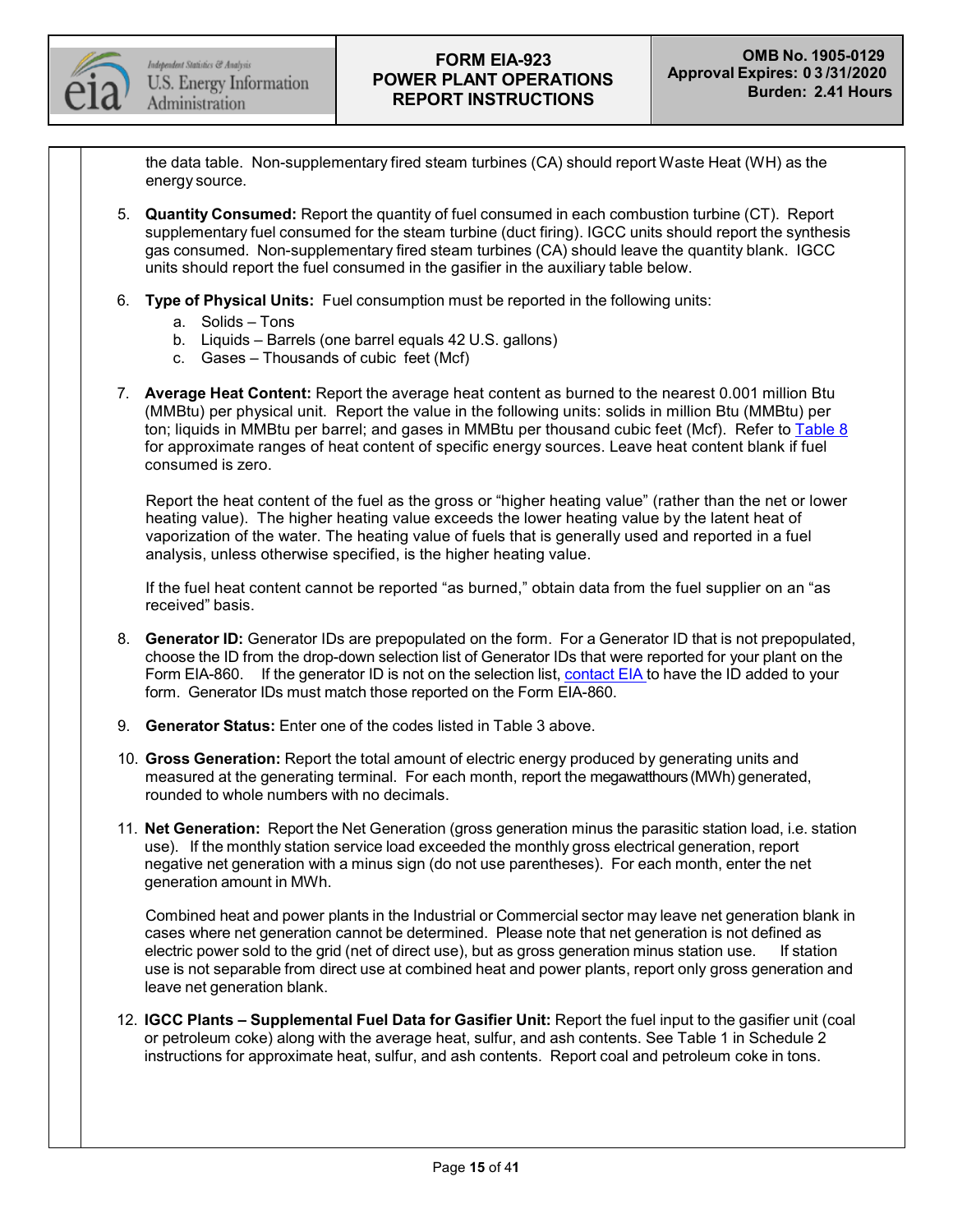

# **SCHEDULE 3. PART D. GENERATION FROM NUCLEAR, NONCOMBUSTIBLE, AND RENEWABLE ENERGY SOURCES**

- 1. **Required Respondents:** Nuclear plants and plants using renewable energy sources (wind, solar, geothermal, and water in conventional hydroelectric) or other plants where the energy source is solely purchased steam or waste heat. Fuel consumption data are not required for these types of plants. Report generation by energy source for nuclear, wind, solar, geothermal, conventional hydroelectric and miscellaneous sources such as purchased steam or waste heat. Report nuclear data by generating unit. For all other plant types, ignore the Unit Column.
- 2. **Prime Mover Code:** Prime mover codes are prepopulated on the form. Use the codes HY, HA, HB, HK, BT, PV, ST, WT, WS and OT for Schedule 3D. I f the prepopulated code is incorrect, choose the correct prime mover code from the drop-down list. Prime mover codes are shown in Table 7.
- 3. **Energy Source:** Energy source codes are prepopulated on the form. Add codes from the drop-down list as needed. A list of all codes is available in [Table](#page-31-0) 8. Valid entries for Schedule 3D are NUC, WAT, WND, GEO, PUR, WH, SUN or OTH.
- 4. **Unit Code:** The nuclear unit code is prepopulated for efile system forms. [Contact](mailto:EIA-923@eia.gov) EIA if the Unit Code is incorrect. Ignore this field for all other types of plants.
- 5. **Gross Generation:** Enter the total amount of electric energy produced by generating units and measured at the generating terminal. For each month, report the Gross Generation amount in megawatthours (MWh).
- 6. **Net Generation:** Enter the Net Generation (gross generation minus the parasitic station load, i.e. station use). If the monthly station service load exceeded the monthly gross electrical generation, report negative net generation with a minus sign (do not use parentheses). For each month, report the Net Generation amount in MWh.

Combined heat and power plants in the Industrial or Commercial Sector may leave net generation blank i n cases where net generation cannot be determined. Please note that net generation is not defined as electric power sold to the grid (net of direct use), but as gross generation minus station use. If station use is not separable from direct use at combined heat and power plants, report only gross generation and leave net generation blank.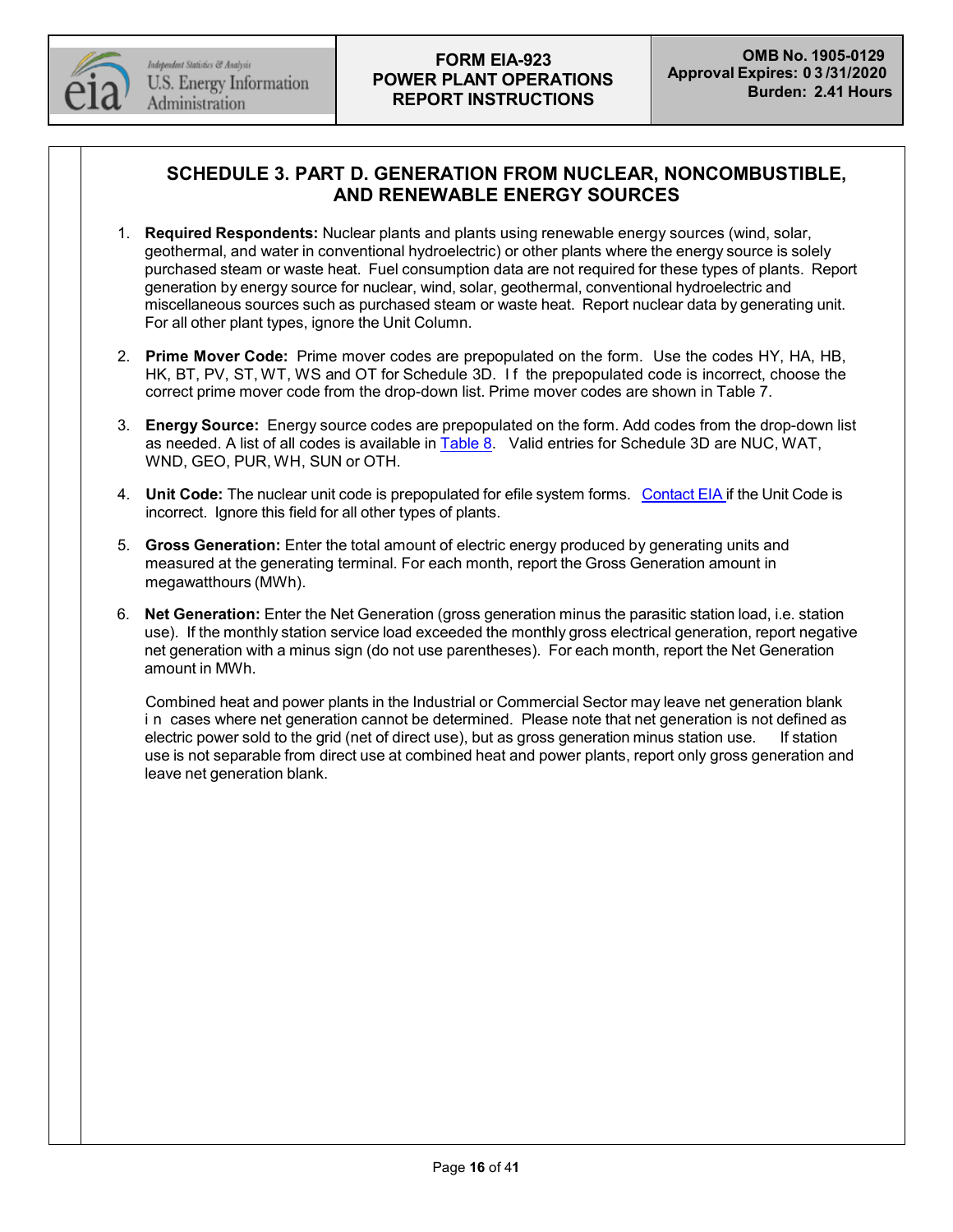

## **SCHEDULE 4. PART A. FOSSIL FUEL STOCKS AT THE END OF THE REPORTING PERIOD FOR COAL, PETROLEUM COKE, DISTILLATE FUEL OIL, AND RESIDUAL FUEL OIL.**

1. **Required Respondents:** Required Respondents: Plants with one or more generating units primarily fueled by coal (excluding waste coal), natural gas, petroleum coke, distillate fuel oil, or residual fuel oil must report if their total generator nameplate capacity with a primary fuel of coal is 50 or more MW, or if their total generator nameplate capacity with a primary fuel of any combination of natural gas, petroleum coke, distillate fuel oil, or residual fuel oil is 200 MW or greater, (The primary fuel for each generator is reported on the Form EIA-860.) Plants that meet this criteria are required to report their stocks at the end of each reporting period. If Schedule 2, Cost and Quality of Fuel Purchases, is not required, no adjustment to the stocks is required and the fuel balance is not applicable.

Do not report stocks for waste coal, natural gas, biomass, or any petroleum product not mentioned above.

- 2. **Fuel Terminals**: Report stocks held at terminals that will be distributed to the power plants served and reported on this schedule. Report shipments out of the terminal as negative adjustments, using a negative sign and not parentheses. Provide the plants and quantity of fuels moved to each plant on Schedule 4. Part B.
- 3. **Energy Source:** Energy source codes are prepopulated. Energy source codes cannot be deleted from Schedule 4A. If stocks of a fuel type are no longer held at the plant, report a zero (do not leave blank) and [contact](mailto:EIA-923@eia.gov) EIA to remove the energy source code from Schedule 4A.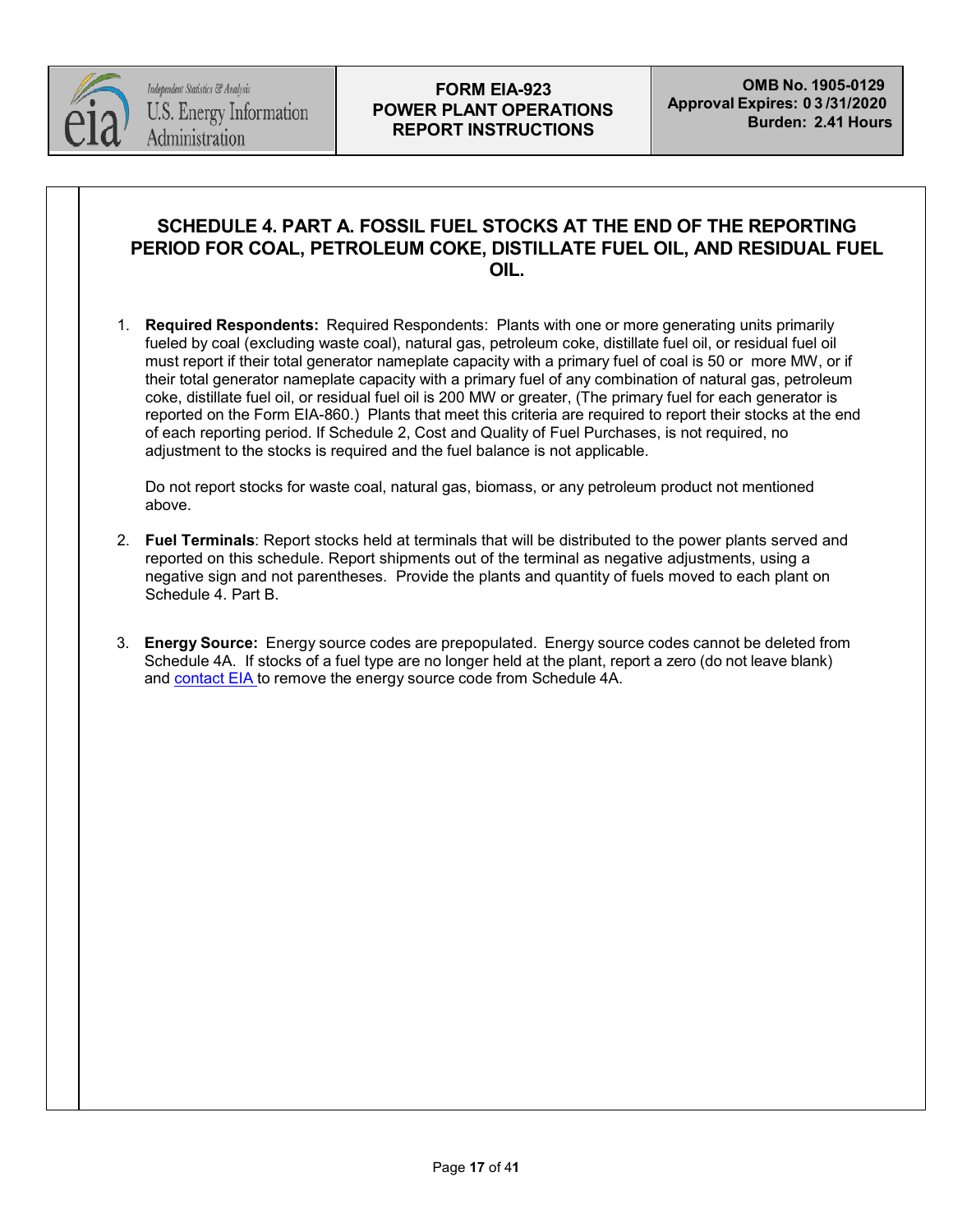

# **SCHEDULE 4. PART B. FOSSIL FUEL DISTRIBUTION FROM CENTRAL FUEL TERMINALS TO POWER PLANTS**

**Required Respondents:** Central fuel distribution terminals that serve to receive and distribute fuel to associated generating plants that cannot report individual fuel purchases at the plant level.

**Fuel Terminal–Plant Relationships and Fuel Shipments:** Report the plants that received fuel during the reporting period and the quantity of the fuel transferred to each plant from the terminal. The Plant ID and Name will be prepopulated after the initial report is made.

Report fuels in transit.

Report coal and petroleum coke in tons; liquid petroleum in barrels and natural gas in Mcf.

# **SCHEDULE 5.**

*No longer used. Form EIA-923 Schedules 5A to 5C have been combined with Schedules 3A to 3D.*

# **SCHEDULE 6. NONUTILITY ANNUAL SOURCE AND DISPOSITION OF ELECTRICITY**

**Required Respondents:** Nonutility power plants defined as plants where costs are not recovered through rate-based regulation by a state regulatory body, municipal authority or a rural electric cooperative, but generally may market power in open wholesale markets, sell directly to consumers and/or power marketers/brokers, or consume self-generated power.

Report annual calendar year data for the source and disposition of electricity.

Report in megawatthours (MWh) rounded to a whole number.

### **Source of Electricity**

1. **Gross Generation (Annual):** Report the Total Gross Generation for the calendar year from all generators at the plant. Total Gross Generation should equal the sum of the gross generation reported on Schedules 3A, 3B, 3C, and 3D.

Facilities that have both an energy storage Prime Mover and an electricity-generating Prime Mover should report Gross Generation as follows:

-If these two Prime Movers act independently of each other (i.e., a battery that can only draw electricity from the grid), report the sum of Gross Generation from each Prime Mover.

-If the generating unit sends 100% of the electricity it generates to the battery, report only the Gross Generation reported by the battery on Schedule 3B as Gross Generation on Schedule 6 (e.g., a solar array that sends all of its generation to a battery, which in turn, discharges this generation to the grid for frequency regulation or acts as on-site backup capacity for a customer).

Page **18** of 4**1** -If the generating unit sends any portion of its generation (less than 100% of the total it generates) to the energy storage unit and the remainder is sold wholesale or directly to another customer, then report the sum of generation sold (to grid or other customer) and the Gross Generation reported by the energy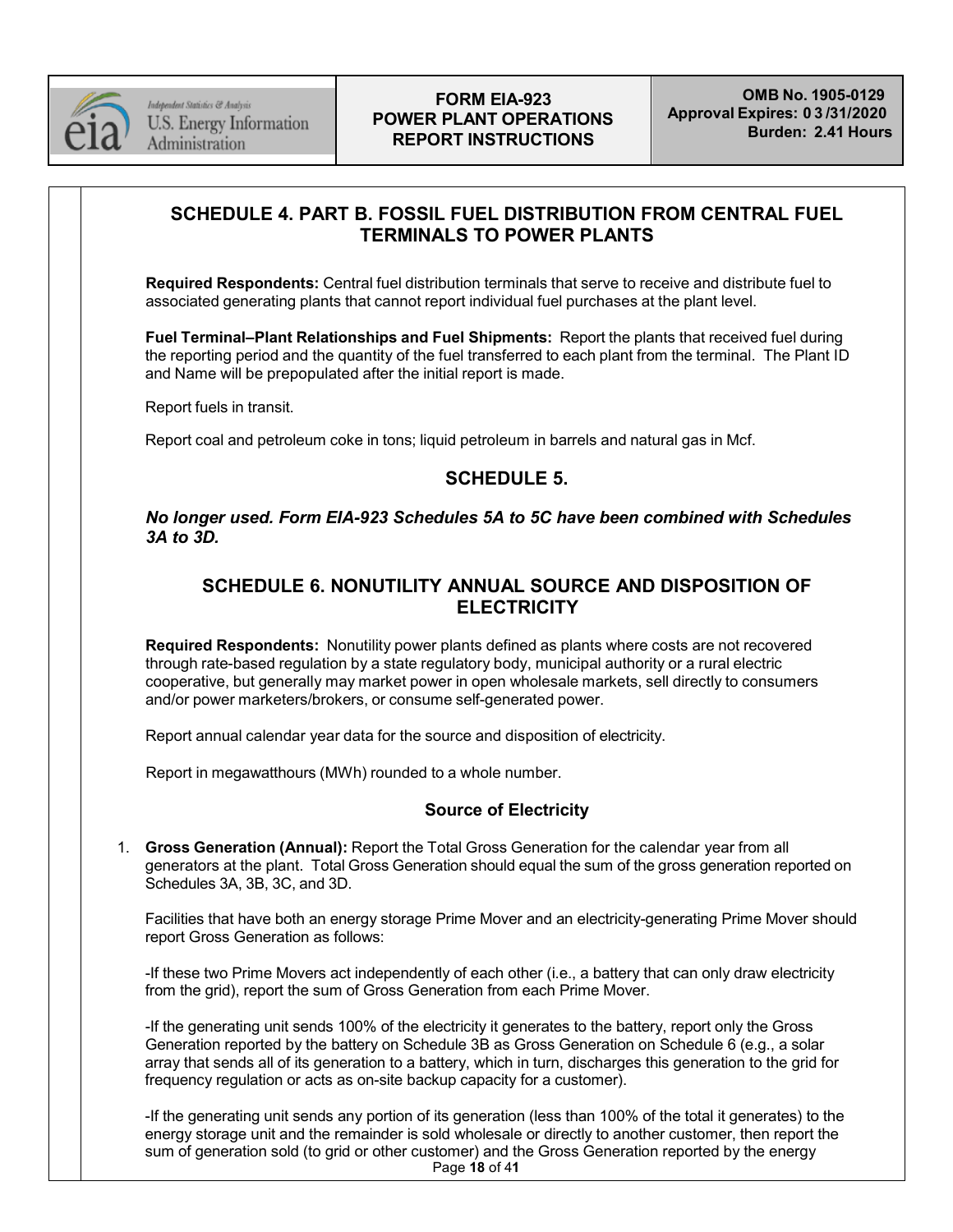

## **Disposition of Electricity**

storage Prime Mover as total Gross Generation on Schedule 6 (e.g., a wind facility that charges a battery contracted by a local utility for frequency regulation but sells excess generation to the grid when the battery is fully charged).

2. **Other Incoming Electricity:** Report all incoming electricity to the facility, whether from purchases, tolling agreements, transfers, exchanges, or other arrangements.

List at the bottom of the schedule the descriptions of "Other Incoming Electricity" (e.g., purchased, exchanged).

- 3. **Total Sources**: The sum of the total gross electricity generated and the total incoming electricity is automatically calculated and displayed on the form. Ensure that Total Sources equal the Total Disposition (see below).
- 4. **Station Use:** Report the amount of electricity that is used to operate and maintain the electric power plant of the facility (e.g., parasitic loads from auxiliary equipment), regardless of whether the electricity is produced at the plant or comes from another source. Do not include electricity used for pumping at pumped storage hydroelectric plants. Do not include electricity used for other purposes at industrial and commercial facilities (direct use).
- 5. **Direct Use (Industrial and Commercial Sector Plants, both CHP and non-CHP):** Report the amount of electricity consumed onsite for all operations other than electric power plant station use (see above), such as electricity consumed by manufacturing processes, district heating and/or cooling, hospital services, and campus services. Electricity consumed for Direct Use can be generated by the plant or purchased from an external source. For plants for which Station Use and Direct Use cannot be separated, you may enter zero in Station Use, and the sum of Station Use and Direct Use in the Direct Use field. In such cases, provide a comment on Schedule 9.
- 6. **Total Facility Use:** The sum of station use and direct use is calculated on the form.
- 7. **Retail Sales to Ultimate Customers:** Report the amount of electricity sold directly to retail (end-use) customers (i.e., power that is not re-sold or distributed by another entity). Include unbilled electricity provided to affiliated and non-affiliated entities. Exclude power provided as part of a tolling agreement. Plants with retail sales are required to report Schedule 7B.
- 8. **Sales for Resale:** Report the amount of electricity sold for resale (wholesale sales). Plants with sales for resale must complete Schedule 7A.
- 9. **Provided under Tolling Agreements:** Report the amount of electricity provided under tolling agreements.
- 10. **Other Outgoing Electricity:** Report all other outgoing electricity from the facility, such as transfers and exchanges. Specify the nature of Other Outgoing Electricity on Schedule 9, Comments.
- 11. **Total Disposition:** The sum of station use, direct use, retail sales, sales for resale, and other outgoing electricity is automatically calculated on the form. Ensure that Total Disposition equals Total Sources (see above).

### **SCHEDULE 7A. ANNUAL REVENUE FROM SALES FOR RESALE**

**Required Respondents:** Plants that report Sales for Resale on Schedule 6, Item 8, must report Schedule 7A.

Report revenue from Sales for Resale in thousand dollars, to the nearest whole number. This revenue should not include revenue from capacity payments, renewable energy credits, or other ancillary revenue streams.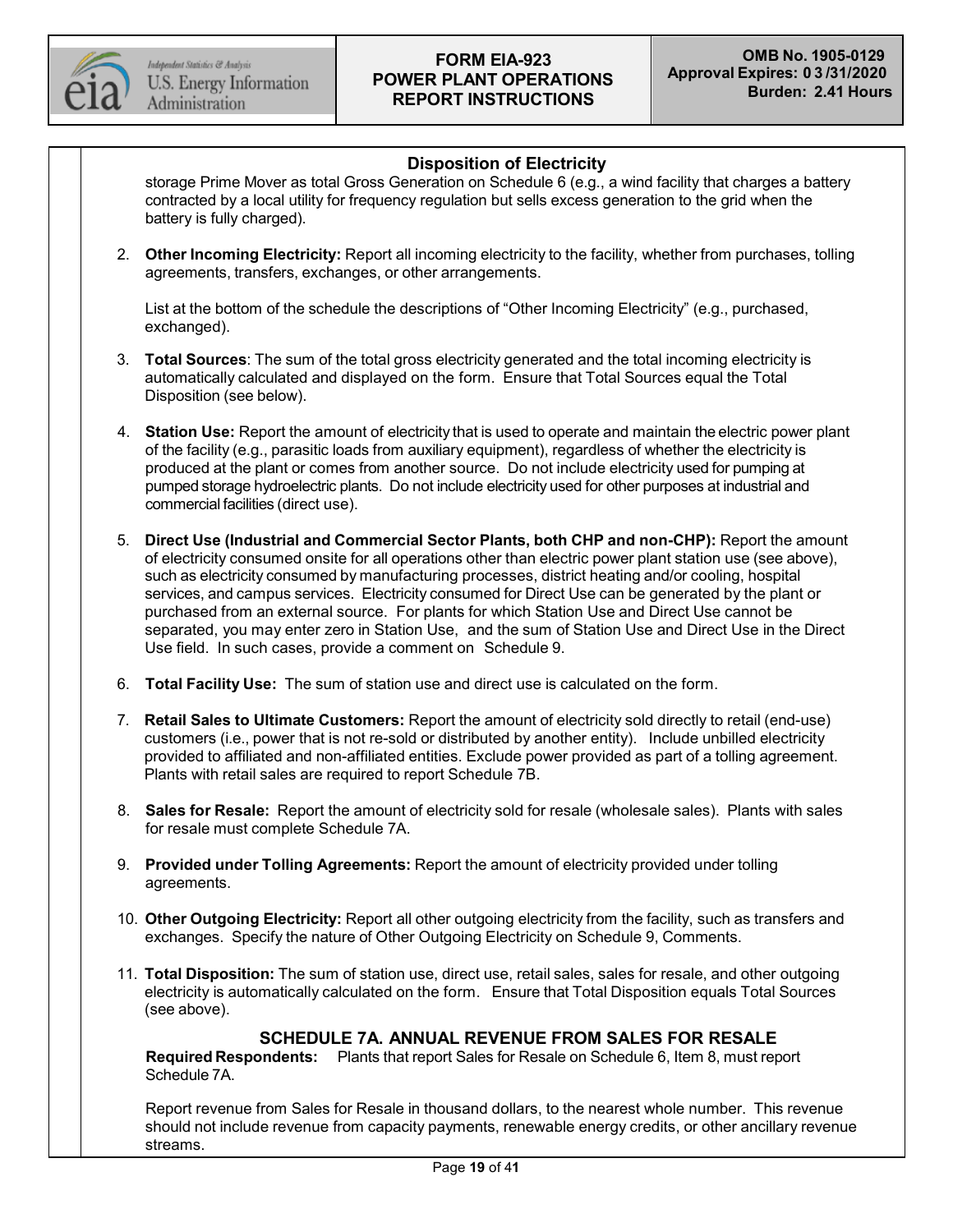

### **SCHEDULE 7B. ANNUAL RETAIL SALES, REVENUES, AND NUMBER OF CUSTOMERS**

**Required Respondents:** Plants that report retail sales on Schedule 6, Item 7, must report Schedule 7B.

Report by state and end-use customer sectors. Use [Table](#page-33-0) 9 as a guide for the classification of your enduse customers, paying close attention to how your consumers should be organized into four sectors: Residential, Commercial, Industrial, and Transportation.

Complete an individual Schedule 7, Part B, for each state where customers are located.

- 1. **Retail Sales:** Report retail sales in megawatthours, by state and end-use sector.
- 2. **Revenue**: Report revenue associated with retail sales, by state and end-use sector.
- 3. **Number of customers:** Report the number of customers served, by state and end-use sector.

Note: Form EIA-861U previously collected the data now requested on Schedule 7B. Form EIA-861U is no longer required.

## **SCHEDULE 8. ANNUAL ENVIRONMENTAL INFORMATION**

**Required Respondents:** Report environmental information on Schedule 8 for steam-electric (thermoelectric) power plants, including nuclear and combined-cycle plants, with a total steam turbine capacity greater than or equal to 10 megawatts as follows:

- Plants with steam-electric capacity greater than or equal to 100 megawatts, report all parts of Schedule 8 (Parts A through D).
- Plants with steam-electric capacity less than 100 megawatts but greater than or equal to 10 megawatts report only Schedule 8 Part C.

## **SCHEDULE 8. PART A. ANNUAL BY-PRODUCT DISPOSITION**

**Required Respondents:** Thermoelectric power plants with a total steam turbine capacity of 100 megawatts or greater that produce combustion by-products.

Report by-products in thousand tons rounded to whole numbers. If actual data are not available, provide estimated values. Report the disposition of all combustion by-products produced during the reporting year. For by-products stored, but later sold or otherwise disposed of within the reporting year, report under the final disposition. Report by-products produced in previous years that were stored and subsequently sold or otherwise disposed of and provide the quantity from storage in a footnote on Schedule 9, Comments. Corresponding entries for cost of collection and disposal must be entered on Schedule 8, Part B.

- 1. **Combustion By-products:** If no combustion by-products were produced in the reporting year, place a check in the checkbox labeled, "Select if no combustion by-products were produced."
- 2. **Disposal:** Report the quantity of each type of by-product under the appropriate column (On-Site Landfill, On-Site Pond, or Disposal Off-Site).
- 3. **Beneficial Use:** Report by-products put to beneficial use on-site or sold. If a by-product was stored in a landfill and subsequently put to beneficial use or sold, report the end disposition of the by-product.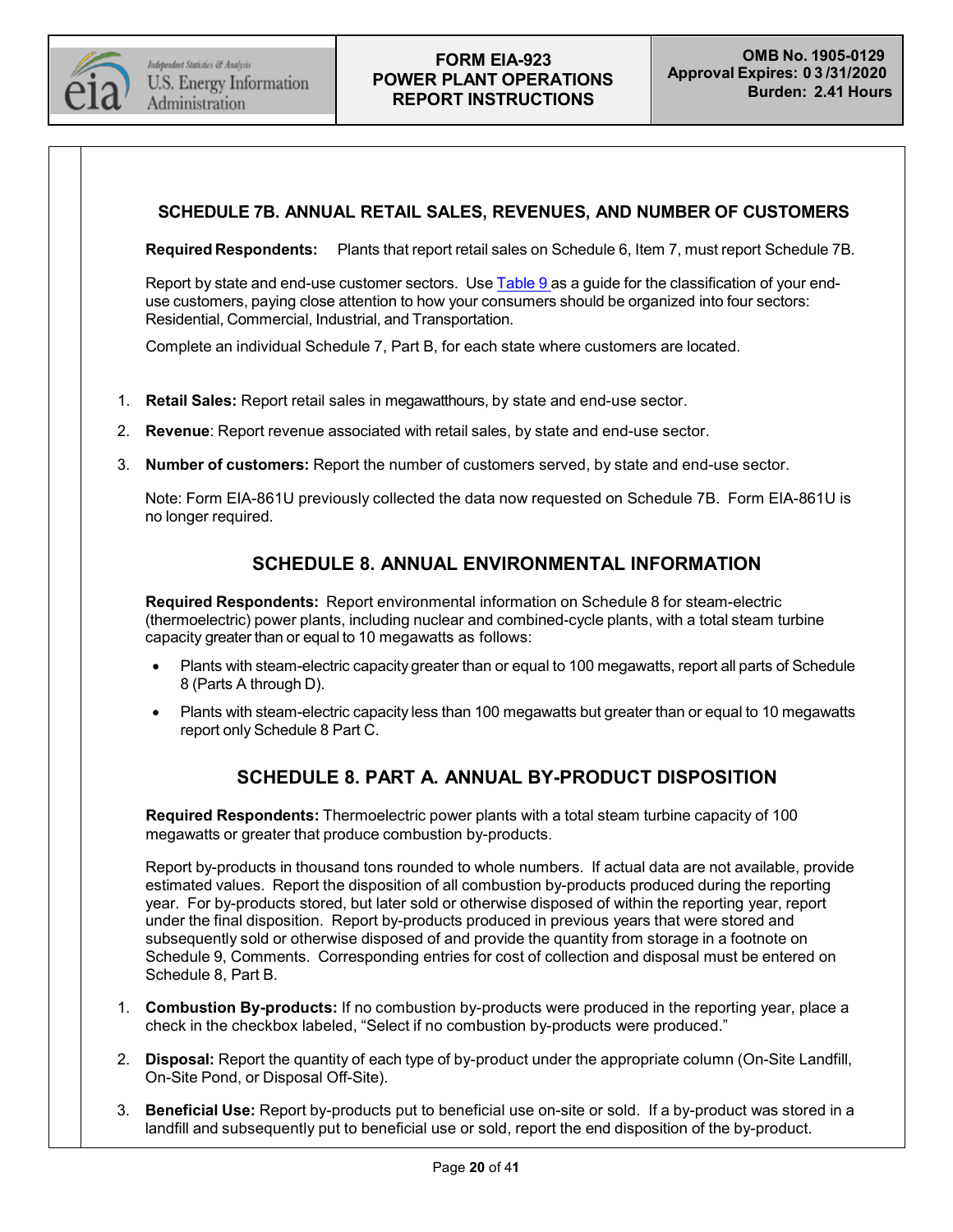

4. **Storage:** Report by-products stored on or off site for subsequent disposal or sale.

**Combustion By-product Descriptions:**

**Fly ash from standard boiler/primary Particulate Collection Device (PCD) units:** Report fly ash from units with no Flue Gas Desulfurization (FGD) system or with FGD systems located downstream of the PCD.

**Fly ash from units with dry FGD:** Report fly ash from units with spray dryer or duct injection systems, where fly ash and FGD by-products are collected in the same PCD. Do not include fly ash from Fluidized Bed Combustion (FBC) units.

**Fly ash from FBC units:** Report fly ash from Fluidized Bed Combustion (FBC) units.

**Bottom ash from standard boiler units:** Report bottom ash from standard boiler units and boiler slag from slagging combustors. Do not include bottom (bed) ash from FBC units, or slag from coal gasification units.

**Bottom (bed) ash from FBC units:** Report bottom (bed) ash from fluidized bed combustion (FBC) units.

**FGD gypsum:** Report by-products that are greater than  $75\%$  gypsum ( $CaSO_4 \bullet 2H_2O$ ), by weight.

**Other FGD by-products:** Report all FGD by-products not reported as "Fly ash from units with dry FGD units;" "Fly ash from FBC units;" "Bottom ash from standard boiler units;" "Bottom (bed) ash from FBC units;" and "FGD gypsum," along with additives used to stabilize the FGD by-products.

**Ash from coal gasification (IGCC) units:** Report slag or solids extracted from the bottom of the gasifier, as well as fly ash removed downstream of the gasifier.

**Other:** Enter the amount of other by-products. Specify these "other" by-products on Schedule 9, Comments.

**Steam sales:** Report steam sales in million Btu (MMBtu).

## **SCHEDULE 8. PART B. FINANCIAL INFORMATION RELATED TO COMBUSTION BY-PRODUCTS**

**Required Respondents:** Thermoelectric power plants with a total steam turbine capacity of 100 megawatts or greater that produced combustion by-products during the reporting year.

If actual data are not available, provide an estimated value. Cost data must be entered for all entries on Schedule 8A. If no cost was incurred, report zero.

Report all entries in thousand dollars, to the nearest whole number.

#### **Operation and Maintenance (O&M) Expenditures during Year**

Report costs for both collection and disposal of the indicated by-products. If the collection and disposal costs cannot be separated, place the total cost under the "Collection" line item, and provide a comment on Schedule 9, indicating that the costs cannot be separated. Exclude depreciation expense and cost of electricity consumed. Include all contract and self-service pollution abatement operation and maintenance expenditures for each line item.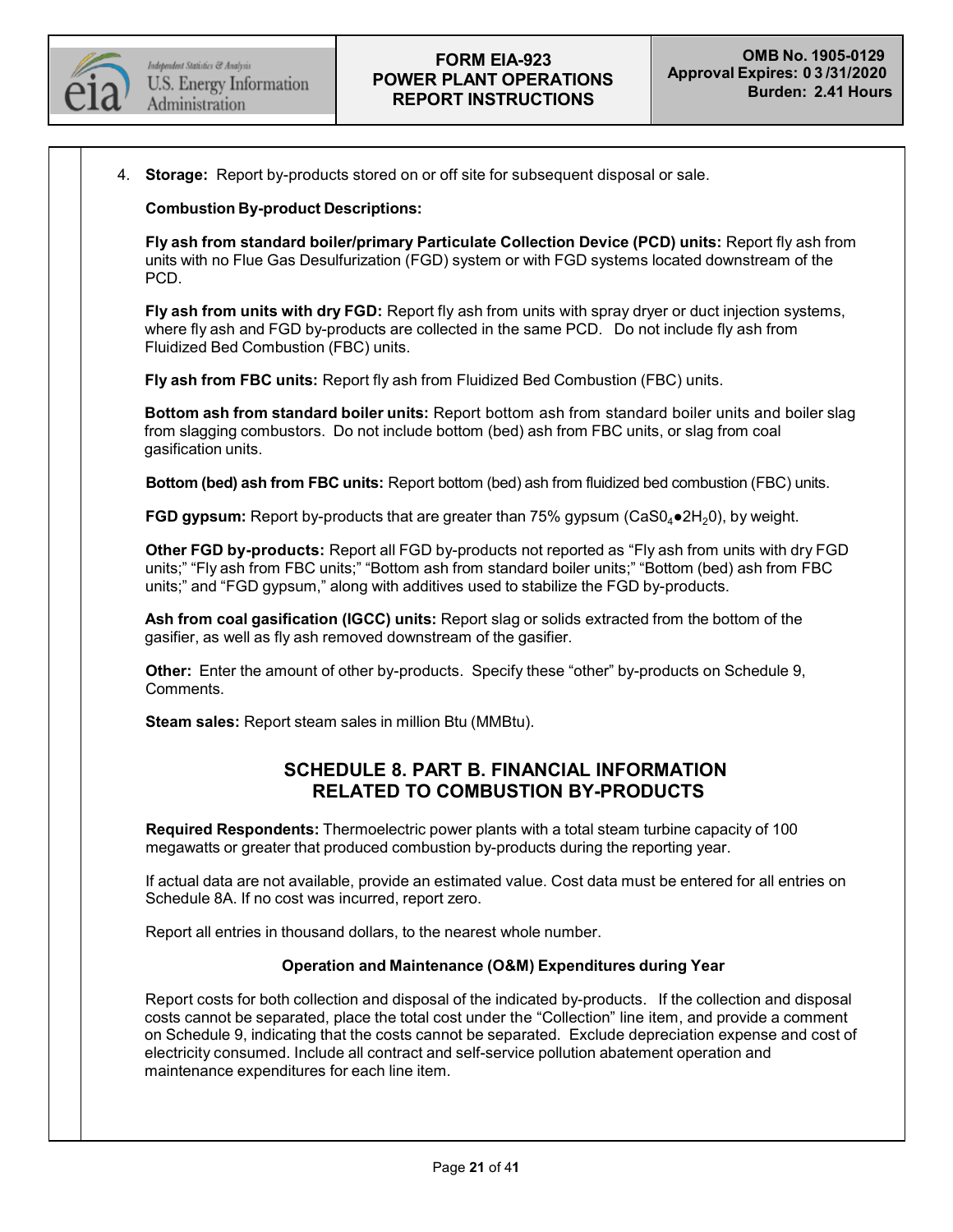

- 1. **Fly Ash (1)** and **Bottom Ash (2):** Report all material and labor costs associated with the collection and disposal of the fly and bottom ash from all sources, including equipment operation and maintenance costs (such as particulate collectors, conveyors, hoppers, etc.).
- 2. **Flue Gas Desulfurization (3):** Report all material and labor costs associated with the collection and disposal of the sulfur by-product, including equipment O&M costs.
- 3. **Water Pollution Abatement (4):** Report all operation and maintenance costs for material and/or supplies and labor costs, including equipment operation and maintenance (pumps, pipes, settling ponds, monitoring equipment, etc.), chemicals, and contracted disposal costs.
- 4. **Other Pollution Abatement (5):** Report operation and maintenance expenditures that are not allocated to a particular expenditure (e.g., expenditures to operate an environmental protection office or lab). Include expenses for conducting environmental studies for expansion or reduction of operations. Exclude all expenses for health, safety, employee comfort (OSHA), environmental aesthetics, research and development, taxes, fines, permits, legal fees, Superfund taxes, and contributions. Define other pollution abatement(s) in a comment on Schedule 9.

#### **Capital Expenditures for New Structures and Equipment during Year, Excluding Land and Interest Expense**

Report all pollution abatement capital expenditures for new structures and/or equipment made during the reporting year, regardless of the date these structures and/or equipment became operational. Do not leave Columns 7, 8, 9, and 10 blank. Enter zero if the line item is not applicable or if an estimate is not available, and enter a comment in Schedule 9. Specify the nature of the expenditures for these items in a comment on Schedule 9.

- 5. **Air Pollution Abatement (7):** Report new structures and/or equipment purchased to reduce, monitor, or eliminate airborne pollutants, including particulate matter (dust, smoke, fly ash, dirt, etc.), sulfur dioxides, nitrogen oxides, carbon monoxide, hydrocarbons, odors, mercury, acid gases, and other pollutants. Examples of air pollution abatement structures/equipment include flue gas particulate collectors, FGD units, continuous emissions monitoring equipment (CEMs), and nitrogen oxide control devices. Specify new structures/equipment in a comment on Schedule 9.
- 6. **Water Pollution Abatement (8):** Report new structures and/or equipment purchased to reduce, monitor, or eliminate waterborne pollutants, including chlorine, phosphates, acids, bases, hydrocarbons, sewage, and other pollutants. Examples include structures/equipment used to treat thermal pollution; cooling, boiler, and cooling tower blowdown water; coal pile runoff; and fly ash waste water. Do not include expenditures for treatment of water prior to use at the plant. Specify new structures/equipment in a comment on Schedule 9.
- 7. **Solid/Contained Waste (9):** Report new structures/equipment purchased to collect and dispose of objectionable solids or contained liquids. Examples include purchases of storage facilities, trucks, etc., to collect, store, and dispose of solid/contained waste. Include equipment used for handling<br>solid/contained waste generated as a result of air and water pollution abatement. Specify new solid/contained waste generated as a result of air and water pollution abatement. structures/equipment in a comment on Schedule 9.
- 8. **Other Pollution Abatement (10):** Report amortizable expenses and purchases of new structures and or equipment when such purchases are not allocated to a particular unit or item. Examples include charges for the purchases of facilities to control hazardous waste, radiation, and noise pollution. Exclude all equipment purchased for aesthetics purposes. Specify new structures/equipment in a comment on Schedule 9.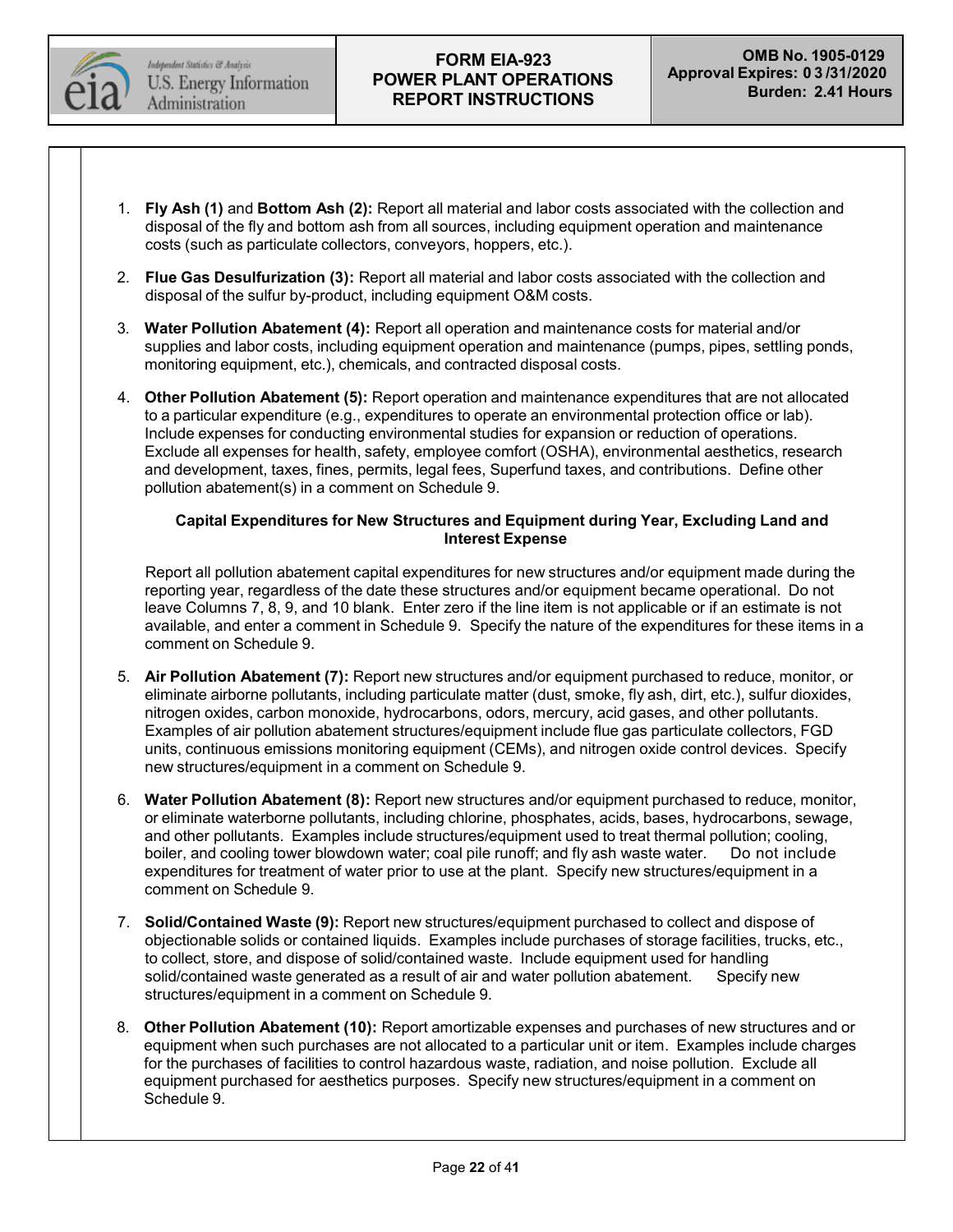

9. **By-product Sales Revenue during Year:** If there were no by-product sales revenues, report a zero value in Column 16 ("Total"). Report the revenue, if any, for each listed by-product. Specify the nature of "Other Pollution Abatement" revenue in a comment on Schedule 9. If the revenue for a by-product is less than \$500, enter a zero and enter a comment on Schedule 9 with the actual dollar amount. Report revenue for gypsum on Schedule 8, Part B, Column 14, and note this activity in a comment on Schedule 9. Report the total revenue for the sale of by-products in Column 16. If the revenue reported was for the sale of stockpiled by-products from previous years, enter a comment on Schedule 9.

## **SCHEDULE 8. PART C. AIR EMISSIONS CONTROL INFORMATION**

**Required Respondents:** Thermoelectric or combined-cycle power plants with a total steam turbine capacity greater than or equal to 10 megawatts.

## **General Instructions**

Report the actual rate and removal efficiency for air emissions controlled by each equipment type or control strategy identified by unique IDs. The IDs must be consistent with those reported on the Form EIA-860, Schedule 6A. Where applicable, base data on Continuous Emissions Monitoring System (CEMS) data. Report emission removal efficiencies to the nearest 0.1 percent by weight. Report emission rates as pounds per million Btu of fuel burn to the nearest 0.01 lb/MMBtu.

- 1. **Emissions Control Equipment or Technology Type:** Report the code for the type of equipment or strategy for the control of air emissions. The codes are prepopulated on the form. If a correction is needed, please contact EIA referencing what needs to be added or updated from [Table](#page-29-0) 6.
- 2. **Emission Control IDs:** Equipment ID is prepopulated from the previous year. If the information is not prepopulated or is incorrect, please [contact](mailto:EIA-923@eia.gov) EIA. IDs must be consistent with those reported on Schedule 6 of the Form EIA-860.
- 3. **Equipment Status:** Select from the equipment status codes in Table 4. Equipment status for each equipment type is prepopulated for efile users.

| Code      | <b>Status</b>                                                             |  |
|-----------|---------------------------------------------------------------------------|--|
| OP.       | Operating (in commercial service or out of service within 365 days)       |  |
| <b>OS</b> | Out of service (365 days or longer)                                       |  |
| <b>RE</b> | Retired (no longer in service and not expected to be returned to service) |  |
| SB        | Standby (Reserve)                                                         |  |
| OA        | Temporarily out of service (less than 365 days)                           |  |

### **Table 4. Equipment Status Codes**

- 4. **Hours in Service:** Enter the total hours the control was in service during the reporting year (to the nearest hour).
- 5. **NOx Emission Rate (Entire Year):** For each equipment or strategy type and unique ID, enter the actual controlled (or uncontrolled) nitrogen oxides emission rate, in pounds per million Btu, based on data from CEMS, where possible. Where CEMS data are not available, report the nitrogen oxides emission rate, based on the method used to report emissions data to environmental authorities.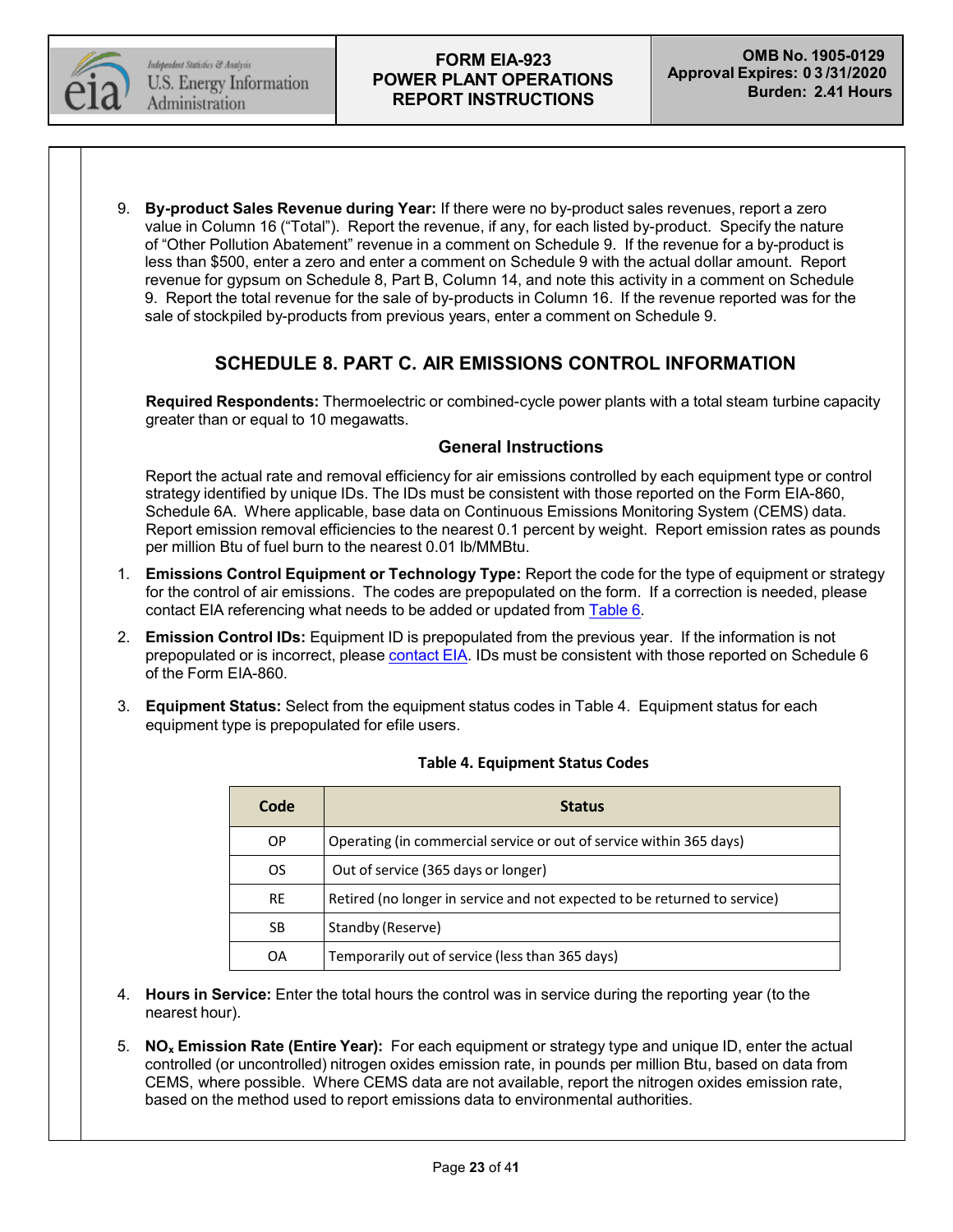

- 6. **NOxEmission Rate (May to September):** For each equipment or strategy type and unique ID, enter the actual controlled (or uncontrolled) nitrogen oxides emission rate during the ozone season (May to September), in pounds per million Btu, based on data from CEMS, where possible. Where CEMS data are not available, report nitrogen oxides rates, based on the method used to report emissions data to environmental authorities.
- 7. **Particulate Matter Emissions Removal Rate:** For each equipment or strategy type and unique ID, enter the average annual emission removal rate for particulate matter.
- 8. **Particulate Matter Removal Efficiency at Annual Operation Factor:** For each equipment or strategy type and unique ID, enter removal efficiency, based on the annual operating factor. If actual data are unavailable, provide estimates, based on equipment design performance specifications.

Annual operating factor, as given by the formula below, is defined as annual fuel consumption (MMBtu) divided by the product of the boiler design firing rate (MMBtu per hour) and hours of operation per year.

Annual Operating Factor (AOF) =

**Annual Fuel Consumption (MMBtu)** 

 $\boxed{ (Design Firing\ Rate\ \left(\frac{MMBtu}{hr}\right)\ * \ Hours\ of\ Operation\ (hr)) }$ 

- 9. **Particulate Matter Tested Removal Efficiency Rate (at 100% Load):** For each equipment or strategy type and unique ID, enter the tested efficiency for the removal of particulate matter. If not tested at 100% load, provide the load at which the test was conducted in a comment on Schedule 9. If no test was conducted, leave the test date and the tested efficiency field blank.
- 10. **Particulate Matter Removal Efficiency Rate Test Date:** Enter the date of the latest efficiency test for the removal of particulate matter. If no test was conducted, leave the test date and the tested efficiency field blank.
- 11. **Sulfur Dioxide Emissions Removal Efficiency at AOF:** For each equipment or strategy type and unique ID, enter removal efficiency for sulfur dioxide, based on the annual operating factor (see above for AOF description). If actual data are unavailable, provide estimates, based on equipment design performance specifications.
- 12. **Sulfur Dioxide Tested Removal Efficiency Rate (at 100% Load):** For each equipment or strategy type and unique ID, enter the tested efficiency for the removal of sulfur dioxide. If not tested at 100% load, provide the load at which the test was conducted in a comment on Schedule 9. If no test was conducted, leave the test date and the tested efficiency field blank.
- 13. **Sulfur Dioxide Removal Efficiency Rate Test Date:** Enter the date of the latest efficiency test for the removal of sulfur dioxide. If no test was conducted, leave the test date and the tested efficiency field blank.
- 14. **Quantity of Flue Gas Desulfurization Sorbent Used**: Enter the quantity of FGD sorbent used by the unit during the reporting period (to the nearest 0.1 thousand tons).
- 15. **Electrical Energy Consumption:** Enter the Electrical Energy Consumed by the FGD unit during the reporting period (in megawatthours).
- 16. **Mercury Removal Efficiency and Mercury Emissions Rate:** Enter either the removal efficiency for mercury emissions to the nearest 0.1% by weight or if not available, enter the rate of mercury emissions in pounds per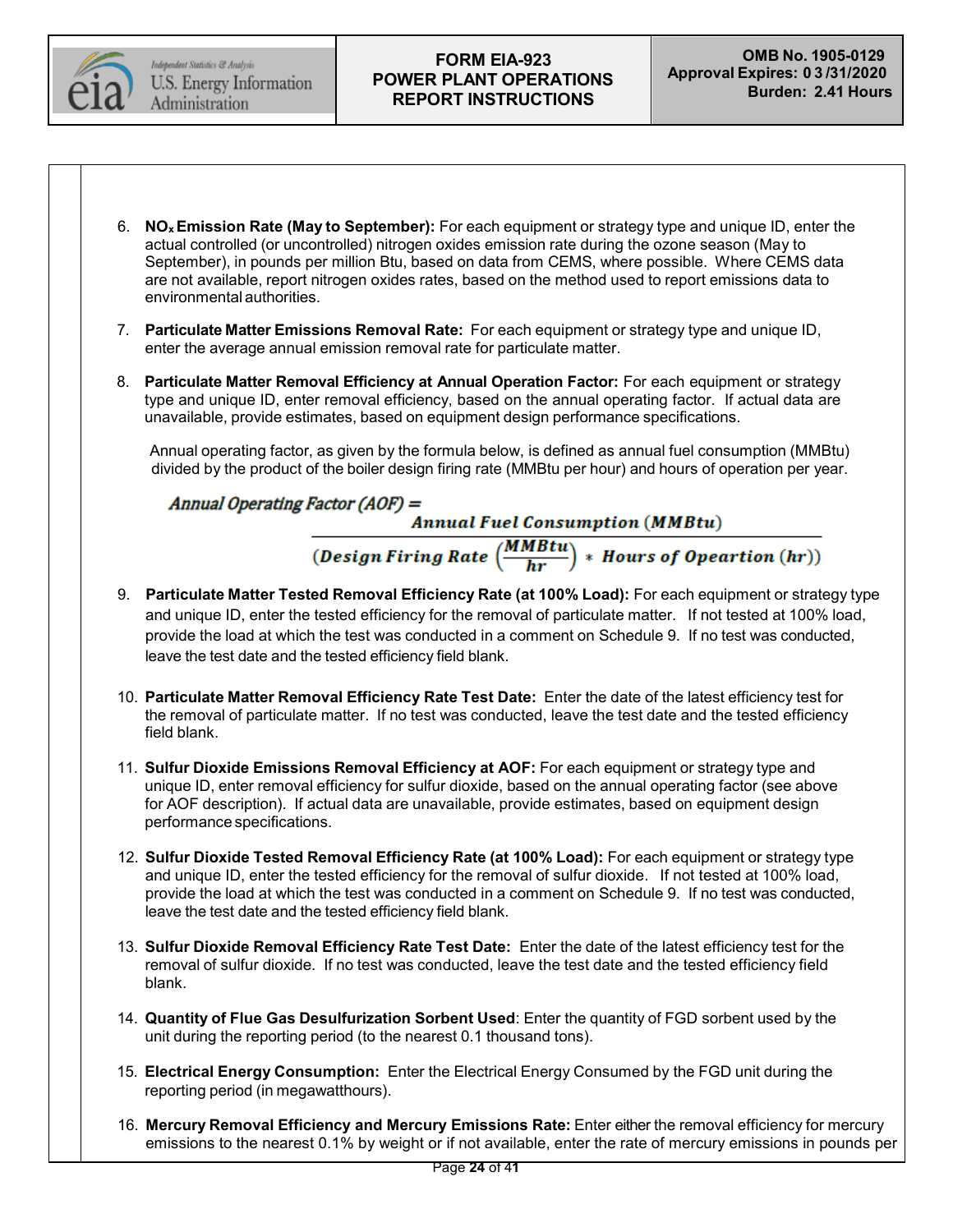

trillion Btu. If both the mercury removal efficiency and mercury emissions rate are readily available, the option to provide both is allowed.

Specifically for the mercury emissions rate, for each equipment or strategy type and unique ID, enter the actual controlled (or uncontrolled) mercury emission rate, in pounds per trillion Btu (lbs/TBtu), based on data from CEMS, where possible. Where CEMS data are not available, report the mercury emission rate, based on the method used to report emissions data to environmental authorities

17. **Acid Gases Removal Efficiency:** Enter the removal efficiency for acid gas emissions, such as HCl.

#### **FGD Operation and Maintenance Expenditures during the Year (Excluding Electricity)**

Report the O&M Expenditures for the Flue Gas Desulfurization Units, excluding electricity, in thousand dollars for each category. Please report costs in nominal dollars and do not convert into real dollars, even if materials were purchased many years ago at reduced prices.

- 1. **Unit ID:** Unit ID must be consistent with the ID provided for the equipment in the above section. If not prepopulated, [contact](mailto:EIA-923@eia.gov) EIA.
- 2. **Feed Materials and Chemicals:** The delivered costs of all sorbents and chemicals used in the FGD unit to remove SO2 from the flue gases, including any costs of processing the sorbents after receipt.
- 3. **Labor and Supervision:** All labor and supervision costs required to run the FGD throughout the year.
- 4. **Waste Disposal:** All costs associated with disposing of waste materials from the FGD unit throughout the year.
- 5. **Maintenance Materials and All Other Costs:** All costs associated with the acquisition of other maintenance materials and any other costs not associated with any other cost category.
- 6. **Total:** The total of all of the above costs.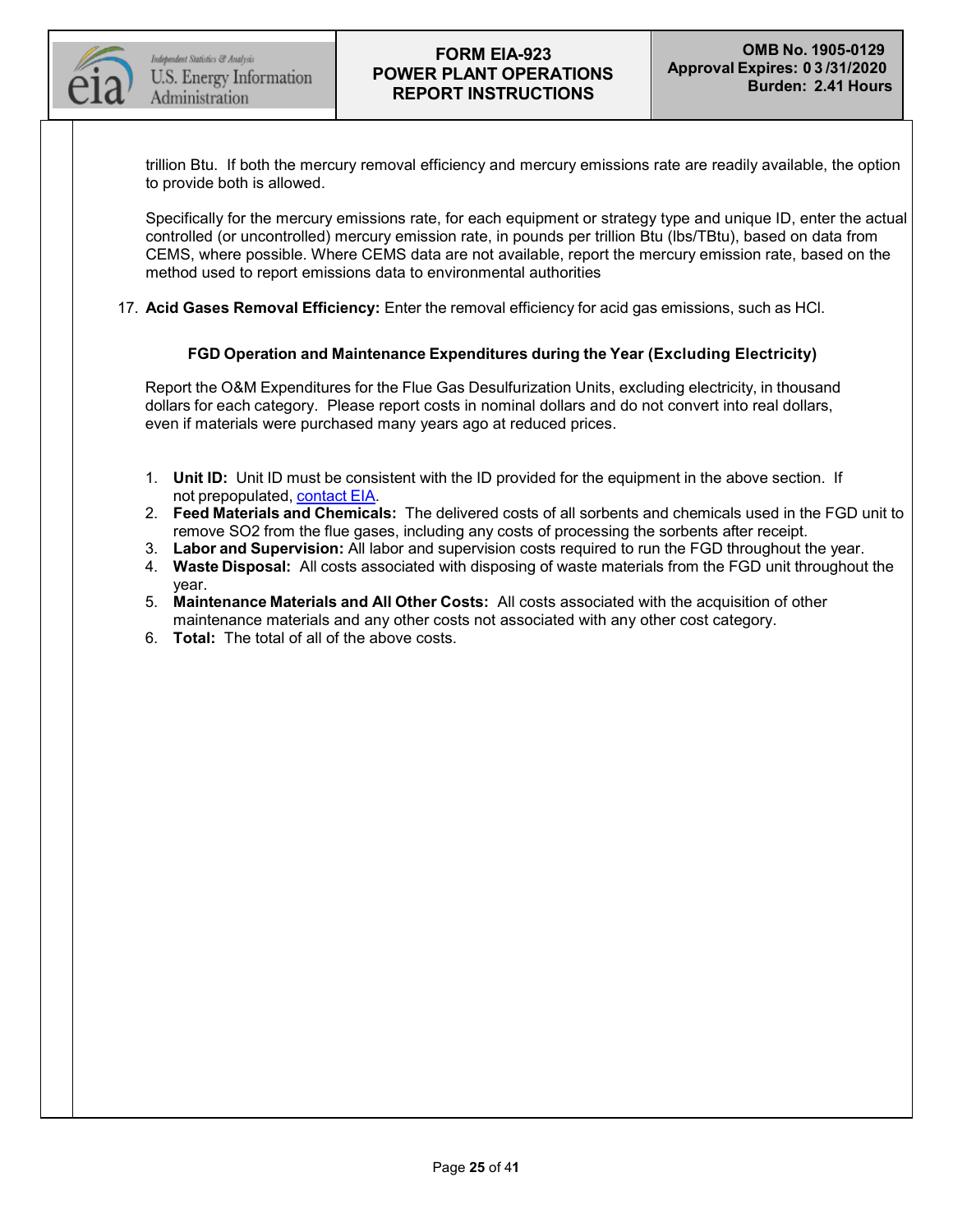

## **SCHEDULE 8. PART D. MONTHLY COOLING SYSTEM OPERATIONS**

1. **Required Respondents:** Thermoelectric power plants (organically fueled, nuclear, and combined-cycle) with a total steam capacity of 100 megawatts or greater.

Report data for each respective reporting month in the reporting year.

Complete a separate row for each cooling system, unless inseparable, then choose PLANT for the cooling system ID.

If actual data are not available, provide estimated values.

If the source of cooling water is a well or municipal water system, do not complete the Cooling Water Temperature sections.

An [illustrated](#page-35-0) appendix is included at the end of the specific instructions for guidance in reporting the water use data. Please take note of the required data for the specific type of cooling system.

- 2. **Cooling System ID:** Report the Cooling System ID. IDs must be consistent with those reported on Form EIA-860. The Cooling System ID is prepopulated for efile users. If this ID is not prepopulated, choose the ID from the drop-down selection list. If the Cooling System ID is not on the selection list, [contact](mailto:EIA-923@eia.gov) EIA to have new IDs added. If the data to be reported are for the entire plant (because the data cannot be broken down by separate cooling systems), choose "PLANT" from the drop-down list.
- 3. **Cooling System Type:** Use codes from the drop-down list to provide the type of cooling system. See [Table](#page-34-0) 10 for cooling system type descriptions and codes.
- 4. **Cooling System Status (C):** Select from the equipment status codes in Table 5.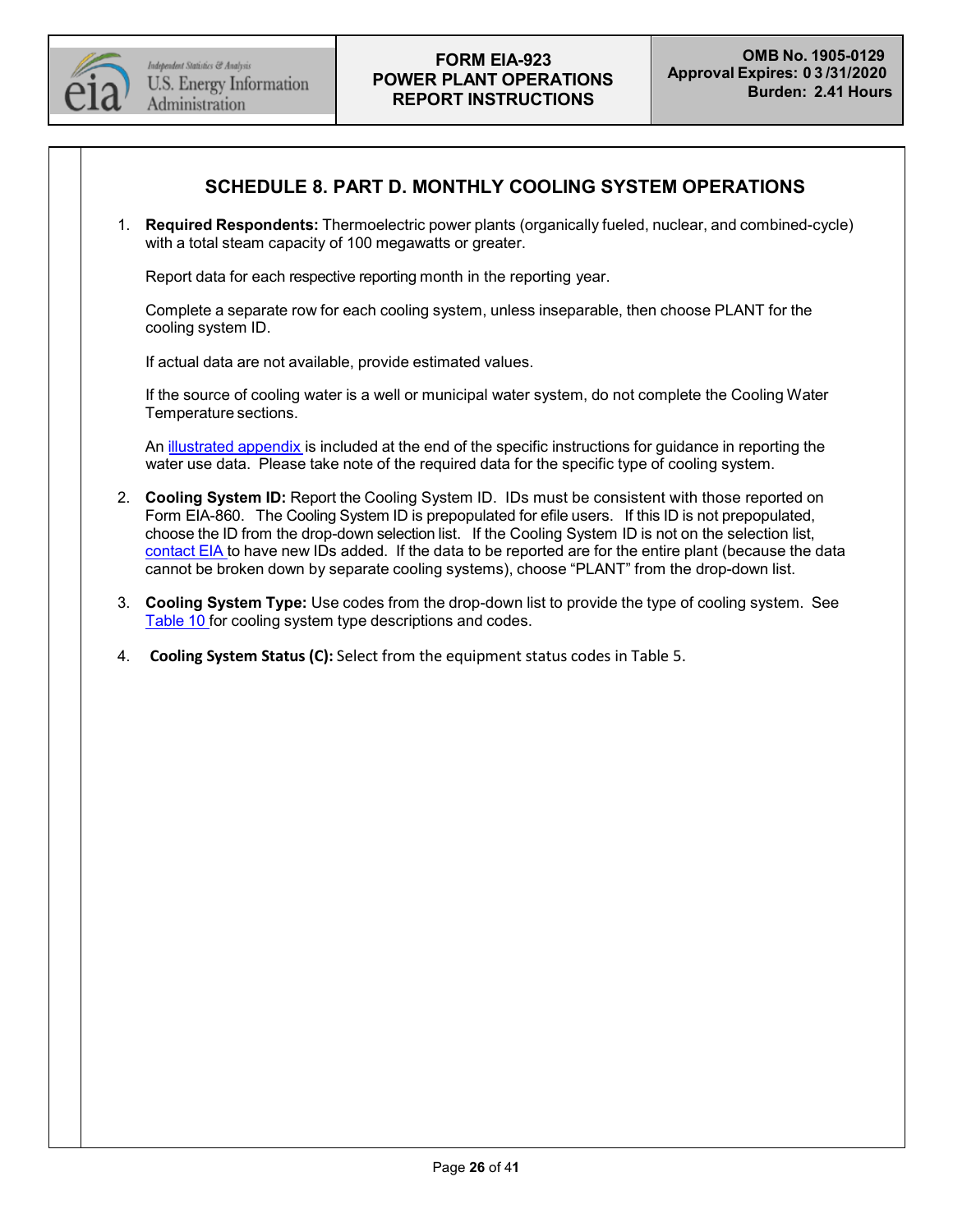

#### **Table 5. Cooling System Status Codes**

| Code      | <b>System Status</b>                                                                  |
|-----------|---------------------------------------------------------------------------------------|
| <b>OP</b> | Operating (in commercial service or out of service less than<br>365 days)             |
| <b>OS</b> | Out of service (365 days or longer)                                                   |
| <b>RE</b> | Retired (no longer in service and not expected to be returned<br>to service)          |
| <b>SB</b> | Standby (or inactive reserve); i.e., not normally used, but<br>available for service) |

- 5. **Hours in Service per Month (D):** Enter the hours the condenser intake pumps operated for the cooling system for each month. Intake is the withdrawal through the condenser (not diversion). For recirculating towers, enter the tower make-up water pump hours. For dry cooling systems, report the hours that the towers operated.
- 6. **Amount of Chlorine Added to Cooling Water (E):** Report the amount of elemental chlorine to the nearest 0.001 thousand pounds. If a compound is used, determine the weight of elemental chlorine in the compound.

### **Average Flow Rate of Cooling Water**

Report the rate of flow to nearest gallons per minute (GPM) for water flow for each of the four categories: Diversion, Withdrawal, Consumption and Withdrawal, paying close attention to the definition of each category.

Please note that water flow rate data in previous years were reported in cubic feet per second (CFS). To convert CFS to GPM use the following conversion: **1 CFS = 448.8 GPM**

- 7. **Diversion:** The flow for water that is moved from a natural water body without immediate beneficial use for purposes such as filling a cooling pond, or adding water to a reservoir from which thermoelectric power water withdrawals can occur.
- 8. **Withdrawal:** The water that is removed from a water body (including cooling ponds) for cooling i.e. water that is used through the condenser. For cooling towers this will be the makeup water.
- 9. **Discharge:** The water that is returned to a natural water body or multi-use reservoir (not a cooling pond). Cooling tower blowdown that is diverted to treatment or evaporation ponds is not considered Discharge. Water that is returned to a water body from evaporative or blowdown treatment ponds is discharge. The water body may be a different water body from which the water was withdrawn. For zero discharge systems (recirculating systems), report zero in the discharge field. Do not report the water discharged back into the cooling pond for recirculation.
- 10. **Consumption:** Water consumed through evaporative losses in cooling towers or cooling ponds. See the appendix illustrations for definitions specific to cooling system type.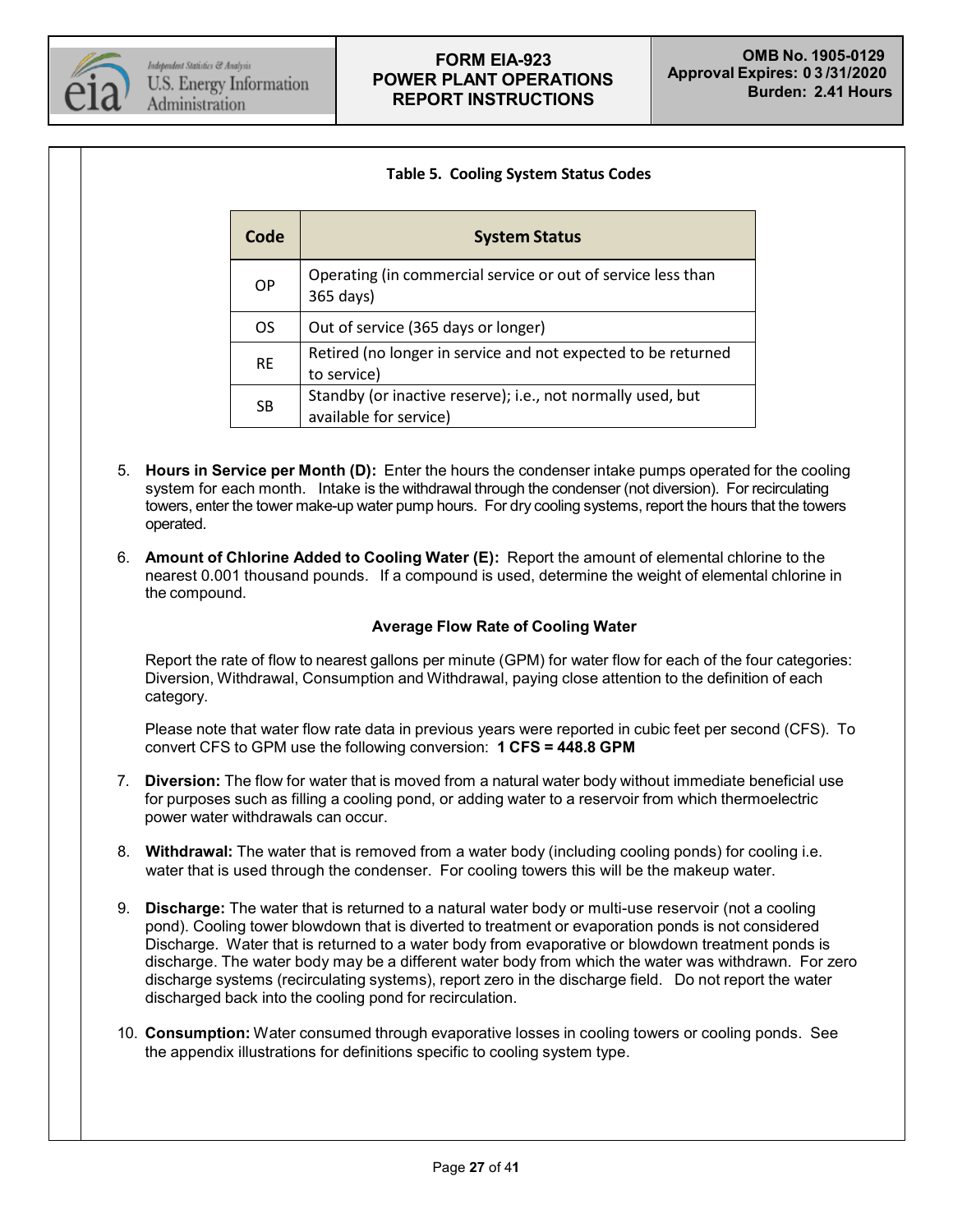Independent Statistics & Analysis U.S. Energy Information Administration

## **FORM EIA-923 POWER PLANT OPERATIONS REPORT INSTRUCTIONS**

11. **Method of Measurement:** If all data reported under the Average Monthly Rate of Cooling Water section have been measured, choose one of the choices for "Measured" from the drop-down selection list. If one or more entries have been estimated in a particular section, choose one of the estimation methodologies given in the drop-down selection list for that section. If "Other" is chosen, provide details of the estimation method on Schedule 9. The choices in the drop-down selection list are the following:

- Measured using a streamflow gage or weir
- Measured using a cumulative or continuous flowmeter
- Measured using an instantaneous flowmeter and pump running time
- Estimated based on stated pump capacity and pump running time
- Estimated based on another flow, such as discharge estimated from measured withdrawals
- Consumption calculated as the difference between withdrawal and discharge flows
- Consumption estimated from withdrawal amount and a loss coefficient
- Estimated based on power generation
- Estimated based on plant design characteristics
- Permitted value, not measured
- Other (describe in footnote)
- 12. **Cooling Water Temperatures:** Report temperatures in degrees Fahrenheit to the nearest whole number. Do not report temperature data if water source is wells, municipal systems, or waste water from treatment plants. See appendix for the points where temperature should be measured.
- 13. **Average Temperature at Intake:** Report the average monthly cooling water temperature measured at the withdrawal point from the natural body of water, or from the cooling pond where the water was initially diverted.
- 14. **Maximum Temperature at Intake:** Report the maximum cooling water temperature for the month measured at the withdrawal point from the natural body of water, or from the cooling pond where the water was initially diverted.
- 15. **Average Temperature at Discharge:** Report the average monthly discharged cooling water temperature measured at the discharge point into the natural body of water.
- 16. **Maximum Temperature at Discharge:** Report the maximum discharged cooling water temperature during the month, in degrees Fahrenheit, to the nearest whole number, measured at the discharge point into the natural body of water.
- 17. **Method of Measurement:** If all data reported under the Cooling Water Temperature section have been measured, choose one of the choices for "Measured" from the drop-down selection list. If one or more entries have been estimated in a particular section, choose one of the estimation methodologies given in the drop-down selection list for that section. If "Other" is chosen, provide details of the estimation method on Schedule 9. The choices that will be included in the drop-down selection list are the following:
	- Measured continuously with a thermometer
	- Measured at intervals (for example, daily) with a thermometer
	- Discharge temperature calculated based on intake temperature
	- Intake temperature calculated based on discharge temperature
	- Estimated based on plant design characteristics
	- Permitted value, not measured
	- Other (describe in footnote)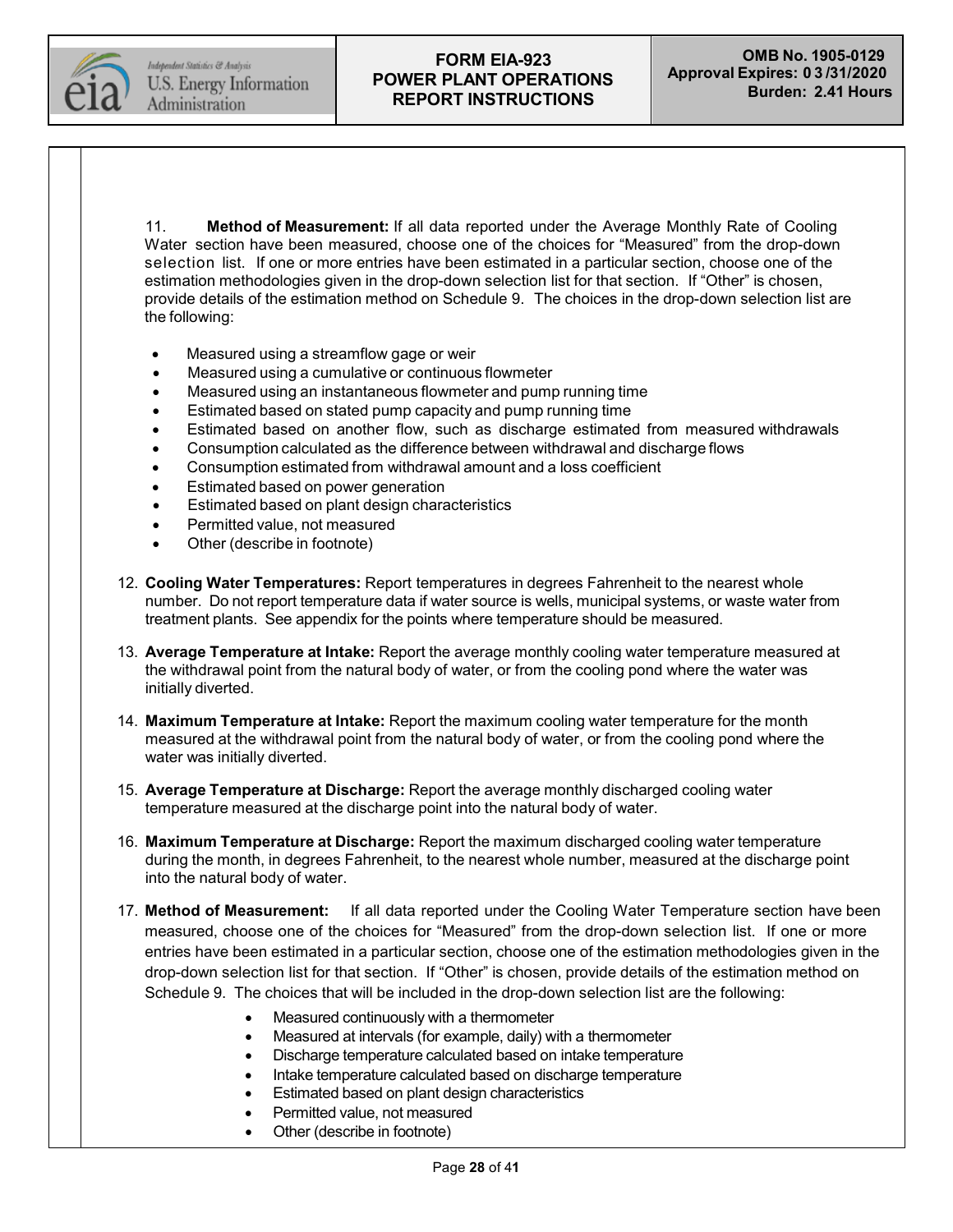

#### **Volume of Cooling Water (million gallons per month)**

Report the actual volume of water diverted, withdrawn, consumed and discharged for each cooling system ID, or for the plant, to nearest 0.001 million gallons per month. See descriptions for Diversion, Withdrawal, Consumption, and Discharge above.

# **SCHEDULE 9. COMMENTS**

This schedule provides space for comments. Identify the schedule, item, and identifying information (e.g., plant code, boiler ID, generator ID, prime mover) for each comment. If a plant is sold, provide the purchaser's name, a telephone number (if available), and the date of the sale.

Report planned retirements of generating units within the next twelve months. Include generator ID and month/year of expected retirement for each retiring unit.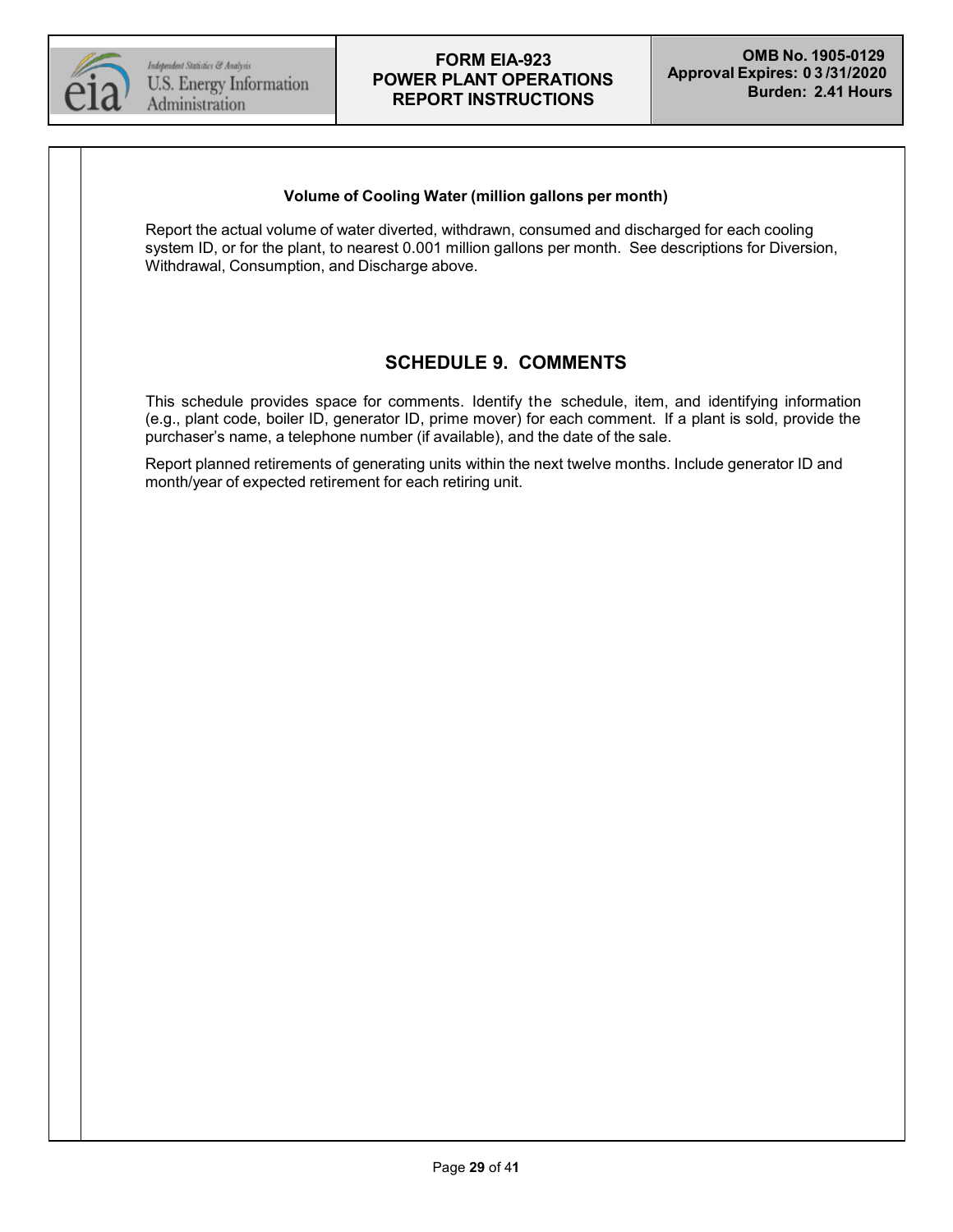

<span id="page-29-0"></span>

| Code            | <b>Description</b>                                                     |                           |  |  |  |  |
|-----------------|------------------------------------------------------------------------|---------------------------|--|--|--|--|
| <b>JB</b>       | Jet Bubbling Reactor (Wet)                                             | <b>Type</b><br><b>FGD</b> |  |  |  |  |
| MA              | Mechanically Aided Type (Wet)                                          |                           |  |  |  |  |
| <b>PA</b>       | Packed Type (Wet)                                                      | <b>FGD</b>                |  |  |  |  |
| <b>SP</b>       | Spray Type (Wet)                                                       | <b>FGD</b>                |  |  |  |  |
| TR              | Tray Type (Wet)                                                        | <b>FGD</b>                |  |  |  |  |
| <b>VE</b>       | Venturi Type (Wet)                                                     | <b>FGD</b>                |  |  |  |  |
| <b>DSI</b>      | Dry Sorbent (Powder) Injection Type                                    | <b>FGD</b>                |  |  |  |  |
| <b>ACI</b>      | Activated Carbon Injection System                                      | <b>FGD</b>                |  |  |  |  |
| CD              | Circulating Dry Scrubber (Dry)                                         | <b>FGD</b>                |  |  |  |  |
| <b>SD</b>       | Spray Dryer Type (Dry)                                                 | <b>FGD</b>                |  |  |  |  |
| SN              | Selective Noncatalytic Reduction                                       | NO <sub>X</sub>           |  |  |  |  |
| <b>SR</b>       | Selective Catalytic Reduction                                          | NO <sub>X</sub>           |  |  |  |  |
| BS              | Baghouse, shake and deflate                                            | <b>FGP</b>                |  |  |  |  |
| <b>BP</b>       | Baghouse, pulse                                                        | <b>FGP</b>                |  |  |  |  |
| <b>BR</b>       | Baghouse, reverse air                                                  |                           |  |  |  |  |
| EC              | Electrostatic Precipitator, cold side with Flue Gas Conditioning       |                           |  |  |  |  |
| <b>EH</b>       | Electrostatic Precipitator, hot side with Flue Gas Conditioning        |                           |  |  |  |  |
| EK              | Electrostatic Precipitator, cold side without Flue Gas<br>Conditioning |                           |  |  |  |  |
| EW              | Electrostatic Precipitator, hot side without Flue Gas<br>Conditioning  |                           |  |  |  |  |
| <b>MC</b>       | Multiple Cyclone                                                       |                           |  |  |  |  |
| <b>SC</b>       | Single Cyclone                                                         |                           |  |  |  |  |
| AA              | <b>Advanced Overfire Air</b>                                           |                           |  |  |  |  |
| <b>BF</b>       | <b>Biased Firing (alternative burners)</b>                             | NO <sub>X</sub>           |  |  |  |  |
| <b>CF</b>       | <b>Fluidized Bed Combuster</b>                                         | NO <sub>x</sub>           |  |  |  |  |
| <b>FR</b>       | <b>Flue Gas Recirculation</b>                                          | NO <sub>X</sub>           |  |  |  |  |
| <b>FU</b>       | <b>Fuel Reburning</b>                                                  | NO <sub>X</sub>           |  |  |  |  |
| <b>H2O</b>      | Water Injection                                                        | NO <sub>X</sub>           |  |  |  |  |
| LA              | Low Excess Air                                                         | NO <sub>X</sub>           |  |  |  |  |
| LN              | Low NOx Burner                                                         | NO <sub>x</sub>           |  |  |  |  |
| NH <sub>3</sub> | Ammonia Injection                                                      | NO <sub>X</sub>           |  |  |  |  |
| OV              | Overfire Air                                                           | NO <sub>x</sub>           |  |  |  |  |
| <b>STM</b>      | Steam Injection                                                        | NO <sub>x</sub>           |  |  |  |  |
| <b>SC</b>       | Slagging                                                               | NO <sub>x</sub>           |  |  |  |  |
| OT              | Other (specify in Schedule 9)                                          |                           |  |  |  |  |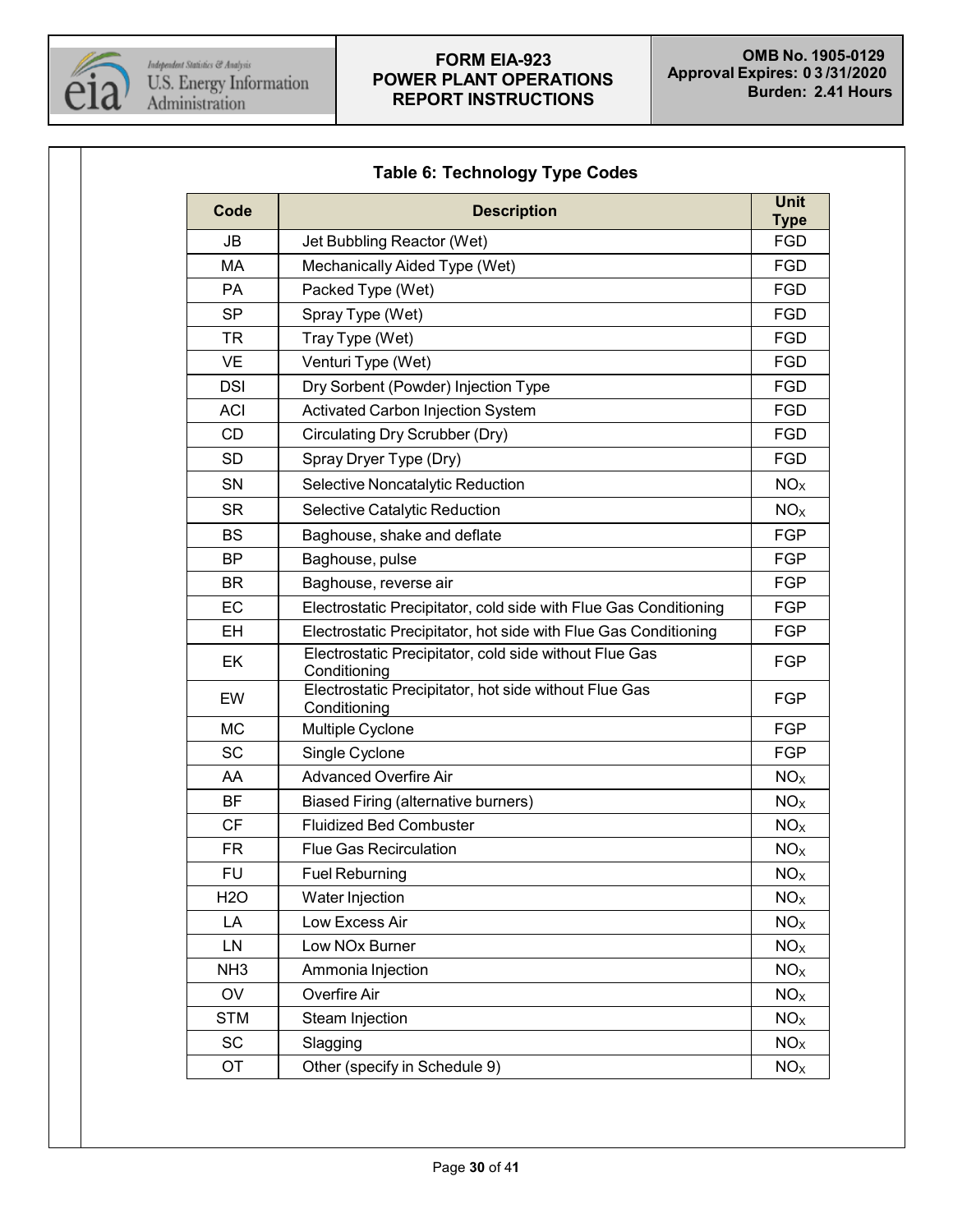

<span id="page-30-0"></span>

| <b>Table 7: Prime Mover Codes</b> |
|-----------------------------------|
|-----------------------------------|

| <b>Prime Mover Code</b> | <b>Prime Mover Description</b>                                                                            |  |  |  |  |  |  |
|-------------------------|-----------------------------------------------------------------------------------------------------------|--|--|--|--|--|--|
| BA                      | Energy Storage, Battery                                                                                   |  |  |  |  |  |  |
| ВT                      | Turbines Used in a Binary Cycle (including those used for geothermal<br>applications)                     |  |  |  |  |  |  |
| CA                      | Combined-Cycle - Steam Part                                                                               |  |  |  |  |  |  |
| <b>CE</b>               | Energy Storage, Compressed Air                                                                            |  |  |  |  |  |  |
| CP                      | Energy Storage, Concentrated Solar Power                                                                  |  |  |  |  |  |  |
| <b>CS</b>               | Combined-Cycle Single-Shaft Combustion turbine and steam turbine<br>share a single generator              |  |  |  |  |  |  |
| <b>CT</b>               | Combined-Cycle Combustion Turbine Part                                                                    |  |  |  |  |  |  |
| ES                      | Energy Storage, Other (Specify on Schedule 9, Comments)                                                   |  |  |  |  |  |  |
| <b>FC</b>               | <b>Fuel Cell</b>                                                                                          |  |  |  |  |  |  |
| <b>FW</b>               | Energy Storage, Flywheel                                                                                  |  |  |  |  |  |  |
| GT                      | Combustion (Gas) Turbine (including jet engine design)                                                    |  |  |  |  |  |  |
| HA                      | Hydrokinetic, Axial Flow Turbine                                                                          |  |  |  |  |  |  |
| <b>HB</b>               | Hydrokinetic, Wave Buoy                                                                                   |  |  |  |  |  |  |
| HK                      | Hydrokinetic, Other                                                                                       |  |  |  |  |  |  |
| <b>HY</b>               | Hydraulic Turbine (including turbines associated with delivery of water<br>by pipeline)                   |  |  |  |  |  |  |
| IC                      | Internal Combustion (diesel, piston, reciprocating) Engine                                                |  |  |  |  |  |  |
| <b>PS</b>               | Energy Storage, Reversible Hydraulic Turbine (Pumped Storage)                                             |  |  |  |  |  |  |
| ОT                      | Other - Specify on SCHEDULE 9.                                                                            |  |  |  |  |  |  |
| <b>ST</b>               | Steam Turbine (including nuclear, geothermal and solar steam; does<br>not include combined-cycle turbine) |  |  |  |  |  |  |
| <b>PV</b>               | Photovoltaic                                                                                              |  |  |  |  |  |  |
| WT                      | Wind Turbine, Onshore                                                                                     |  |  |  |  |  |  |
| WS                      | Wind Turbine, Offshore                                                                                    |  |  |  |  |  |  |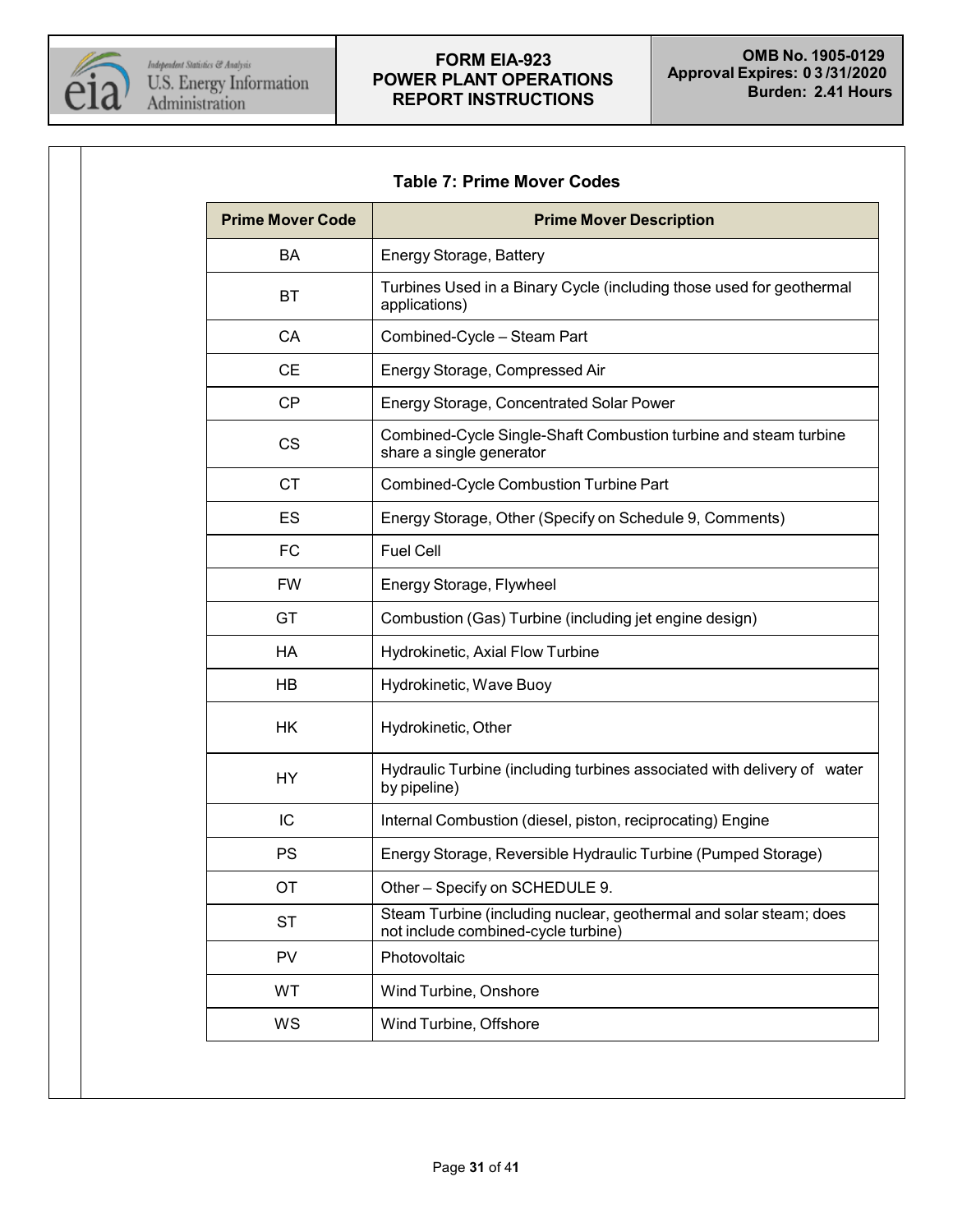

<span id="page-31-0"></span>

| <b>Table 8: Energy Sources and Heating Value Ranges</b> |                                |             |                                              |                              |                                                                                                                                                                                                                                                                                                                                            |  |
|---------------------------------------------------------|--------------------------------|-------------|----------------------------------------------|------------------------------|--------------------------------------------------------------------------------------------------------------------------------------------------------------------------------------------------------------------------------------------------------------------------------------------------------------------------------------------|--|
|                                                         | <b>Energy</b><br><b>Source</b> | <b>Unit</b> | <b>Heat Content per</b><br><b>Unit Range</b> |                              |                                                                                                                                                                                                                                                                                                                                            |  |
|                                                         | Code                           | Label       | <b>MMBtu</b><br>Lower                        | <b>MMBtu</b><br><b>Upper</b> | <b>Energy Source Description</b>                                                                                                                                                                                                                                                                                                           |  |
|                                                         |                                |             | <b>Fossil Fuels</b>                          |                              |                                                                                                                                                                                                                                                                                                                                            |  |
|                                                         | <b>ANT</b>                     | tons        | 22                                           | 29                           | Anthracite Coal                                                                                                                                                                                                                                                                                                                            |  |
|                                                         | <b>BIT</b>                     | tons        | 19                                           | 29                           | <b>Bituminous Coal</b>                                                                                                                                                                                                                                                                                                                     |  |
|                                                         | LIG                            | tons        | 10                                           | 15                           | Lignite Coal                                                                                                                                                                                                                                                                                                                               |  |
|                                                         | <b>SUB</b>                     | tons        | 15                                           | 20                           | Subbituminous Coal                                                                                                                                                                                                                                                                                                                         |  |
| Coal                                                    | <b>WC</b>                      | tons        | 6.5                                          | 16                           | Waste/Other Coal (including anthracite culm,<br>bituminous gob, fine coal, lignite waste,<br>waste coal)                                                                                                                                                                                                                                   |  |
|                                                         | <b>RC</b>                      | tons        | 20                                           | 29                           | Refined Coal (A coal product that is created<br>when impurities and/or moisture are<br>removed to improve heat content and reduce<br>emissions. Includes any coal which meets<br>the IRS definition of refined coal [Notice<br>2010-54 or any superseding IRS notices].<br>Does not include coal processed by coal<br>preparation plants.) |  |
|                                                         | <b>SGC</b>                     | Mcf         | 0.2                                          | 0.3                          | Coal-Derived Synthesis Gas                                                                                                                                                                                                                                                                                                                 |  |
|                                                         |                                |             |                                              |                              |                                                                                                                                                                                                                                                                                                                                            |  |
|                                                         | <b>DFO</b>                     | barrels     | 5.3                                          | 6.3                          | Distillate Fuel Oil (including diesel, No. 1, No.<br>2, and No. 4 fuel oils)                                                                                                                                                                                                                                                               |  |
|                                                         | <b>JF</b>                      | barrels     | 5                                            | $6\phantom{1}$               | Jet Fuel                                                                                                                                                                                                                                                                                                                                   |  |
| <b>Petroleum Products</b>                               | <b>KER</b>                     | barrels     | 5.6                                          | 6.1                          | Kerosene                                                                                                                                                                                                                                                                                                                                   |  |
|                                                         | PC                             | tons        | 24                                           | 30                           | Petroleum Coke                                                                                                                                                                                                                                                                                                                             |  |
|                                                         | <b>RFO</b>                     | barrels     | 5.7                                          | 6.9                          | Residual Fuel Oil (including No. 5 and No. 6<br>fuel oils, and bunker C fuel oil)                                                                                                                                                                                                                                                          |  |
|                                                         | PG                             | Mcf         | 2.5                                          | 2.75                         | Propane, gaseous                                                                                                                                                                                                                                                                                                                           |  |
|                                                         | <b>SGP</b>                     | Mcf         | 0.2                                          | 1.1                          | Petroleum Coke Derived Synthesis Gas                                                                                                                                                                                                                                                                                                       |  |
|                                                         | <b>WO</b>                      | barrels     | 3                                            | 5.8                          | Waste/Other Oil (including crude oil, liquid<br>butane, liquid propane, naphtha, oil waste,<br>re-refined motor oil, sludge oil, tar oil, or<br>other petroleum-based liquid wastes)                                                                                                                                                       |  |
|                                                         |                                |             |                                              |                              |                                                                                                                                                                                                                                                                                                                                            |  |
|                                                         | <b>BFG</b>                     | Mcf         | 0.07                                         | 0.12                         | <b>Blast Furnace Gas</b>                                                                                                                                                                                                                                                                                                                   |  |
| <b>Natural Gas and Other</b>                            | <b>NG</b>                      | Mcf         | 0.8                                          | 1.2                          | <b>Natural Gas</b>                                                                                                                                                                                                                                                                                                                         |  |
| Gases                                                   | OG                             | Mcf         | 0.32                                         | 3.3                          | Other Gas (Specify the fuel in the text box in<br>the applicable schedule.)                                                                                                                                                                                                                                                                |  |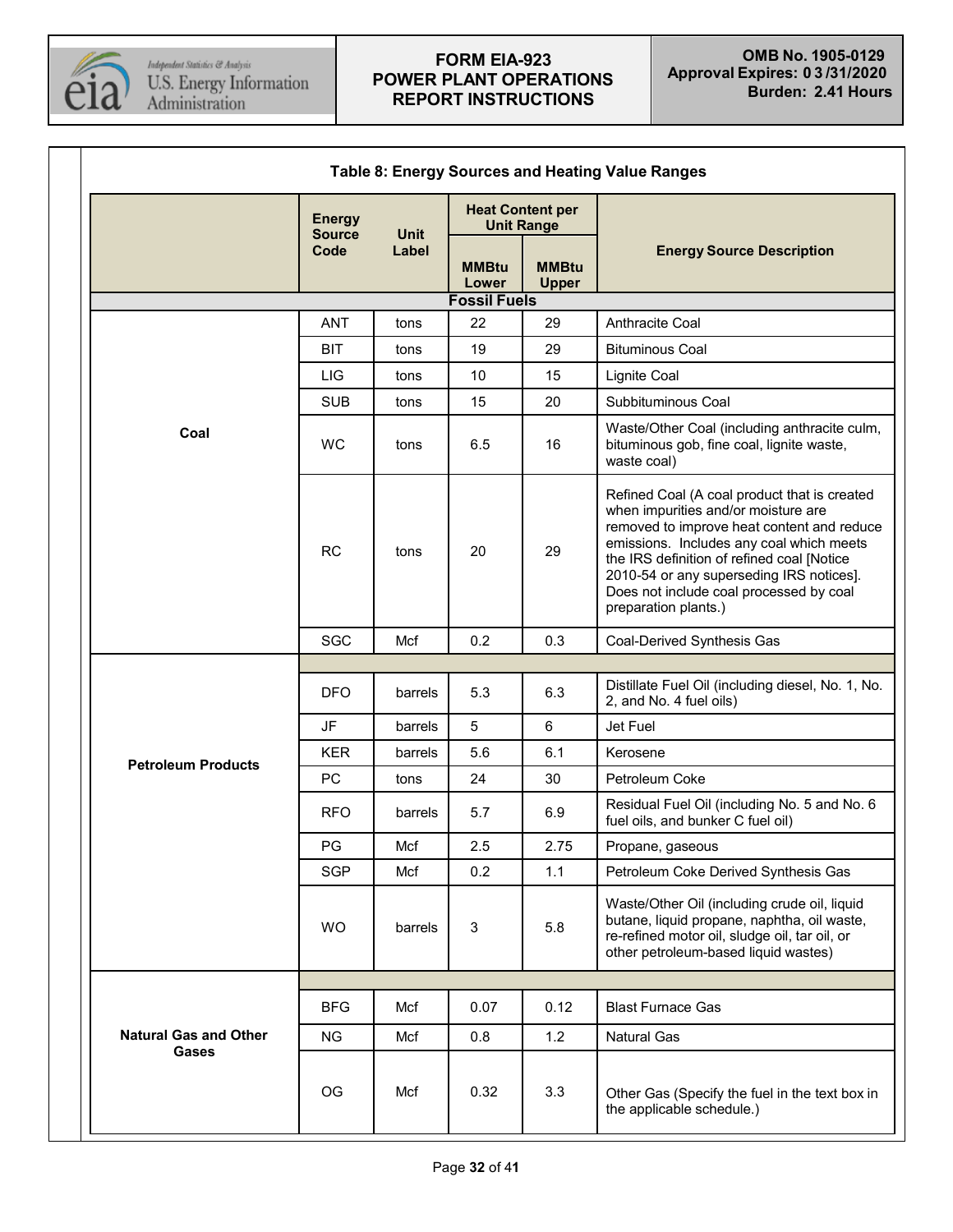

|                                 | AB         | tons       | 7           | 18                  | Agricultural By-products                                                                                                                                                                                                              |  |  |
|---------------------------------|------------|------------|-------------|---------------------|---------------------------------------------------------------------------------------------------------------------------------------------------------------------------------------------------------------------------------------|--|--|
|                                 | <b>MSW</b> | tons       | 9           | 12                  | Municipal Solid Waste                                                                                                                                                                                                                 |  |  |
|                                 | <b>OBS</b> | tons       | 8           | 25                  | Other Biomass Solids (Specify the fuel in the<br>text box in the applicable schedule.)                                                                                                                                                |  |  |
|                                 | <b>WDS</b> | tons       | 7           | 18                  | Wood/Wood Waste Solids (including paper<br>pellets, railroad ties, utility poles, wood chips,<br>bark, and wood waste solids)                                                                                                         |  |  |
|                                 | OBL        | barrels    | 3.5         | 4                   | Other Biomass Liquids (Specify the fuel in<br>the text box in the applicable schedule.)                                                                                                                                               |  |  |
|                                 | <b>SLW</b> | tons       | 10          | 16                  | Sludge Waste                                                                                                                                                                                                                          |  |  |
| <b>Renewable Energy Sources</b> | <b>BLQ</b> | tons       | 10          | 14                  | <b>Black Liquor</b>                                                                                                                                                                                                                   |  |  |
|                                 | <b>WDL</b> | barrels    | 8           | 14                  | Wood Waste Liquids excluding Black Liquor<br>(includes red liquor, sludge wood, spent<br>sulfite liquor, and other wood-based liquids)                                                                                                |  |  |
|                                 | <b>LFG</b> | Mcf        | 0.3         | 0.6                 | <b>Landfill Gas</b>                                                                                                                                                                                                                   |  |  |
|                                 | <b>OBG</b> | Mcf        | 0.36        | 1.6                 | Other Biomass Gas (includes digester gas,<br>methane, and other biomass gasses)<br>(Specify the fuel in the text box in the<br>applicable schedule.)                                                                                  |  |  |
|                                 | <b>SUN</b> | N/A        | 0           | $\mathbf 0$         | Solar                                                                                                                                                                                                                                 |  |  |
|                                 | <b>WND</b> | N/A        | 0           | $\mathbf 0$         | Wind                                                                                                                                                                                                                                  |  |  |
|                                 | <b>GEO</b> | N/A        | $\pmb{0}$   | $\pmb{0}$           | Geothermal                                                                                                                                                                                                                            |  |  |
|                                 | <b>WAT</b> | N/A        | 0           | $\pmb{0}$           | Water at a Conventional Hydroelectric<br>Turbine, and water used in Wave Buoy<br>Hydrokinetic Technology, Current<br>Hydrokinetic Technology, and Tidal<br>Hydrokinetic Technology.                                                   |  |  |
|                                 |            |            |             |                     |                                                                                                                                                                                                                                       |  |  |
|                                 | <b>WAT</b> | <b>MWh</b> | 0           | $\mathbf 0$         | Pumping Energy for Reversible (Pumped<br>Storage) Hydroelectric Turbine                                                                                                                                                               |  |  |
|                                 | <b>MWH</b> | MWh        | 0           | 0                   | Energy storage technologies, such as<br>compressed air, batteries, and fly wheels                                                                                                                                                     |  |  |
|                                 | <b>NUC</b> | N/A        | 0           | $\mathbf 0$         | Nuclear Uranium, Plutonium, Thorium                                                                                                                                                                                                   |  |  |
| <b>Other Energy Sources</b>     | <b>PUR</b> | N/A        | $\mathbf 0$ | $\mathsf{O}\xspace$ | Purchased Steam                                                                                                                                                                                                                       |  |  |
|                                 | <b>WH</b>  | N/A        | 0           | $\pmb{0}$           | Waste heat not directly attributed to a fuel<br>source (WH should only be reported where<br>the fuel source for the waste heat is<br>undetermined, and for combined-cycle steam<br>turbines that do not have supplemental<br>firing.) |  |  |
|                                 | <b>TDF</b> | tons       | 16          | 32                  | <b>Tire-derived Fuels</b>                                                                                                                                                                                                             |  |  |
|                                 | <b>OTH</b> | N/A        | 0           | $\mathbf 0$         | (Specify the fuel in the text box in the<br>applicable schedule.)                                                                                                                                                                     |  |  |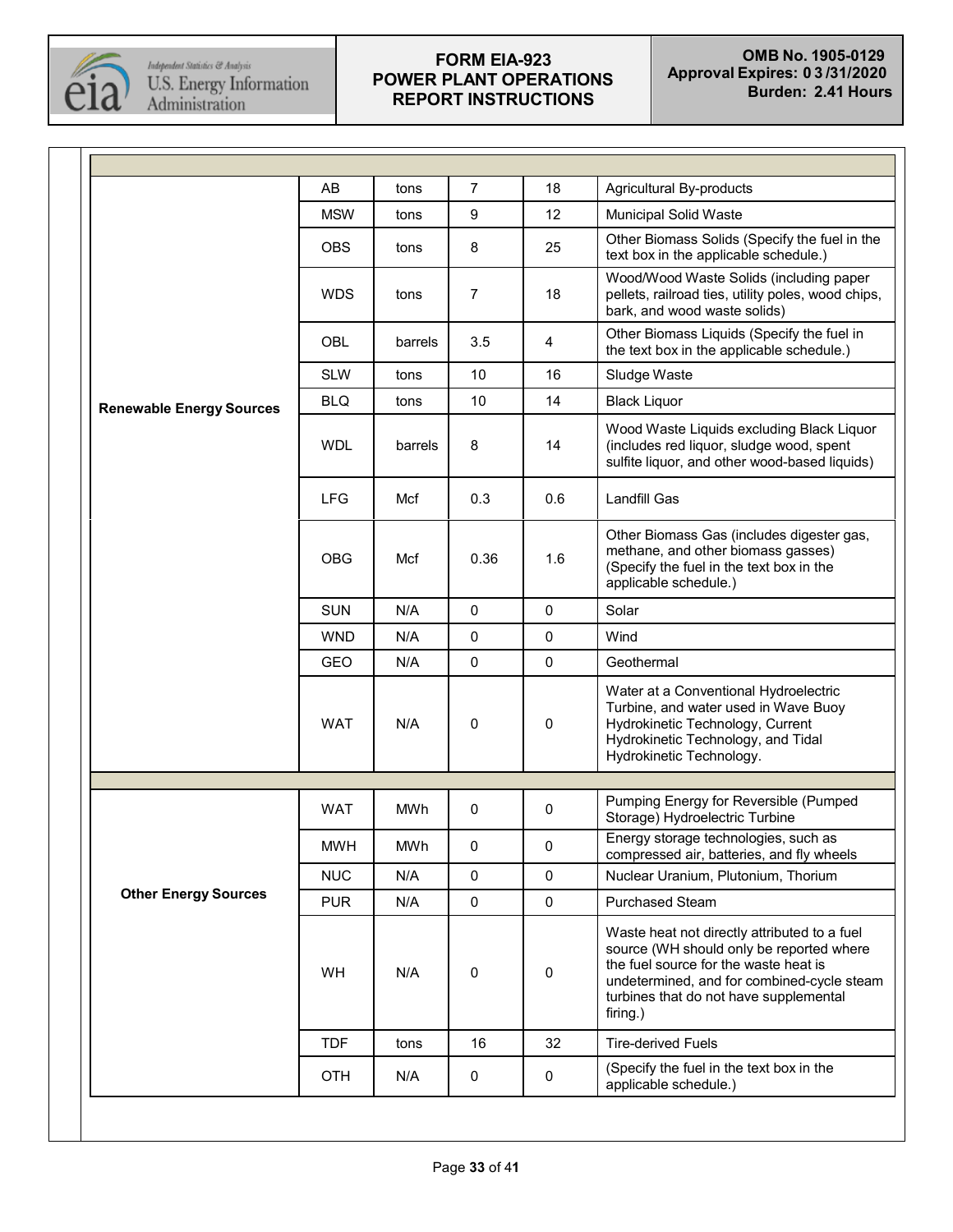

<span id="page-33-0"></span>Τ

| The residential sector includes private<br>households and apartment buildings where<br>energy is consumed primarily for:<br>space heating<br>water heating                  | The commercial sector includes non-<br>manufacturing* business establishments, e.g.:<br>hotels<br>$\bullet$<br>motels<br>$\bullet$<br>restaurants<br>$\bullet$                                                                                                                                                                                                                                                                                                                                           |
|-----------------------------------------------------------------------------------------------------------------------------------------------------------------------------|----------------------------------------------------------------------------------------------------------------------------------------------------------------------------------------------------------------------------------------------------------------------------------------------------------------------------------------------------------------------------------------------------------------------------------------------------------------------------------------------------------|
| air conditioning<br>$\bullet$<br>lighting<br>$\bullet$<br>refrigeration<br>$\bullet$<br>cooking<br>$\bullet$<br>clothes drying<br>$\bullet$                                 | wholesale businesses<br>retail stores<br>health, social, and educational<br>institutions<br>public street and highway lighting<br>$\bullet$<br>municipalities<br>$\bullet$<br>divisions or agencies of State and<br>$\bullet$<br><b>Federal Governments under special</b><br>contracts or agreements, and other utility<br>departments, as defined by the pertinent<br>regulatory agency and/or electric utility<br>*Sometimes the commercial sector includes<br>small manufacturing facilities as well. |
| The <b>industrial sector</b> includes:                                                                                                                                      | The transportation sector includes:                                                                                                                                                                                                                                                                                                                                                                                                                                                                      |
| manufacturing<br>$\bullet$<br>construction<br>$\bullet$<br>mining<br>agriculture (irrigation, grain drying)<br>$\bullet$<br>fishing<br>$\bullet$<br>forestry establishments | railroads and railways (the fuel source of<br>propulsion must be like a metro system<br>which only exists in large cities costing<br>millions of dollars). Should be counted<br>as 1 customer per transportation system.                                                                                                                                                                                                                                                                                 |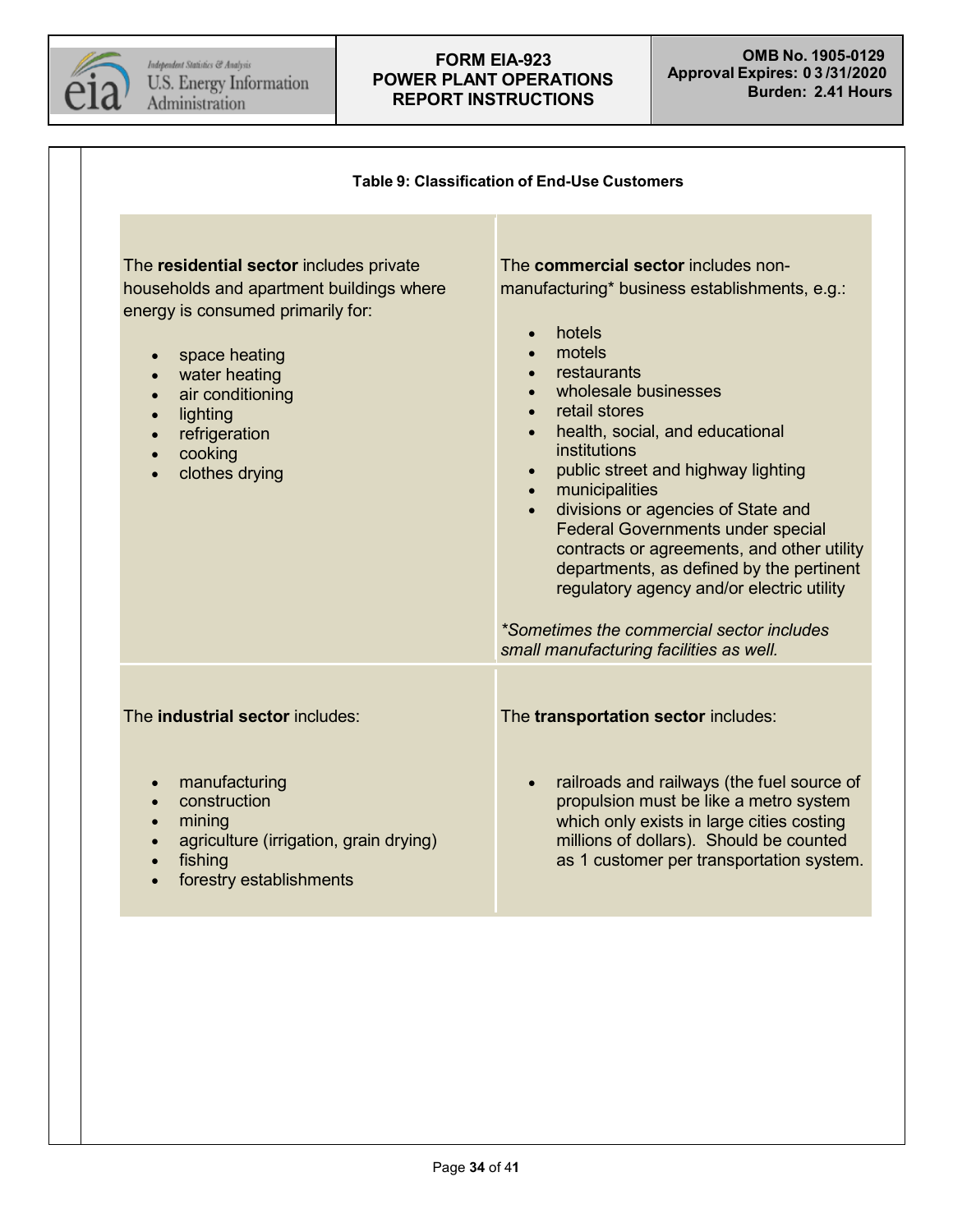

### <span id="page-34-0"></span>**Table 10.**

## **Cooling System Types**

| <b>Cooling</b><br><b>System Type</b><br>Code | <b>Description</b>                                                         |
|----------------------------------------------|----------------------------------------------------------------------------|
| DC                                           | Dry (air) cooling System                                                   |
| <b>HRC</b>                                   | Hybrid: recirculating cooling pond(s) or canal(s) with dry cooling         |
| <b>HRF</b>                                   | Hybrid: recirculating with forced draft cooling tower(s) with dry cooling  |
| <b>HRI</b>                                   | Hybrid: recirculating with induced draft cooling tower(s) with dry cooling |
| HТ                                           | <b>Helper Tower</b>                                                        |
| <b>OC</b>                                    | Once through with Cooling Ponds                                            |
| ON                                           | Once through without cooling pond(s) or canal(s)                           |
| <b>OT</b>                                    | Other - Specify in Footnote                                                |
| <b>RC</b>                                    | Recirculating with Cooling Ponds                                           |
| <b>RF</b>                                    | Recirculating with Forced Draft Cooling Tower                              |
| R <sub>l</sub>                               | Recirculating with Induced Draft Cooling Tower                             |
| <b>RN</b>                                    | Recirculating with Natural Draft Cooling Tower                             |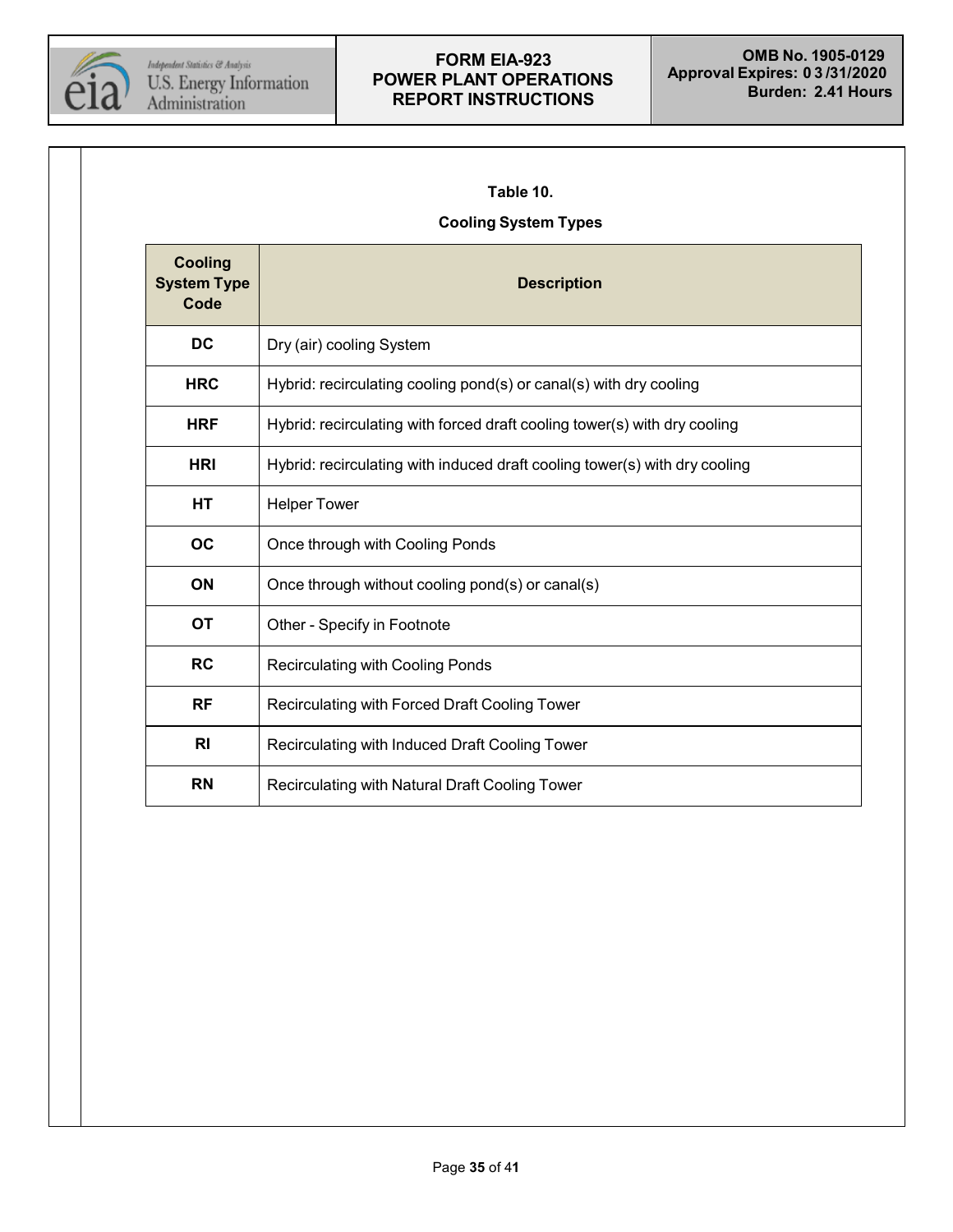

<span id="page-35-0"></span>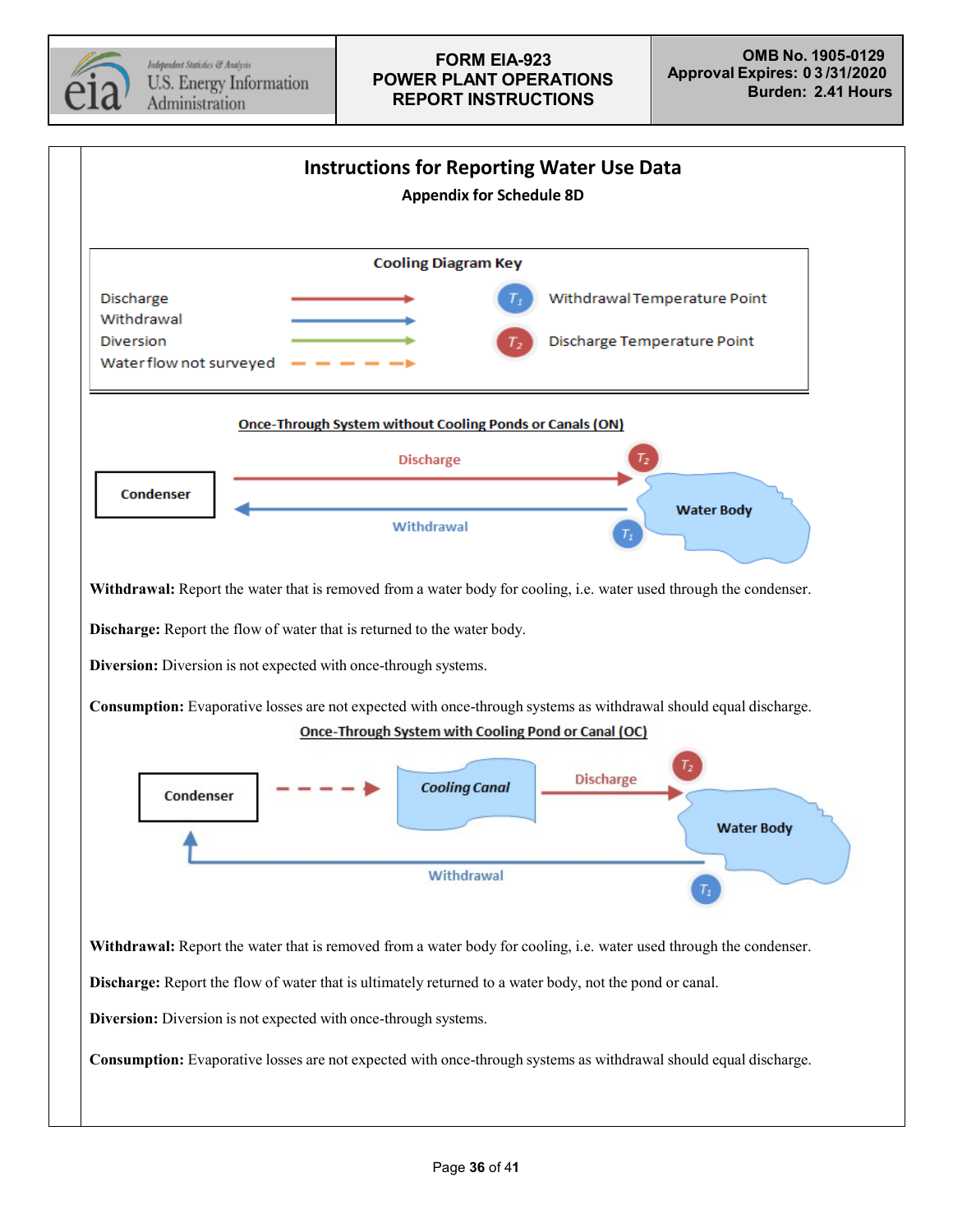

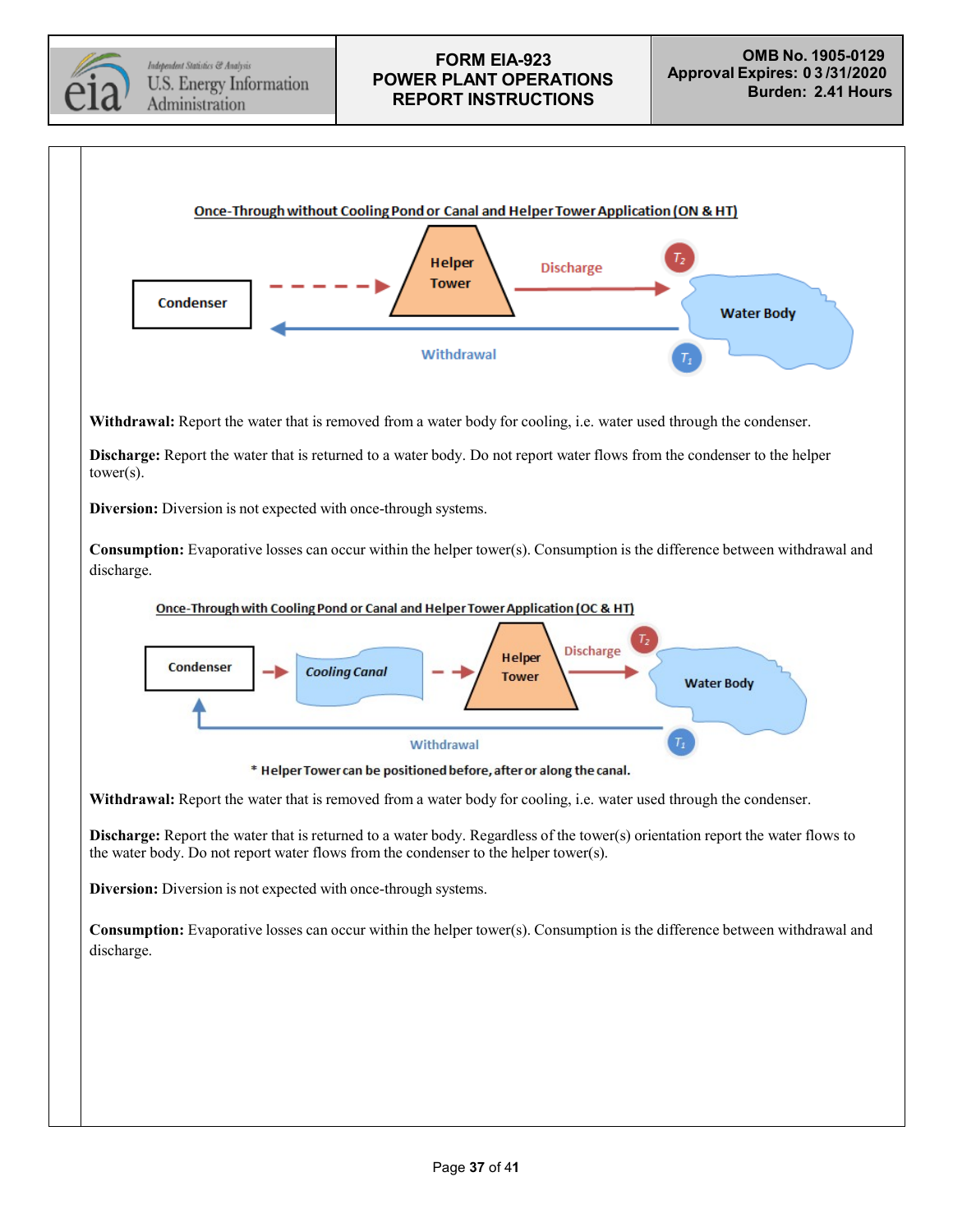Independent Statistics & Analysis U.S. Energy Information Administration

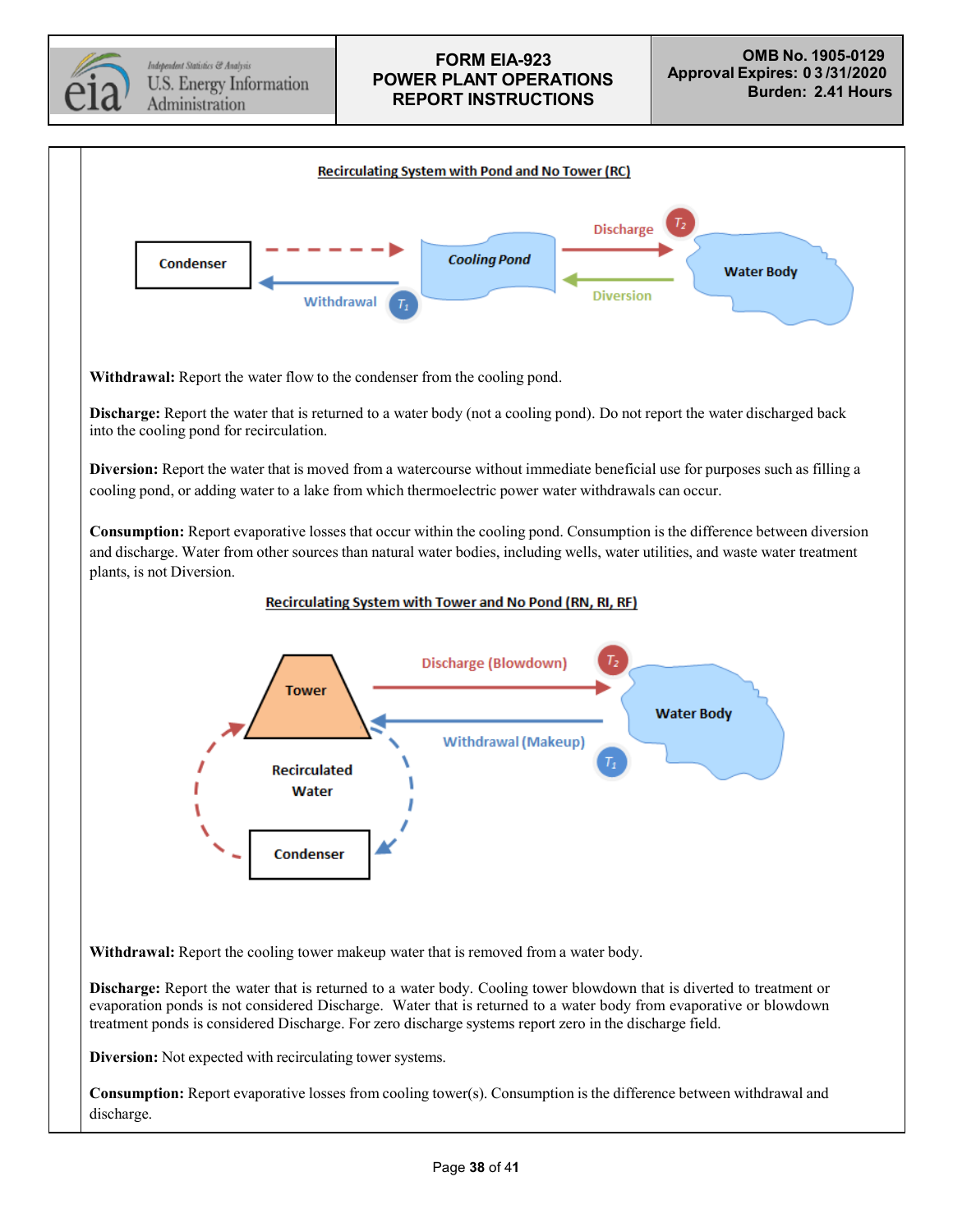

Independent Statistics & Analysis U.S. Energy Information Administration

## **FORM EIA-923 POWER PLANT OPERATIONS REPORT INSTRUCTIONS**



**Withdrawal:** Report the water flow to the condenser.

**Discharge:** Report the water that is returned to a water body (not a cooling pond). Do not report the water discharged back into the cooling pond for recirculation. Cooling tower blowdown that is diverted to treatment or evaporation ponds is not considered Discharge. Water that is returned to a water body from evaporative or blowdown treatment ponds is considered Discharge. For zero discharge systems, report zero in the discharge field.

**Diversion:** Report the water that is moved from a watercourse without immediate beneficial use for purposes such as filling a cooling pond, or adding water to a lake from which thermoelectric power water withdrawals can occur.

**Consumption:** Report evaporative losses from cooling pond and tower(s). Consumption is the difference between diversion and discharge.

#### Dry Cooling Hybrid Systems (HRF or HRI)



**Withdrawal:** Report the cooling tower makeup water that is removed from a water body.

**Discharge:** Report the water that is returned to a water body. Cooling tower blowdown that is diverted to treatment or evaporation ponds is not considered Discharge. Water that is returned to a water body from evaporative or blowdown treatment ponds is considered Discharge. For zero discharge systems, report zero in the discharge field.

**Diversion:** Not expected with hybrid recirculating tower systems.

**Consumption:** Report evaporative losses from cooling tower(s). Consumption is the difference between withdrawal and discharge.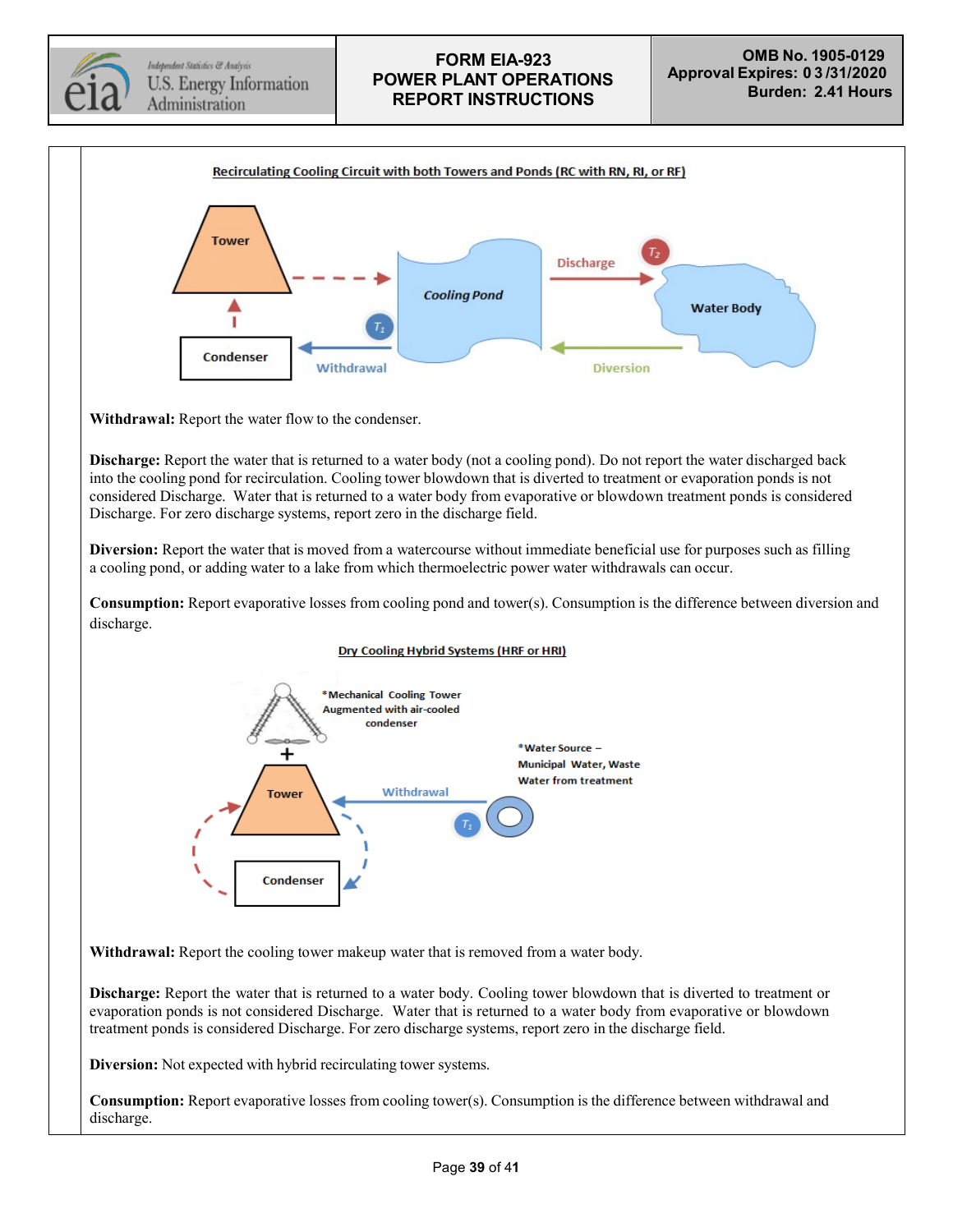

 $\begin{array}{l} \textit{Independent Statistics} \; @~\textit{Analysis} \\ \textit{U.S. Energy Information} \\ \textit{Administration} \end{array}$ 

| <b>GLOSSARY</b>                                 | The glossary for this form is available online at the following URL: http://www.eia.gov/glossary/index.html                                                                                                                                                                                                                                                                                                                                                                                                                                                                                                                                                                                                                                                                                                                                                                                                                                                                                                                                                                                                                                                                                                                                                                                           |
|-------------------------------------------------|-------------------------------------------------------------------------------------------------------------------------------------------------------------------------------------------------------------------------------------------------------------------------------------------------------------------------------------------------------------------------------------------------------------------------------------------------------------------------------------------------------------------------------------------------------------------------------------------------------------------------------------------------------------------------------------------------------------------------------------------------------------------------------------------------------------------------------------------------------------------------------------------------------------------------------------------------------------------------------------------------------------------------------------------------------------------------------------------------------------------------------------------------------------------------------------------------------------------------------------------------------------------------------------------------------|
| <b>SANCTIONS</b>                                | The timely submission of Form EIA-923 by those required to report is mandatory under Section 13(b) of<br>the Federal Energy Administration Act of 1974 (FEAA) (Public Law 93-275), as amended. Failure to<br>respond may result in a penalty of not more than \$2,750 per day for each civil violation, or a fine of not<br>more than \$5,000 per day for each criminal violation. The government may bring a civil action to prohibit<br>reporting violations, which may result in a temporary restraining order or a preliminary or permanent<br>injunction without bond. In such civil action, the court may also issue mandatory injunctions commanding<br>any person to comply with these reporting requirements. Title 18 U.S.C. 1001 makes it a criminal<br>offense for any person knowingly and willingly to make to any Agency or Department of the United States<br>any false, fictitious, or fraudulent statements as to any matter within its jurisdiction.                                                                                                                                                                                                                                                                                                                               |
| <b>REPORTING</b><br><b>BURDEN</b>               | Public reporting burden for this collection of information is estimated to average 2.0 hours per response<br>for monthly respondents, 3.2 hours per response for annual respondents, and 4.4 hours per response<br>for annual respondents with boiler level data. Burden hours include the time for reviewing instructions,<br>searching existing data sources, gathering and maintaining the data needed, and completing and<br>reviewing the collection of information. The weighted average burden for the Form EIA-923 is 2.41<br>hours per response. Send comments regarding this burden estimate or any other aspect of this<br>collection of information, including suggestions for reducing this burden, to the U.S. Energy Information<br>Administration, Office of Survey Development and Statistical Integration, EI-21 Forrestal Building, 1000<br>Independence Avenue SW, Washington, D.C. 20585-0670; and to the Office of Information and<br>Regulatory Affairs, Office of Management and Budget, Washington, D.C. 20503. A person is not<br>required to respond to the collection of information unless the form displays a valid OMB number.                                                                                                                                         |
| <b>DISCLOSURE</b><br>OF INFOR-<br><b>MATION</b> | The following information reported on this survey will be protected and not disclosed to the public to<br>the extent that it satisfies the criteria for exemption under the Freedom of Information Act (FOIA), 5<br>U.S.C. §552, the Department of Energy (DOE) regulations, 10 C.F.R. §1004.11, implementing the<br>FOIA, and the Trade Secrets Act, 18 U.S.C. §1905:<br>All information associated with the "Survey Contact" and the "Supervisor" of "Contact Person<br>for Survey" on SCHEDULE 1.<br>The "Total Delivered Cost" of coal, natural gas, and petroleum received at nonutility power<br>$\bullet$<br>plants and "Commodity Cost" information for all plants in SCHEDULE 2.<br>The following information reported on this survey will be protected and not disclosed to the public<br>until a year after the end of the calendar year for which the data were collected to the extent that it<br>satisfies the criteria for exemption under the Freedom of Information Act (FOIA), 5 U.S.C §552, the<br>Department of Energy (DOE) regulations, 10 C.F.R. §1004.11, implementing the FOIA, and the<br>Trade Secrets Act, 18 U.S.C. §1905:<br>"Previous Month's Ending Stocks" and "Stocks at End of Reporting Period" of coal and<br>petroleum coke information reported on SCHEDULE 4. |